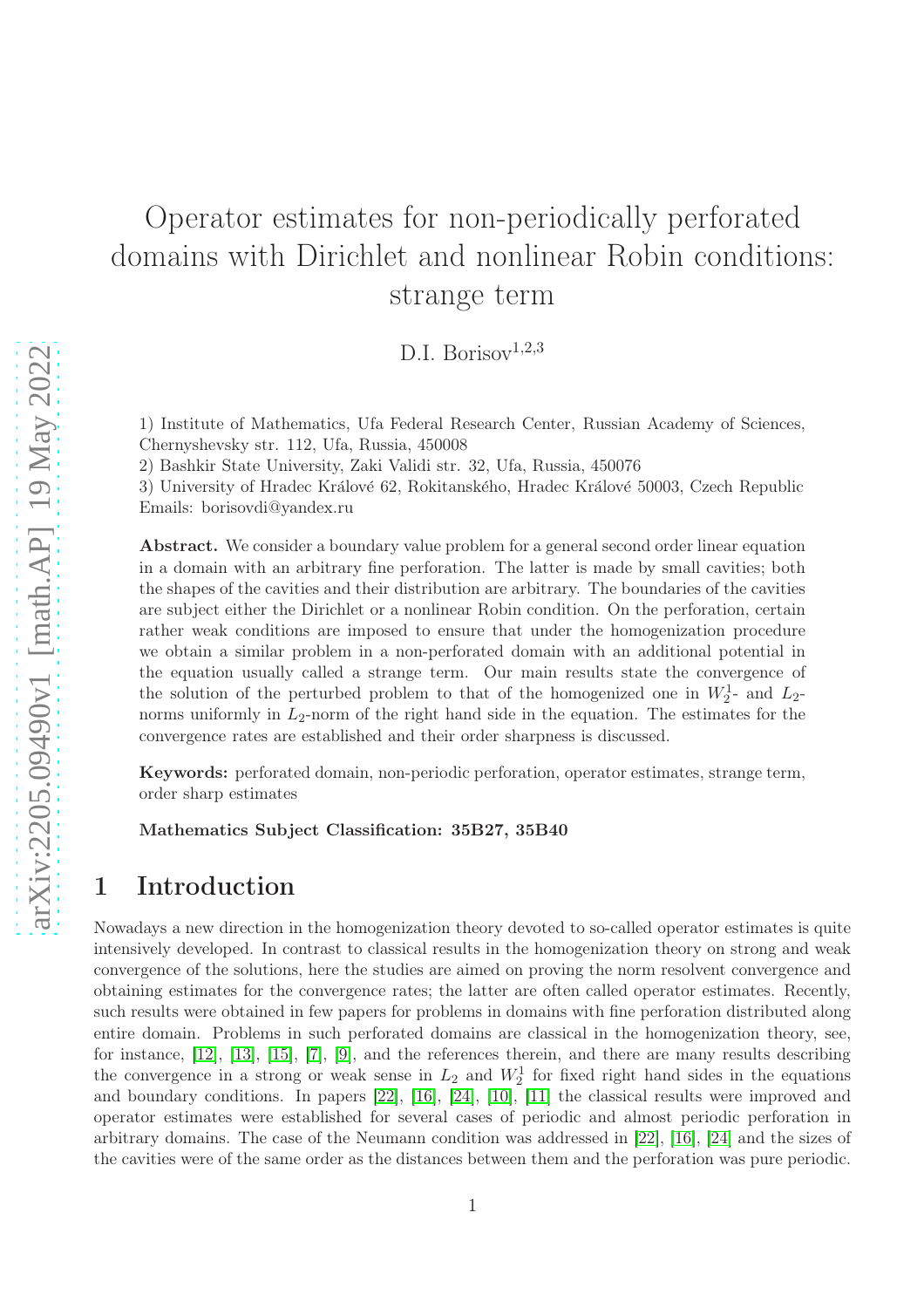In [\[10\]](#page-36-7), on the boundaries of the cavities the Dirichlet condition was imposed and the linear sizes of these cavities were assumed to satisfy certain relation with respect to the size of the periodicity cell. All cavities were of the same shapes up to an arbitrary rotation and its location in the periodicity cell was also quite arbitrary. In [\[11\]](#page-36-8), the perforation was pure periodic and it was made by small balls with the Robin condition on the the boundaries. The main results of the cited papers were the formulation of the homogenized problems and various operator estimates; their order sharpness was not established.

A non-periodic perforation was studied in [\[1\]](#page-35-0). Here the domain was a manifold with a perforation made by arbitrary cavities with the Dirichlet or Neumann condition and the operator was the Laplacian. The main results were again homogenized problems and operator estimates and they were established under the validity of certain local upper bounds for  $L_2$ -norm in terms of  $W_2^1$ -norms. And these bounds were the main tools in proving the convergence and operator estimates. Then several cases of possible homogenized problems were addressed and as examples, it was shown that the developed scheme worked for perforation by small balls.

We also mention several recent papers on operator estimates for domain perforated along a given manifold [\[3\]](#page-35-1), [\[4\]](#page-36-9), [\[6\]](#page-36-10). The perforation was assumed to be non-periodic, with arbitrary cavities and their distribution. The homogenized problems were classified and a series of operator estimates was established. In some cases these estimates turned out to be order sharp.

In this paper we study a boundary value problem for a linear second order elliptic equation in a perforated domain. The differential expression is general, involves complex-valued varying coefficients and is not formally symmetric. The perforation is arbitrary and non-periodic and is assumed to satisfy natural geometric conditions. On the boundaries of the cavities we impose the Dirichlet or a nonlinear Robin condition; both types of conditions can be simultaneously present on different cavities. Then we impose additional rather weak conditions on the perforation to describe the case, when the homogenization produces a so-called strange term, namely, when in the homogenized equation an additional potential appears. Our main results states the convergence of the perturbed solution to the homogenized one in  $L_2$ - and  $W_2^1$ -norms uniformly in  $L_2$ -norm of the right hand side in the equation. The estimates for the convergence rates are also proved and some terms in these estimates are shown to be order sharp. An important feature of our results is that our assumptions are rather weak and do not apriori require any local estimates like in [\[1\]](#page-35-0). Instead of this we prove that similar estimates are guaranteed by our assumptions. One more advantage of our study is that we can deal with a nonlinear Robin condition.

In conclusion we mention that a similar problem was studied in a very recent paper [\[2\]](#page-35-2) but in the situation, when the solution to the perturbed problem vanishes in the limit. Operator estimates in such case were obtained and the convergence rates were shown to be order sharp.

#### 2 Problem and main results

Let  $x = (x_1, \ldots, x_n)$  be Cartesian coordinates in  $\mathbb{R}^n$  and  $\Omega$  be an arbitrary domain in  $\mathbb{R}^n$ ; if its boundary is non-empty, we suppose that the smoothness of this boundary is  $C^2$ . The domain  $\Omega$  can be both bounded or unbounded. In this domain, we choose a family of points  $M_k^{\varepsilon}$ ,  $k \in \mathbb{M}^{\varepsilon}$ , where  $\varepsilon$  is a small positive parameter and  $\mathbb{M}^{\varepsilon}$  is some at most countable set of indices. We also choose a family of bounded non-empty domains  $\omega_{k,\varepsilon} \subset \mathbb{R}^d$ ,  $k \in \mathbb{M}^{\varepsilon}$ , with  $C^3$ -boundaries and we define

$$
\omega_k^\varepsilon:=\big\{x:\,(x-M_k^\varepsilon)\varepsilon^{-1}\eta^{-1}(\varepsilon)\in\omega_{k,\varepsilon}\big\},\quad k\in\mathbb M^\varepsilon,\qquad\theta^\varepsilon:=\bigcup_{k\in\mathbb M^\varepsilon}\omega_k^\varepsilon,
$$

where  $\eta = \eta(\varepsilon)$  is some function obeying  $0 \leq \eta(\varepsilon) \leq 1$ . By means of the domains  $\omega_k^{\varepsilon}$  we introduce a perforation of the domain  $\Omega$  as  $\Omega^{\varepsilon} := \Omega \setminus \theta^{\varepsilon}$ .

Let  $B_r(M)$  be a ball in  $\mathbb{R}^n$  of a radius r centered at a point M. In the vicinity of the boundaries  $\partial\omega_{k,\varepsilon}$  we define a local variable  $\tau$  denoting the distance measured along the normal vector to  $\partial\omega_{k,\varepsilon}$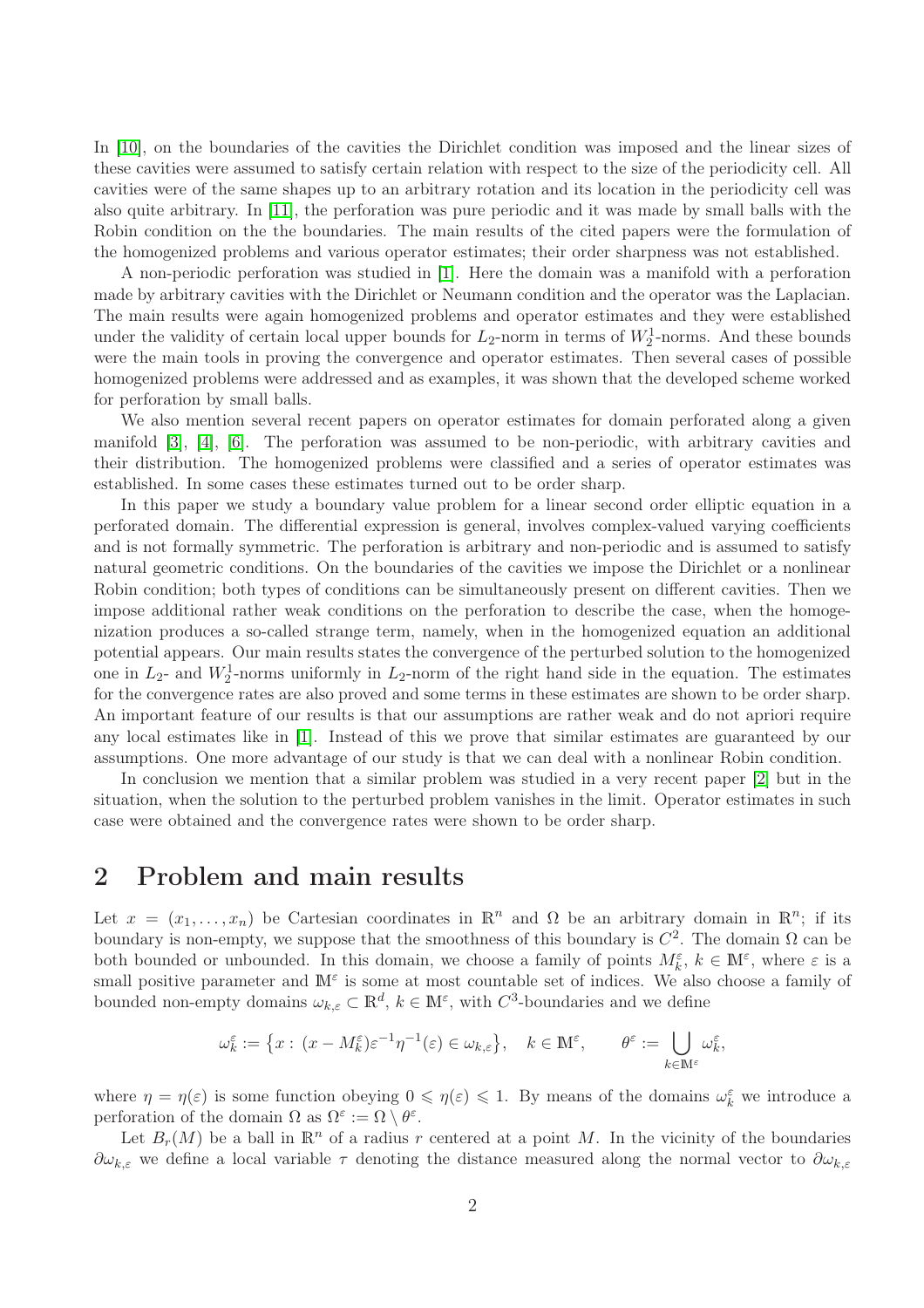<span id="page-2-4"></span>directed outside  $\omega_{k,\varepsilon}$ . The main geometric assumption on the cavities  $\omega_k^{\varepsilon}$  is as follows.

A1. The points  $M_k^{\varepsilon}$  and the domains  $\omega_{k,\varepsilon}$  obey the conditions

$$
B_{R_1}(y_{k,\varepsilon}) \subseteq \omega_{k,\varepsilon} \subseteq B_{R_2}(0), \qquad B_{\varepsilon R_3}(M_k^{\varepsilon}) \cap B_{\varepsilon R_3}(M_j^{\varepsilon}) = \emptyset, \qquad k \neq j, \quad k, j \in \mathbb{M}^{\varepsilon},\tag{2.1}
$$

$$
\text{dist}(M_k^{\varepsilon}, M_j^{\varepsilon}) \ge R_4 \varepsilon, \qquad \qquad \text{dist}(M_k^{\varepsilon}, \partial \Omega) \ge R_4 \varepsilon, \qquad k \ne j, \quad k \in \mathbb{M}^{\varepsilon}, \qquad (2.2)
$$

where  $y_{k,\varepsilon}$  are some points, and  $R_1 < R_2, R_3 < R_4$  are some fixed constants independent of  $\varepsilon$ ,  $\eta$ , k and j. The sets  $B_{R_2}(0) \setminus \omega_{k,\varepsilon}$  are connected. For each  $k \in M_R^{\varepsilon}$  there exist a local variable s on  $\partial \omega_{k,\varepsilon}$  such that the variables  $(\tau, s)$  are well-defined at least on  $\{x \in \mathbb{R}^n \setminus \omega_{k,\varepsilon} : \text{dist}(x, \partial \omega_{k,\varepsilon}) \leq$  $\{\tau_0\} \subseteq B_{R_2}(0)$ , where  $\tau_0$  is a fixed constant independent of  $k \in \mathbb{M}^{\varepsilon}$  and  $\varepsilon$ , and the Jacobians corresponding to passing from variables x to  $(\tau, s)$  are separated from zero and bounded from above uniformly in  $\varepsilon, k \in \mathbb{M}_R^{\varepsilon}$  and  $x$  as  $0 \leq \tau \leq \tau_0$ .

In the perforated domain  $\Omega^{\varepsilon}$  we consider a boundary value problem for an elliptic equations with the coefficients  $A_{ij} = A_{ij}(x)$ ,  $A_j = A_j(x)$ ,  $A_0 = A_0(x)$  defined in the non-perforated domain  $\Omega$ , which are supposed to satisfy the conditions

<span id="page-2-8"></span><span id="page-2-5"></span><span id="page-2-3"></span><span id="page-2-2"></span>
$$
A_{ij} \in W^1_{\infty}(\Omega), \qquad A_j, A_0 \in L_{\infty}(\Omega), \tag{2.3}
$$

$$
A_{ij} = \overline{A_{ji}}, \qquad \sum_{i,j=1}^{n} A_{ij}(x)\xi_i \overline{\xi_j} \ge c_0 \sum_{j=1}^{n} |\xi_j|^2, \qquad x \in \Omega, \quad \xi_i \in \mathbb{C}, \tag{2.4}
$$

where  $c_0 > 0$  is some fixed constant independent of  $\varepsilon$ ,  $\xi$  and x. The functions  $A_{ij}$  are real-valued, while  $A_j$  and  $A_0$  are complex-valued.

The boundaries of the cavities  $\omega_k^{\varepsilon}$  are subject to either the Dirichlet condition or a nonlinear Robin condition. In order to introduce them, we first arbitrary partition the set  $\theta^{\varepsilon}$ :

$$
\theta_D^\varepsilon:=\bigcup_{k\in\mathbb{M}_D^\varepsilon}\omega_k^\varepsilon,\qquad \theta_R^\varepsilon:=\bigcup_{k\in\mathbb{M}_R^\varepsilon}\omega_k^\varepsilon,\qquad \mathbb{M}_D^\varepsilon\cup\mathbb{M}_R^\varepsilon=\mathbb{M}^\varepsilon,\qquad \mathbb{M}_D^\varepsilon\cap\mathbb{M}_R^\varepsilon=\emptyset.
$$

Then for  $x \in \partial \theta_R^{\varepsilon}$  and  $u \in \mathbb{C}$  we define a measurable complex-valued function  $a^{\varepsilon} = a^{\varepsilon}(x, u)$ , for which we postulate the following conditions:

<span id="page-2-6"></span>
$$
\operatorname{Re}(a^{\varepsilon}(x, u_1) - a^{\varepsilon}(x, u_2))\overline{(u_1 - u_2)} \ge -\vartheta(\varepsilon)|u_1 - u_2|^2,
$$
  
\n
$$
|a^{\varepsilon}(x, u_1) - a^{\varepsilon}(x, u_2)| \le c_1(\varepsilon)|u_1 - u_2|, \qquad a(x, 0) = 0,
$$
\n(2.5)

where  $c_1(\varepsilon)$  is some constant independent of  $x \in \partial \theta_R^{\varepsilon}$  and  $u_1, u_2 \in \mathbb{C}$  and  $\vartheta(\varepsilon)$  is some nonnegative function such that

<span id="page-2-7"></span>
$$
\varepsilon \eta(\varepsilon) \varkappa(\varepsilon) \vartheta(\varepsilon) \to +0, \quad \varepsilon \to +0,
$$
  

$$
\varkappa(\varepsilon) := |\ln \eta(\varepsilon)| \quad \text{as} \quad n = 2, \qquad \varkappa(\varepsilon) := 1 \quad \text{as} \quad n \geq 3.
$$
 (2.6)

The main object of our study is the following boundary value problem:

<span id="page-2-0"></span>
$$
(\mathcal{L} - \lambda)u = f \quad \text{in} \quad \Omega^{\varepsilon}, \qquad u = 0 \quad \text{on} \quad \partial\Omega \cup \partial\theta_D^{\varepsilon}, \qquad \frac{\partial u}{\partial \nu} + a^{\varepsilon}(x, u) = 0 \quad \text{on} \quad \partial\theta_R^{\varepsilon}.
$$
 (2.7)

Here  $\mathcal L$  and  $\frac{\partial}{\partial \nu}$  are a differential expression and a conormal derivative:

<span id="page-2-1"></span>
$$
\mathcal{L} := -\operatorname{div} A \nabla + \sum_{j=1}^{n} A_j \frac{\partial}{\partial x_j} + A_0, \qquad \frac{\partial}{\partial \nu} = \nu \cdot A \nabla, \tag{2.8}
$$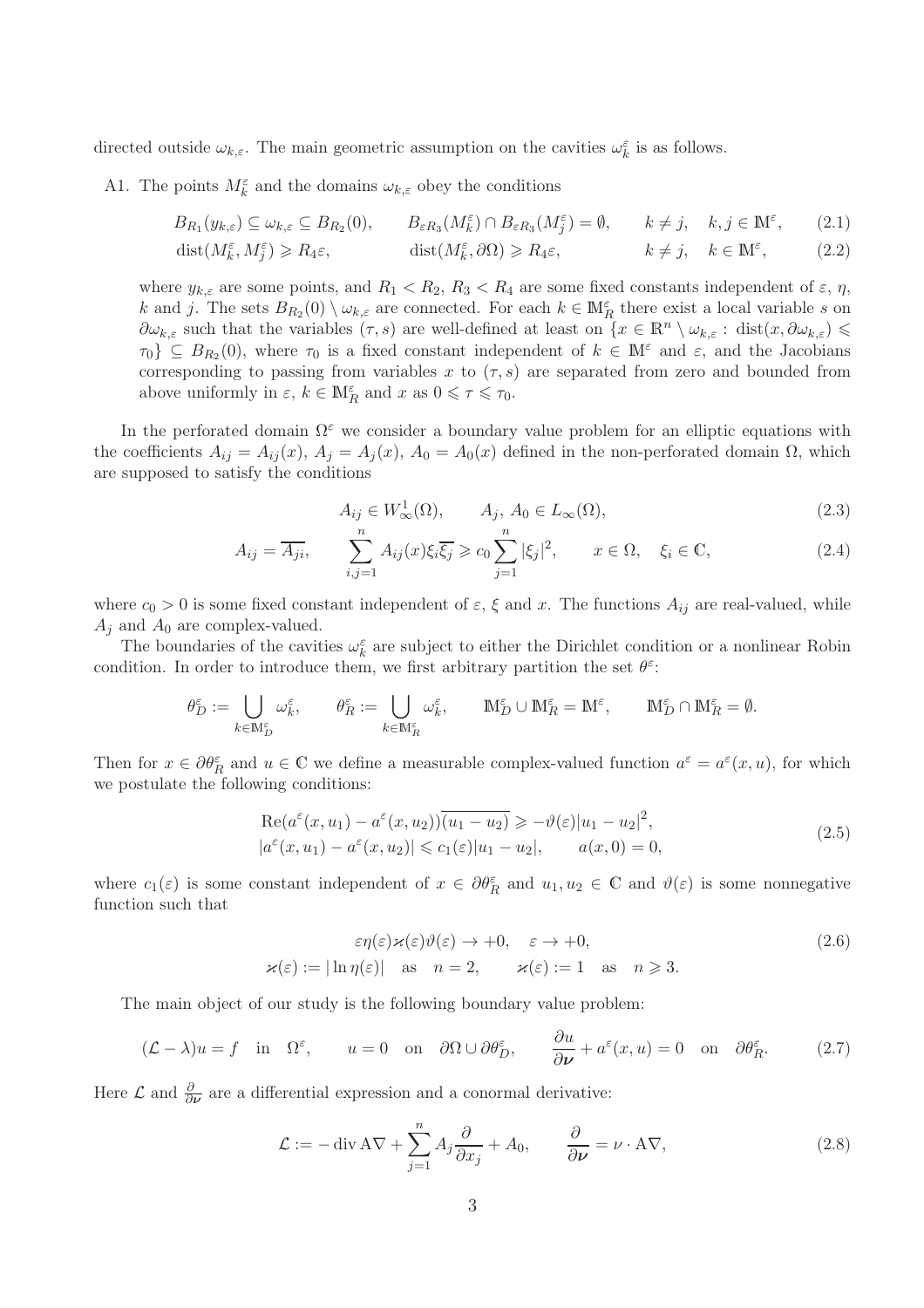$$
A(x) := \begin{pmatrix} A_{11}(x) & \dots & A_{1n}(x) \\ \vdots & & \vdots \\ A_{n1}(x) & \dots & A_{nn}(x) \end{pmatrix},
$$

 $f \in L_2(\Omega^{\varepsilon})$  is an arbitrary function,  $\lambda \in \mathbb{C}$  is a fixed constant,  $\nu$  is the unit normal to  $\partial \theta_R^{\varepsilon}$  directed inside  $\theta_R^{\varepsilon}$ .

Our main aim is analyze the behavior of a solution to problem  $(2.7)$  as  $\varepsilon \rightarrow +0$ . A solution is understood in the generalized sense and is defined as follows. For a domain  $Q \subseteq \mathbb{R}^n$  and a manifold  $S \subset \overline{Q}$  of codimension one, by  $\mathring{W}^1_2(Q, S)$  we denote the subspace of the Sobolev space  $W^1_2(Q)$  formed by the functions with the zero trace on a manifold  $S$ . A generalized solution to problem  $(2.7)$  is a function  $u \in \mathring{W}_2^1(\Omega^{\varepsilon}, \partial \Omega \cup \partial \theta_{D}^{\varepsilon})$  satisfying the integral identity

<span id="page-3-4"></span>
$$
\mathfrak{h}_a(u_\varepsilon, v) - \lambda(u_\varepsilon, v)_{L_2(\Omega^\varepsilon)} = (f, v)_{L_2(\Omega^\varepsilon)}
$$
\n(2.9)

for each  $v \in \mathring{W}_2^1(\Omega^{\varepsilon}, \partial \Omega \cup \partial \theta_D^{\varepsilon}),$  where

$$
\begin{aligned} \mathfrak{h}_a(u,v) &:= \mathfrak{h}_0(u,v) + (a(\,\cdot\,,u),v)_{L_2(\partial \theta_R^\varepsilon)},\\ \mathfrak{h}_0(u,v) &:= (\mathbf{A}\nabla u,\nabla v)_{L_2(\Omega^\varepsilon)} + \sum_{j=1}^n \left(A_j \frac{\partial u}{\partial x_j},v\right)_{L_2(\Omega^\varepsilon)} + (A_0u,v)_{L_2(\Omega^\varepsilon)}.\end{aligned}
$$

The first question we address is how a homogenized problem for  $(2.7)$ ,  $(2.8)$  looks like. This issue is known to be very dependent on the geometry of perforation and we address one of the typical case, when a so-called strange term appears. We show that such situation occurs under the following additional conditions.

<span id="page-3-0"></span>A2. The set  $\mathbb{M}_{R_1}^{\varepsilon}$  is partitioned into two disjoint subsets  $\mathbb{M}_{R,1}^{\varepsilon}$  and  $\mathbb{M}_{R,2}^{\varepsilon}$  obeying the following conditions:

$$
\operatorname{Re} a^\varepsilon(x,u)\overline{u}\geqslant \mu_1(\varepsilon)|u|^2,\quad x\in\partial\omega_k^\varepsilon,\quad u\in\mathbb{C},\quad k\in\mathbb{M}_{R,1}^\varepsilon,
$$

where  $\mu_1 = \mu_1(\varepsilon)$  is a fixed function independent of  $k \in \mathbb{M}_{R,1}^{\varepsilon}$  such that

$$
\varepsilon\eta(\varepsilon)\varkappa(\varepsilon)\mu_1(\varepsilon)\to+\infty,\qquad \varepsilon\to+0,
$$

and

<span id="page-3-1"></span>
$$
a^{\varepsilon}(x,u) = \varepsilon^{-1}\eta^{-1}(\varepsilon)b_k\big((x - M_k^{\varepsilon})\varepsilon^{-1}\eta^{-1}, \varepsilon\big)u + \tilde{a}^{\varepsilon}(x,u), \quad x \in \partial \omega_k^{\varepsilon}, \quad u \in \mathbb{C}, \quad k \in \mathbb{M}_{R,2}^{\varepsilon}, (2.10)
$$

where  $b_k(\xi,\varepsilon)$ ,  $\xi \in \partial \omega_k^{\varepsilon}$ , and  $\tilde{a}^{\varepsilon}(x,u)$  are some complex-valued measurable functions such that

<span id="page-3-2"></span>
$$
b_k(\xi, \varepsilon) \in \mathbb{C} \setminus [0, +\infty), \qquad |b_k(\varepsilon)| \leq c_2, \quad \xi \in \partial \omega_{k, \varepsilon},
$$
  

$$
|\tilde{a}^{\varepsilon}(x, u)| \leq \mu_2(\varepsilon)|u|, \quad x \in \partial \omega_k^{\varepsilon}, \quad u \in \mathbb{C}, \qquad \varepsilon \eta(\varepsilon) \varepsilon(\varepsilon) \mu_2(\varepsilon) \to +0, \quad \varepsilon \to +0,
$$
 (2.11)

 $c_2$  is a constant independent of  $\varepsilon, \, \xi \in \partial \omega_{k,\varepsilon}, \, x \in \partial \omega_k^{\varepsilon}$  and  $k \in \mathbb{M}_{R,2}^{\varepsilon}$ .

In order to formulate one more condition, we need to introduce some additional notations. We denote  $\mathring{W}_1^2(\Omega) := \mathring{W}_1^2(\Omega, \partial \Omega)$  and let  $\mathring{W}_2^{-1}(\Omega, \partial \Omega)$  be the dual space for  $\mathring{W}_2^1(\Omega)$ , that is, the space of linear bounded functionals on  $\mathring{W}^1_2(\Omega, \partial \Omega)$ . By  $\mathfrak{M}$  we denote the space of the multipliers from  $\mathring{W}^1_2(\Omega) \cap W^2_2(\Omega)$ into  $\mathring{W}_2^{-1}(\Omega)$ , that is, it is formed by the functions  $\beta$  defined on  $\Omega$  such that the multiplication by  $\beta$  is a bounded operator from  $\mathring{W}_2^1(\Omega) \cap W_2^2(\Omega)$  into  $\mathring{W}_2^{-1}(\Omega)$ . By  $\|\cdot\|_{\mathfrak{M}}$  we denote the norm in this space which can be defined as

<span id="page-3-3"></span>
$$
\|\beta\|_{\mathfrak{M}} = \sup_{u \in \mathring{W}_2^1(\Omega) \cap W_2^2(\Omega)} \frac{\|\beta u\|_{\mathring{W}_2^{-1}(\Omega, \partial \Omega)}}{\|u\|_{W_2^2(\Omega)}} = \sup_{u \in \mathring{W}_2^1(\Omega) \cap W_2^2(\Omega)} \frac{|\langle \beta u, v \rangle|}{\|u\|_{W_2^2(\Omega)} \|v\|_{W_2^1(\Omega)}},\tag{2.12}
$$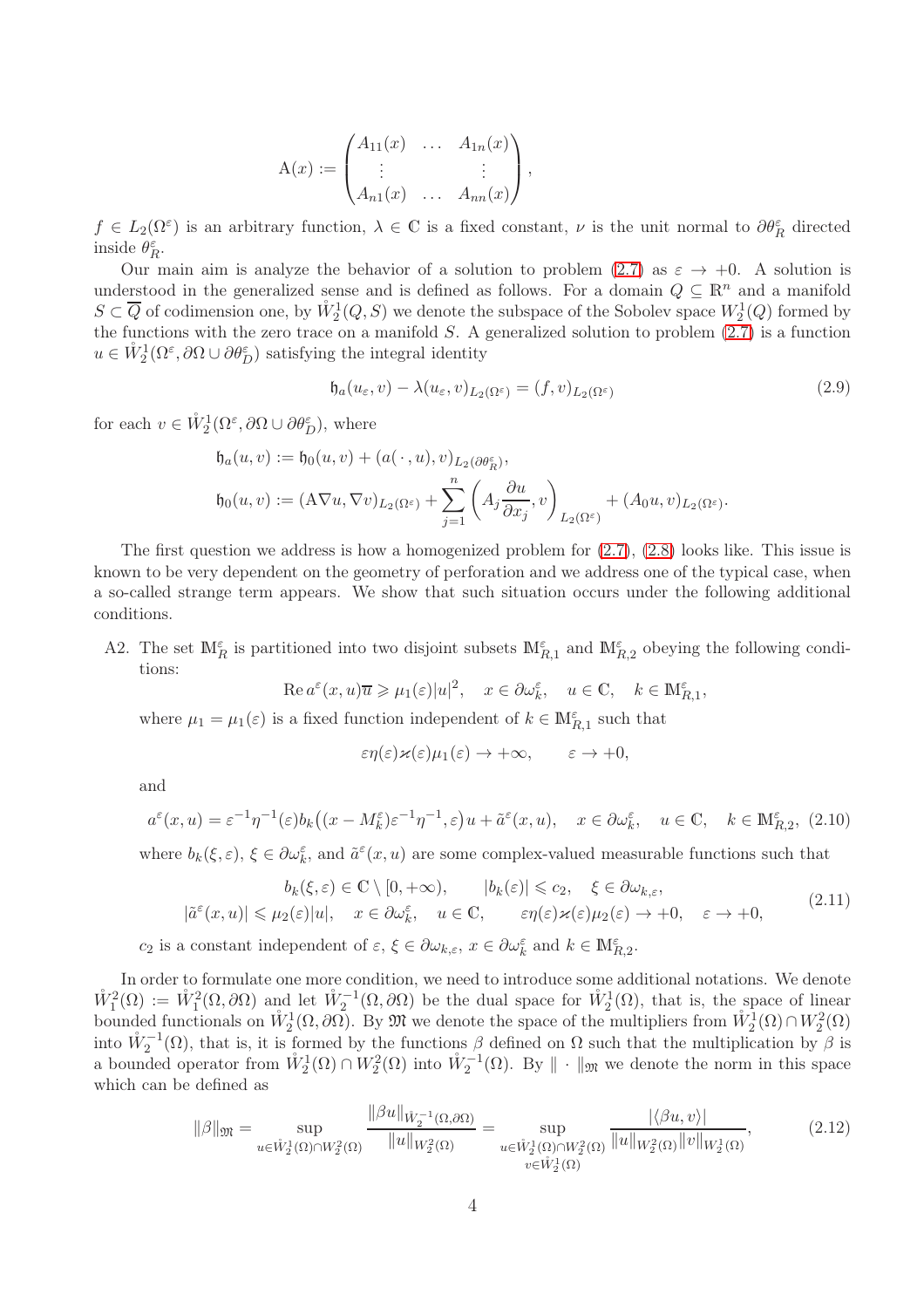where  $\langle F, v \rangle$  denotes the action of a functional  $F \in \mathring{W}_2^{-1}(\Omega)$  on a function  $v \in \mathring{W}_2^1(\Omega)$ .

A homogenized problem for [\(2.7\)](#page-2-0) is expressed in terms of certain capacities of the domains  $\omega_{k,\varepsilon}$ and we define them via special auxiliary functions. Namely, we first observe that in view of ellipticity condition [\(2.4\)](#page-2-2), the matrix A is Hermitian and positive definite uniformly in  $x \in \overline{\Omega}$ . This is why the matrix  $A^{-\frac{1}{2}}$  is well-defined, Hermitian and positive definite uniformly in  $x \in \overline{\Omega}$ . We also observe that condition [\(2.3\)](#page-2-3) ensures that both matrices A and  $A^{-\frac{1}{2}}$  are bounded uniformly in  $x \in \overline{\Omega}$ . By  $X_{k,\varepsilon} = X_{k,\varepsilon}(\xi), \xi = (\xi_1,\ldots,\xi_n) \in \mathbb{R}^n$ , we denote unique classical solutions to the following boundary value problems:

<span id="page-4-5"></span>
$$
\operatorname{div}_{\xi} \mathcal{A}(M_k^{\varepsilon}) \nabla_{\xi} X_{k,\varepsilon} = 0 \quad \text{in} \quad \mathbb{R}^n \setminus \overline{\omega_{k,\varepsilon}}, \qquad k \in \mathbb{M}^{\varepsilon},
$$
\n
$$
X_{k,\varepsilon} = 0 \quad \text{on} \quad \partial \omega_{k,\varepsilon}, \qquad k \in \mathbb{M}_D^{\varepsilon} \cup \mathbb{M}_{R,1}^{\varepsilon}, \tag{2.13}
$$

$$
\nu_{\xi} \cdot A(M_k^{\varepsilon}) \nabla_{\xi} X_{k,\varepsilon} + b_k(\xi, \varepsilon) X_{k,\varepsilon} = 0 \quad \text{on} \quad \partial \omega_{k,\varepsilon}, \qquad k \in \mathbb{M}_{R,2}^{\varepsilon},\tag{2.14}
$$

<span id="page-4-7"></span><span id="page-4-6"></span>
$$
X_{k,\varepsilon}(\xi) = \begin{cases} 1 + K_{k,\varepsilon} |\mathbf{A}^{-\frac{1}{2}} (M_k^{\varepsilon}) \xi|^{-n+2} + O(|\xi|^{-n+1}), & \xi \to \infty \text{ as } n \ge 3, \\ \ln |\mathbf{A}^{-\frac{1}{2}} (M_k^{\varepsilon}) \xi| + K_{k,\varepsilon} + O(|\xi|^{-1}), & \xi \to \infty \text{ as } n = 2, \end{cases}
$$
(2.15)

where  $K_{k,\varepsilon}$  are some constants and  $\nu_{\xi}$  is the unit normal to to  $\partial \omega_{k,\varepsilon}$  directed inside  $\omega_{k,\varepsilon}$ . By the standard Schauder estimates, the functions  $X_{k,\varepsilon}$  belong to  $C^2(\mathbb{R}^d \setminus \omega_{k,\varepsilon}) \cap C^\infty(\mathbb{R}^d \setminus \overline{\omega_{k,\varepsilon}})$ . We also make the following assumption on the functions  $X_{k,\varepsilon}$  for  $k \in \mathbb{M}_R^{\varepsilon}$ .

<span id="page-4-1"></span>A3. The estimates hold

<span id="page-4-4"></span>
$$
\left|\frac{\partial X_{k,\varepsilon}}{\partial \nu}(\xi)\right| \leqslant c_3 \quad \text{on} \quad \partial \omega_{k,\varepsilon}, \qquad k \in \mathbb{M}_{R,1}^{\varepsilon}, \qquad |X_{k,\varepsilon}| \leqslant c_3 \quad \text{on} \quad \partial \omega_{k,\varepsilon}, \qquad k \in \mathbb{M}_{R,2}^{\varepsilon}, \tag{2.16}
$$

where  $c_3$  is a constant independent of k and  $\varepsilon$  and  $\nu$  in the unit normal to  $\partial \omega_{k,\varepsilon}$  directed inside  $\omega_k^{\varepsilon}$ .

We define:

$$
\Upsilon(x) := \sqrt{\det A(x)} \int\limits_{\partial B_1(0)} |A^{-\frac{1}{2}}(x)y| dy, \qquad x \in \overline{\Omega}.
$$

In view of conditions [\(2.3\)](#page-2-3), [\(2.4\)](#page-2-2), the function  $\Upsilon$  is an element of the space  $W^1_{\infty}(\Omega)$ . We introduce one more function:

<span id="page-4-3"></span>
$$
\beta_{\varepsilon}(x) := \frac{(2 - n)K_{k,\varepsilon}}{R_3^n \text{ mes } B_1(0)} \quad \text{on} \quad B_{\varepsilon R_3}(M_k^{\varepsilon}), \quad k \in \mathbb{M}^{\varepsilon}, \quad \text{as} \quad n \geq 3,
$$
\n
$$
\beta_{\varepsilon}(x) := \frac{1}{R_3^2 \text{ mes } B_1(0)} \quad \text{on} \quad B_{\varepsilon R_3}(M_k^{\varepsilon}), \quad k \in \mathbb{M}^{\varepsilon}, \quad \text{as} \quad n = 2,
$$
\n
$$
\beta_{\varepsilon}(x) := 0 \quad \text{on} \quad \Omega \setminus \bigcup_{k \in \mathbb{M}^{\varepsilon}} B_{\varepsilon R_3}(M_k^{\varepsilon}),
$$
\n(2.17)

This function is supposed to obey the following assumption.

<span id="page-4-2"></span>A4. The family of the functions  $\beta^{\varepsilon}$  converges in  $\mathfrak{M}$ , that is, there exists a function  $\beta \in \mathfrak{M}$  such that  $\|\beta^{\varepsilon} - \beta\|_{\mathfrak{M}} \to 0 \text{ as } \varepsilon \to +0.$ 

Finally, we assume that

<span id="page-4-0"></span>
$$
\varepsilon^{-2} \eta^{n-2}(\varepsilon) \varkappa^{-1}(\varepsilon) \to \gamma, \qquad \varepsilon \to +0,
$$
\n(2.18)

where  $\gamma$  is a non-negative constant.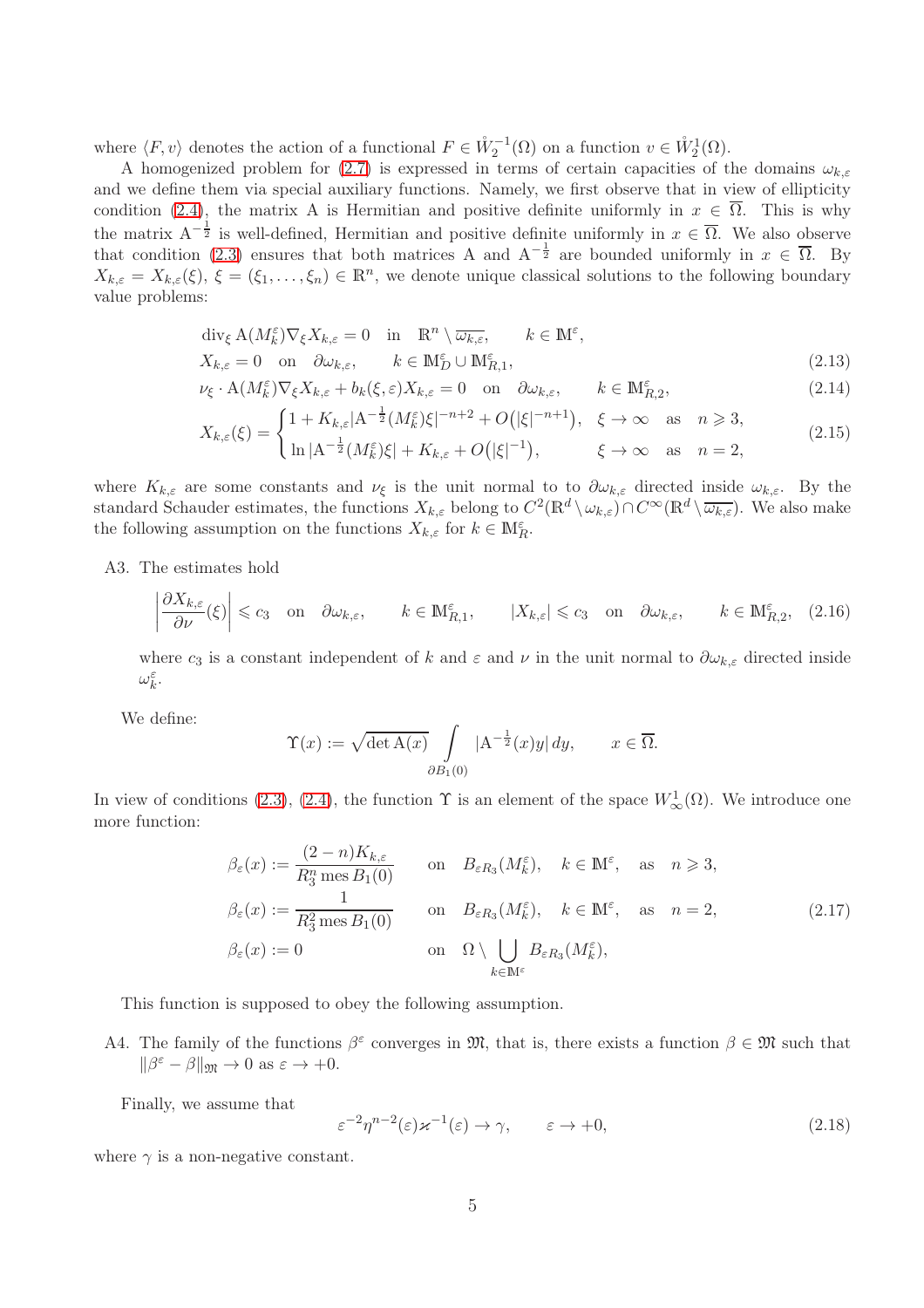It turns out that under the above assumptions, the homogenized problem for [\(2.7\)](#page-2-0) is

<span id="page-5-0"></span>
$$
(\mathcal{L} + \gamma \Upsilon \beta - \lambda)u_0 = f \quad \text{in} \quad \Omega, \qquad u_0 = 0 \quad \text{on} \quad \partial \Omega. \tag{2.19}
$$

We define:

<span id="page-5-6"></span>
$$
\Xi_{\varepsilon}(x) := \begin{cases} \frac{X_{k,\varepsilon} \left( |\mathbf{A}^{-\frac{1}{2}} (M_k^{\varepsilon}) (x - M_k^{\varepsilon}) |\varepsilon^{-1} \eta^{-1} \right)}{X_{k,\varepsilon} (R_5 \eta^{-1})} & \text{in } E_k \setminus \omega_k^{\varepsilon}, \quad k \in \mathbb{M}^{\varepsilon}, \\ 1 & \text{in } \Omega \setminus \bigcup_{k \in \mathbb{M}^{\varepsilon}} E_k, \end{cases} \tag{2.20}
$$

where

$$
E_k := \left\{ x : \, |A^{-\frac{1}{2}}(M_k^{\varepsilon})(x - M_k^{\varepsilon})| < R_5 \varepsilon \right\} \setminus \omega_k^{\varepsilon},
$$

and  $R_5$  is a fixed constant independent of  $\varepsilon$  and  $k$  such that

<span id="page-5-2"></span><span id="page-5-1"></span>
$$
\omega_k^{\varepsilon} \subset B_{\varepsilon\eta R_2}(M_k^{\varepsilon}) \subset E_k \subset B_{\varepsilon R_3}(M_k^{\varepsilon}).
$$

In view of Assumption [A1](#page-2-4) and conditions  $(2.3)$ ,  $(2.4)$ , such constant  $R_5$  obviously exists.

We denote:

<span id="page-5-7"></span>
$$
\varrho(\varepsilon) := \eta^{\frac{n}{2}}(\varepsilon), \quad n \geqslant 5, \qquad \varrho(\varepsilon) := \eta^{2}(\varepsilon) |\ln \eta(\varepsilon)|^{\frac{1}{2}}, \qquad n = 4,
$$
\n
$$
\varrho(\varepsilon) := \eta(\varepsilon), \qquad n = 3, \qquad \varrho(\varepsilon) := \eta(\varepsilon) |\ln \eta(\varepsilon)|^{-\frac{1}{2}}, \qquad n = 2.
$$
\n
$$
(2.21)
$$

Now we are in position to formulate our main result.

<span id="page-5-5"></span>**Theorem 2.1.** Let Assumption [A1](#page-2-4) and [\(2.18\)](#page-4-0) be satisfied. In the case  $\mathbb{M}_{R}^{\varepsilon} \neq \emptyset$  suppose also that Assumptions [A2,](#page-3-0) [A3](#page-4-1) hold true and if  $\gamma \neq 0$ , let Assumption [A4](#page-4-2) holds as well. Then there exists a fixed  $\lambda_0 \in \mathbb{R}$  independent of  $\varepsilon$  such that as  $\text{Re }\lambda \leq \lambda_0$ , problems [\(2.7\)](#page-2-0), [\(2.19\)](#page-5-0) are uniquely solvable for each  $f \in L_2(\Omega)$  and the solutions satisfy the estimates:

$$
||u_{\varepsilon} - u_0 \Xi_{\varepsilon}||_{W_2^1(\Omega^{\varepsilon})} \leq C \Big( \varepsilon + \left| \eta^{n-2} \varepsilon^{-2} \varkappa^{-1} - \gamma \right| + \gamma ||\beta_{\varepsilon} - \beta||_{\mathfrak{M}} + (\varepsilon \eta \varkappa \mu_1)^{-\frac{1}{2}} + \varepsilon \eta \varkappa \mu_2 \Big) ||f||_{L_2(\Omega)}, \tag{2.22}
$$

$$
||u_{\varepsilon} - u_0||_{L_2(\Omega^{\varepsilon})} \leq C \Big( \varepsilon + \left| \eta^{n-2} \varepsilon^{-2} \varkappa^{-1} - \gamma \right| + \gamma ||\beta_{\varepsilon} - \beta||_{\mathfrak{M}} + (\varepsilon \eta \varkappa \mu_1)^{-\frac{1}{2}} + \varepsilon \eta \varkappa \mu_2 \Big) ||f||_{L_2(\Omega)}, \qquad (2.23)
$$

where C is some constant independent of  $\varepsilon$  and f. If the set  $\mathbb{M}_{R}^{\varepsilon}$  is empty, then the terms  $(\varepsilon \eta \mu_1)^{-1}$  and  $\varepsilon \eta \mu_2$  can be omitted in the above estimates.

Let condition [\(2.18\)](#page-4-0) hold with  $\gamma = 0$  and Assumption [A1](#page-2-4) be satisfied. Then for the solution  $u_{\varepsilon}$  of problem [\(2.23\)](#page-5-1) and solution  $u_0$  of problem [\(2.19\)](#page-5-0) with  $\beta = 0$  the estimate holds:

<span id="page-5-3"></span>
$$
||u_{\varepsilon} - u_0||_{W_2^1(\Omega^{\varepsilon})} \leq C \Big( \varepsilon^{-1} \eta^{\frac{n}{2}-1}(\varepsilon) \varkappa^{-\frac{1}{2}}(\varepsilon) + \varepsilon^{\frac{1}{2}} \eta^{\frac{1}{2}}(\varepsilon) + \varepsilon + \varrho^{\frac{1}{2}}(\varepsilon) \Big) ||f||_{L_2(\Omega)},
$$
\n(2.24)

and if, in addition,  $A_j \in W^1_{\infty}(\Omega)$ , then

<span id="page-5-4"></span>
$$
||u_{\varepsilon} - u_0||_{L_2(\Omega^{\varepsilon})} \leqslant C \Big( \varepsilon^{-2} \eta^{n-2}(\varepsilon) \varkappa^{-1}(\varepsilon) + \varepsilon^2 + \varepsilon \eta(\varepsilon) + \varrho(\varepsilon) \Big) ||f||_{L_2(\Omega)}, \tag{2.25}
$$

where C are some constants independent of  $\varepsilon$  and f. The terms  $\varepsilon$ ,  $|\eta^{n-2}\varepsilon^{-2}\varkappa^{-1} - \gamma|$ ,  $||\beta_{\varepsilon} - \beta||_{\mathfrak{M}}$  and  $\varepsilon \eta \varkappa \mu_2$  in estimate [\(2.22\)](#page-5-2) are order sharp. The term  $\eta^{\frac{n}{2}-1} \varepsilon^{-1} \varkappa^{-\frac{1}{2}}$  in [\(2.24\)](#page-5-3) is order sharp. The terms  $\left|\eta^{n-2}\varepsilon^{-2}\varkappa^{-1}-\gamma\right|$  and  $\left|\beta_{\varepsilon}-\beta\right|$  on  $(n(2.23)$  are order sharp.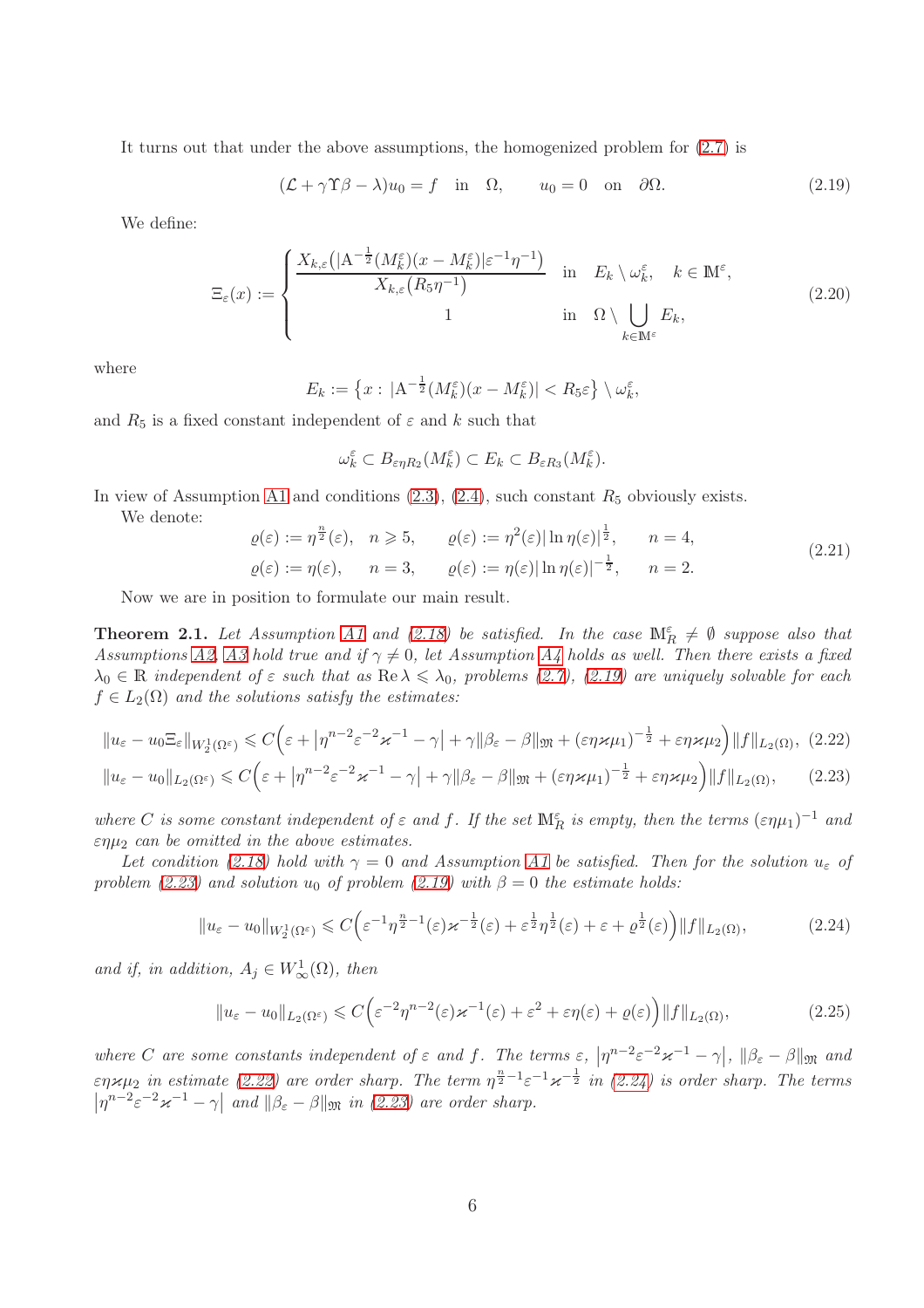Let us discuss briefly the problem and main result. There are several main features of our problem. The first is that we consider a general perforation of a rather arbitrary non-periodic structure. The main conditions are imposed by Assumption [A1,](#page-2-4) which is very natural. It says that all cavities are of approximately the same sizes and there is a minimal distance of order  $O(\varepsilon)$  between the cavities. We stress that at the same time there are no upper bound for the distances between the cavities and in particular, these distances can be uniformly bounded from below or even growing as  $\varepsilon$  goes to zero. In particular, this means that our results also applies to the case of finitely many small cavities separated by fixed distances.

In addition, Assumption [A1](#page-2-4) postulates natural regularity properties of the cavities as well as the connectedness of the sets  $B_{R_2(0)} \setminus \omega_{k,\varepsilon}$ . The latter condition ensures that the perforated domain  $\Omega^{\varepsilon}$  is also connected, which is very natural. We also mention condition [\(2.18\)](#page-4-0), which describes the linear sizes of the cavities.

The second feature is that the boundaries of the cavities can be subject either to the Dirichlet condition or to the nonlinear Robin condition; both types of these conditions can be simultaneously present on the boundaries of the cavities. The structure of Robin condition is described by Assumption [A2](#page-3-0) and we in fact deal with two main cases. In the first case, as  $k \in M_{R,1}^{\varepsilon}$ , the nonlinear term  $a^{\varepsilon}$  is in certain sense positive definite and large; as  $\varepsilon$  goes to zero, this condition behaves as the Dirichlet condition. In the second case identity [\(2.10\)](#page-3-1) means that now the Robin condition is almost linear with the coefficients  $\varepsilon^{-1}\eta^{-1}b_k$ . The presence of the nonlinear Robin condition requires one more Assumption [A3,](#page-4-1) which is an implicit condition for the shapes of the cavities stating certain uniformity in  $k \in \mathbb{M}_{R}^{\varepsilon}$ .

The third feature of our model is that we consider a general second linear elliptic equation and the differential expression  $\mathcal L$  is not supposed to be formally symmetric. The coefficients  $A_j$  and  $A_0$  are allowed to be complex-valued.

An important condition is introduced by Assumption [A4.](#page-4-2) In view of definition [\(2.17\)](#page-4-3) of the function  $\beta_{\varepsilon}$ , this assumption controls the distribution of the cavities and also their shapes as  $n \geqslant 2$ . As  $n = 2$ , the function  $\beta_{\varepsilon}$  depends only on the distribution. Assumption [A4](#page-4-2) says that the function  $\beta_{\varepsilon}$  should possess a limit in the space of multipliers M. In this way we select the non-periodic perforations, for which the homogenization of problem  $(2.7)$  is possible. The next natural questions are about important examples, when Assumption [A4](#page-4-2) is satisfied, and how to generate new perforations from the given ones keeping this assumption. These questions are discussed below in a separate Section [4.](#page-15-0)

Our main theorem states that under the above discussed conditions, the homogenized problem is [\(2.19\)](#page-5-0) and the convergence in  $W_2^1(\Omega^{\varepsilon})$ - and  $L_2(\Omega^{\varepsilon})$  holds uniformly in  $L_2(\Omega)$ -norm of the right hand side  $f$ ; the estimates for the convergence rates are our main results. In the case when the Robin condition is present and is linear, these are operator estimates describing the norm resolvent convergence of the perturbed operator to the homogenized one.

Estimate [\(2.22\)](#page-5-2) says that the solution  $u_{\varepsilon}$  to problem [\(2.7\)](#page-2-0) can be approximated by  $u_0 \Xi_{\varepsilon}$  in  $W_2^1(\Omega^{\varepsilon})$ and the estimate for the convergence rate is provided. The function  $\Xi_{\varepsilon}$  here plays a role of a corrector. It can be omitted and then we have a similar result but only in  $L_2(\Omega^{\varepsilon})$  with the same convergence rate. The terms involving  $\mu_1$  and  $\mu_2$  are generated only due to the presence of the nonlinear Robin condition. If the set  $\mathbb{M}_R^{\varepsilon}$  is empty, they can be removed from the estimates.

It is also shown that all terms except for  $(\epsilon \eta \varkappa \mu_1)^{-\frac{1}{2}}$  are order sharp in [\(2.22\)](#page-5-2). In particular, this implies that the term  $\|\beta_{\varepsilon} - \beta\|_{\mathfrak{M}}$  can not be omitted and hence, the same concerns Assumption [A4.](#page-4-2) We also believe that the term  $(\epsilon \eta \varkappa \mu_1)^{-\frac{1}{2}}$  is also order sharp but we failed to provide an appropriate example. In estimate [\(2.23\)](#page-5-1), two terms in the convergence rate are also order sharp. It is unclear to us whether other terms in [\(2.23\)](#page-5-1) are also order sharp or the estimate could be improved by using some additional techniques. This question remained open.

As  $\gamma = 0$ , it is possible to omit Assumptions [A2,](#page-3-0) [A3,](#page-4-1) [A4](#page-4-2) and to prove similar results only under Assumption [A1,](#page-2-4) see estimates  $(2.24)$ ,  $(2.25)$ . We stress that in  $(2.24)$  the corrector is absent in com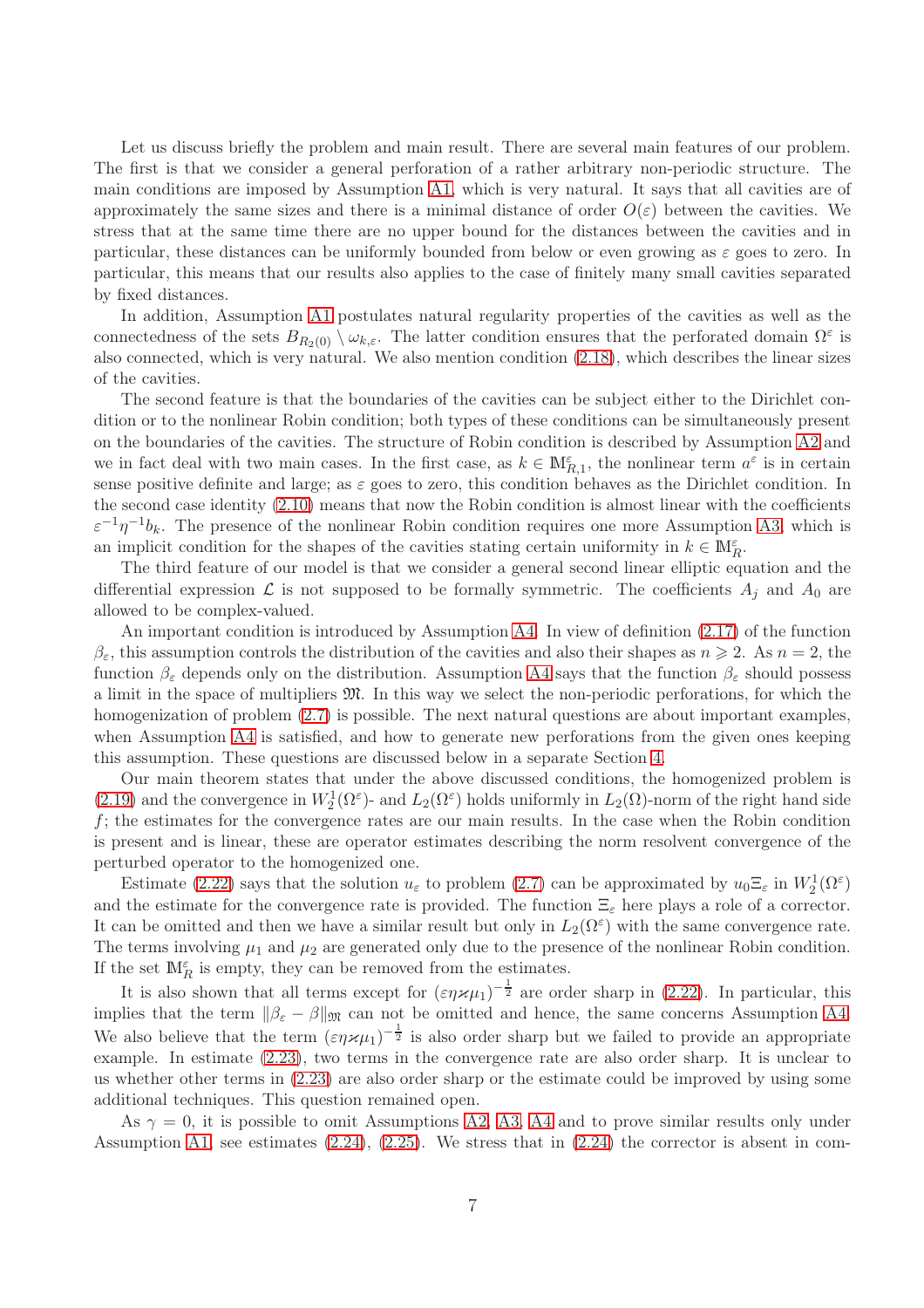parison with [\(2.22\)](#page-5-2) but the price we pay for this and for omitting additional assumptions is a worse convergence rate. However, estimating then in  $L_2(\Omega^\varepsilon)$ -norm, the order of the convergence rate can be improved twice, see [\(2.25\)](#page-5-4). The term  $\varepsilon^{-1}\eta^{\frac{n}{2}-1}\varkappa^{-\frac{1}{2}}$  is shown to be order sharp in [\(2.24\)](#page-5-3). The sharpness of the other terms in [\(2.24\)](#page-5-3) and of all terms in [\(2.25\)](#page-5-4) remains an open question.

We observe that the sharpness of the term  $\varepsilon^{-1}\eta^{\frac{n}{2}-1}\varkappa^{-\frac{1}{2}}$  does not contradicts the sharpness of a similar term in [\(2.22\)](#page-5-2) since in [\(2.24\)](#page-5-3) we have omitted the corrector. We also stress that if  $\gamma \neq 0$ , then by omitting the corrector in [\(2.22\)](#page-5-2) we destroy the convergence in  $W_2^1(\Omega^{\varepsilon})$ , namely, it turns out that  $||u_{\varepsilon} - u_0||_{W_2^1(\Omega^{\varepsilon})}$  is just of order  $O(1)$  once  $\gamma \neq 0$ .

## 3 Auxiliary lemmata

In this section we provide of series of auxiliary lemmata, which will be employed then in the proof of Theorem [2.1.](#page-5-5) Two of them were proved in [\[3\]](#page-35-1), [\[4\]](#page-36-9) for  $n \ge 3$ , while in the case  $n = 2$  the proofs can be reproduced literally.

Our first lemma is Lemma 3.3 in [\[3\]](#page-35-1).

<span id="page-7-4"></span>**Lemma 3.1.** Under Assumption [A1](#page-2-4) for all  $k \in M_R^{\varepsilon}$  and all  $u \in W_2^1(B_{\varepsilon R_3}(M_k^{\varepsilon}) \setminus \omega_k^{\varepsilon})$  the estimate

$$
||u||_{L_2(\partial \omega_k^\varepsilon)}^2 \leqslant C \Big( \varepsilon \eta\varkappa ||\nabla u||_{L_2(B_{\varepsilon R_3}(M_k^\varepsilon)\backslash \omega_k^\varepsilon)}^2 + \varepsilon^{-1} \eta^{n-1} ||u||_{L_2(B_{\varepsilon R_3}(M_k^\varepsilon)\backslash B_{\varepsilon R_2}(M_k^\varepsilon))}^2 \Big)
$$

holds, where C is a constant independent of the parameters  $k, \varepsilon, \eta$  and the function u.

We note that under the second convergence in [\(2.18\)](#page-4-0) the estimate in the above lemma can be rewritten as

<span id="page-7-0"></span>
$$
||u||_{L_2(\partial \omega_k^{\varepsilon})}^2 \leq C \varepsilon \eta \varkappa \left( ||\nabla u||_{L_2(B_{\varepsilon R_3}(M_k^{\varepsilon}) \setminus \omega_k^{\varepsilon})}^2 + \varepsilon^{-2} \eta^{n-2} \varkappa^{-1} ||u||_{L_2(B_{\varepsilon R_3}(M_k^{\varepsilon}) \setminus B_{\varepsilon R_2}(M_k^{\varepsilon}))} \right) \tag{3.1}
$$

The second lemma is inequality (74) established in the proof of Lemma 11 in [\[4\]](#page-36-9).

<span id="page-7-1"></span>**Lemma 3.2.** Under Assumption [A1](#page-2-4) for all  $k \in \mathbb{M}_{R}^{\varepsilon}$  and all  $u \in W_2^1(B_{\varepsilon R_3}(M_k^{\varepsilon}) \setminus \omega_k^{\varepsilon})$  obeying the identity

<span id="page-7-2"></span>
$$
\int_{B_{\varepsilon R_3}(M_k^{\varepsilon})\setminus\omega_k^{\varepsilon}} u(x) dx = 0
$$
\n(3.2)

the estimate

<span id="page-7-3"></span>
$$
||u||_{L_2(B_{\varepsilon R_3}(M_k^{\varepsilon})\backslash \omega_k^{\varepsilon})}^2 \leqslant C\varepsilon^2 ||\nabla u||_{L_2(B_{\varepsilon R_3}(M_k^{\varepsilon})\backslash \omega_k^{\varepsilon})}^2,
$$
\n(3.3)

holds, where C is a constant independent of the parameters  $k, \varepsilon, \eta$  and the function u.

The third lemma provides one more auxiliary estimate.

<span id="page-7-5"></span>**Lemma 3.3.** Under Assumption [A1](#page-2-4) for all  $k \in M_R^{\varepsilon}$  and all  $u \in W_2^1(B_{\varepsilon R_3}(M_k^{\varepsilon}) \setminus \omega_k^{\varepsilon})$  the estimate

$$
||u||_{L_2(B_{\varepsilon\eta R}(M_k^{\varepsilon})\setminus \omega_k^{\varepsilon})}^2 \leq C \Big(\varepsilon^2 \eta^2 \varkappa ||\nabla u||_{L_2(B_{\varepsilon R_3}(M_k^{\varepsilon})\setminus \omega_k^{\varepsilon})}^2 + \eta^n ||u||_{L_2(B_{\varepsilon R_3}(M_k^{\varepsilon})\setminus \omega_k^{\varepsilon})}^2\Big)
$$

holds for each fixed R and sufficiently small  $\varepsilon$  with a constant C independent of k,  $\varepsilon$  and u.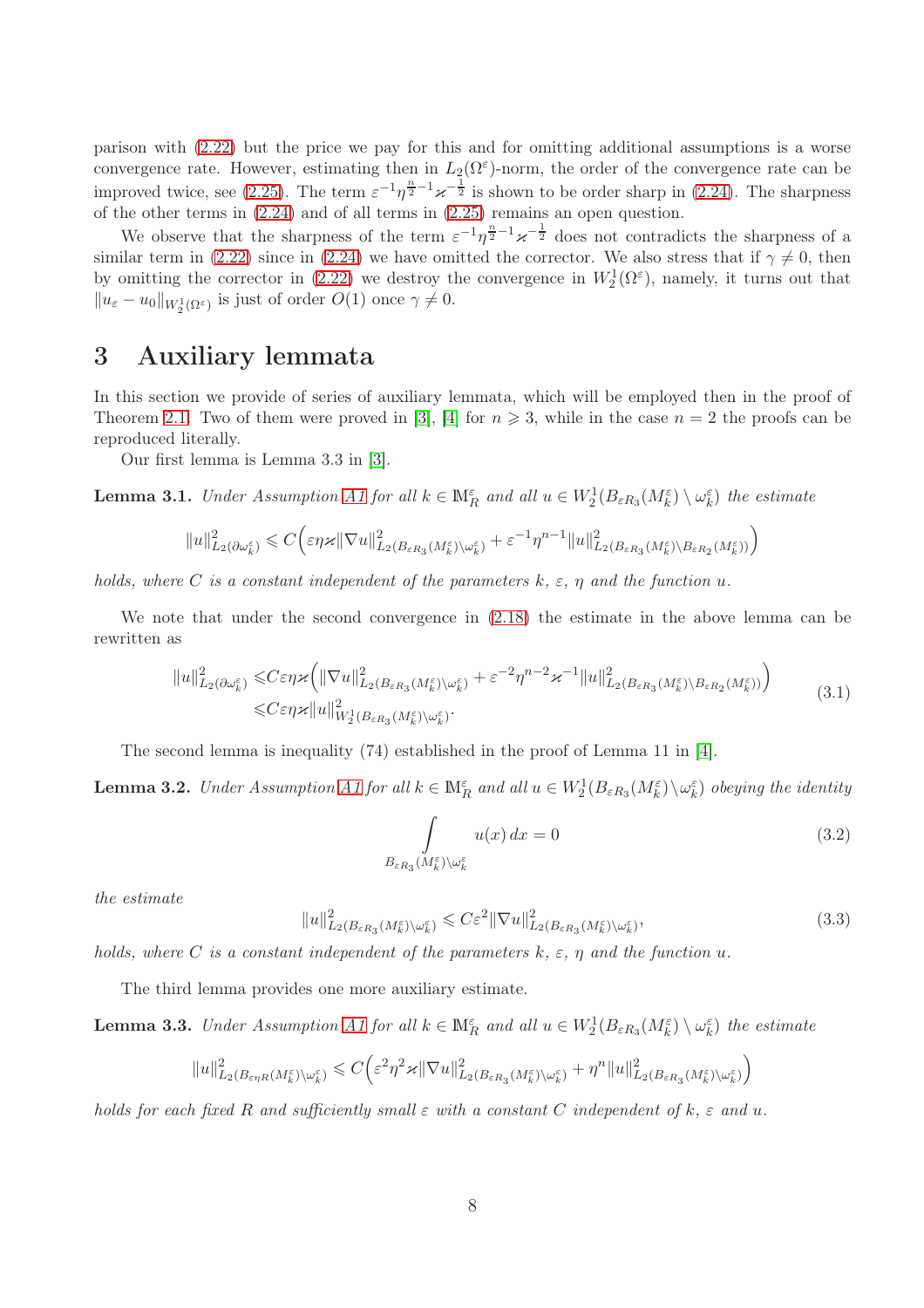Proof. Let R and  $\eta$  be such that  $B_{\varepsilon\eta R}(M_k^{\varepsilon}) \subset B_{\varepsilon R_3}(M_k^{\varepsilon})$ . For each  $u \in W_2^1(B_{\varepsilon R_3}(M_k^{\varepsilon}) \setminus \omega_k^{\varepsilon})$  we integrate by parts as follows:

$$
n||u||_{L_2(B_{\varepsilon\eta R}(M_k^{\varepsilon})\setminus\omega_k^{\varepsilon})}^2 = \frac{1}{2} \int\limits_{B_{\varepsilon\eta R}(M_k^{\varepsilon})\setminus\omega_k^{\varepsilon}} |u|^2 \Delta |x|^2 dx
$$
  

$$
= \varepsilon \eta R \int\limits_{\partial B_{\varepsilon\eta R}(M_k^{\varepsilon})} |u|^2 ds + \int\limits_{\partial \omega_k^{\varepsilon}} |u|^2 x \cdot \nu ds - \frac{1}{2} \int\limits_{B_{\varepsilon\eta R}(M_k^{\varepsilon})\setminus\omega_k^{\varepsilon}} x \cdot \nabla |u|^2 dx.
$$

We estimate the integral over  $B_{\varepsilon\eta R}(M_k^{\varepsilon}) \setminus \omega_k^{\varepsilon}$  in this inequality as

$$
\frac{1}{2} \left| \int\limits_{B_{\varepsilon\eta R}(M^\varepsilon_k)\backslash \omega^\varepsilon_k} x \cdot \nabla |u|^2 \, dx \right| \leqslant \varepsilon\eta R \int\limits_{B_{\varepsilon\eta R}(M^\varepsilon_k)\backslash \omega^\varepsilon_k} |u| |\nabla u| \, dx
$$
  

$$
\leqslant \|u\|^2_{L_2(B_{\varepsilon\eta R}(M^\varepsilon_k)\backslash \omega^\varepsilon_k)} + \frac{\varepsilon^2\eta^2 R^2}{4} \|\nabla u\|^2_{L_2(B_{\varepsilon\eta R}(M^\varepsilon_k)\backslash \omega^\varepsilon_k)}.
$$

The integrals over  $\partial B_{\varepsilon\eta R}(M_k^{\varepsilon})$  and  $\partial \omega_k^{\varepsilon}$  are estimated by means of [\(3.1\)](#page-7-0) and this finally completes the proof.  $\Box$ 

The second convergence in [\(2.18\)](#page-4-0) allows us to rewrite the estimate in the above lemma as

<span id="page-8-5"></span>
$$
||u||_{L_2(B_{\varepsilon\eta R}(M_k^{\varepsilon})\setminus\omega_k^{\varepsilon})}^2 \leqslant C\varepsilon^2\eta^2\varkappa ||\nabla u||_{L_2(B_{\varepsilon R_3}(M_k^{\varepsilon})\setminus\omega_k^{\varepsilon})}^2.
$$
\n(3.4)

**Lemma 3.4.** For all  $v \in W_2^1(B_{\varepsilon\eta R_3(M_k^{\varepsilon})} \setminus \omega_k^{\varepsilon}), k \in \mathbb{M}_R^{\varepsilon}$ , the estimate

<span id="page-8-1"></span>
$$
||v||_{L_2(B_{\varepsilon\eta R_2}(M_k^{\varepsilon})\setminus\omega_k^{\varepsilon})}^2 \leq C \Big(\varepsilon\eta ||v_{\varepsilon}||_{L_2(\partial \omega_k^{\varepsilon})}^2 + \varepsilon^2\eta^2 ||\nabla v_{\varepsilon}||_{L_2(B_{\varepsilon R_3}(M_k^{\varepsilon})\setminus\omega_k^{\varepsilon})}^2\Big),
$$
\n(3.5)

holds, where C is a constant independent of  $\varepsilon$ , k and v. If, in addition,

<span id="page-8-2"></span>
$$
\int_{B_{\varepsilon\eta R_2}(M_k^{\varepsilon})\backslash\omega_k^{\varepsilon}} v dx = 0,
$$
\n(3.6)

then the estimate

<span id="page-8-0"></span>
$$
||v||_{L_2(B_{\varepsilon\eta R_2}(M_k^{\varepsilon})\setminus\omega_k^{\varepsilon})}^2 \leqslant C\varepsilon^2\eta^2 ||\nabla v_{\varepsilon}||_{L_2(B_{\varepsilon R_3}(M_k^{\varepsilon})\setminus\omega_k^{\varepsilon})}^2 \tag{3.7}
$$

holds, where C is a constant independent of  $\varepsilon$ , k and v.

*Proof.* Estimate [\(3.7\)](#page-8-0) follows Lemma [3.2](#page-7-1) once we replace  $\varepsilon$  and  $\eta$  by  $\varepsilon\eta$  and 1 in this lemma. The rest of the proof is devoted to establishing [\(3.5\)](#page-8-1).

Given arbitrary  $k \in \mathbb{M}_R^{\varepsilon}$  and  $v \in W_2^1(B_{\varepsilon \eta R_2}(M_k^{\varepsilon}) \setminus \omega_k^{\varepsilon})$ , we denote

<span id="page-8-4"></span>
$$
\langle v \rangle_k := \frac{1}{|B_{\varepsilon\eta R_3}(M_k^{\varepsilon}) \setminus \omega_k^{\varepsilon}|} \int_{B_{\varepsilon\eta R_3}(M_k^{\varepsilon}) \setminus \omega_k^{\varepsilon}} v dx, \qquad v_k := v - \langle v \rangle_k. \tag{3.8}
$$

The function  $v_k$  satisfies condition [\(3.6\)](#page-8-2) and by [\(3.7\)](#page-8-0) we have

<span id="page-8-3"></span>
$$
||v_k||_{L_2(B_{\varepsilon\eta R_3}(M_k^{\varepsilon})\setminus\omega_{k,\varepsilon})}^2 \leqslant C\varepsilon^2\eta^2 ||\nabla v||_{L_2(B_{\varepsilon\eta R_3}(M_k^{\varepsilon})\setminus\omega_{k,\varepsilon})}^2;
$$
\n(3.9)

hereinafter in the proof by C we denote inessential constants independent of  $\varepsilon$ ,  $\eta$ , k and v.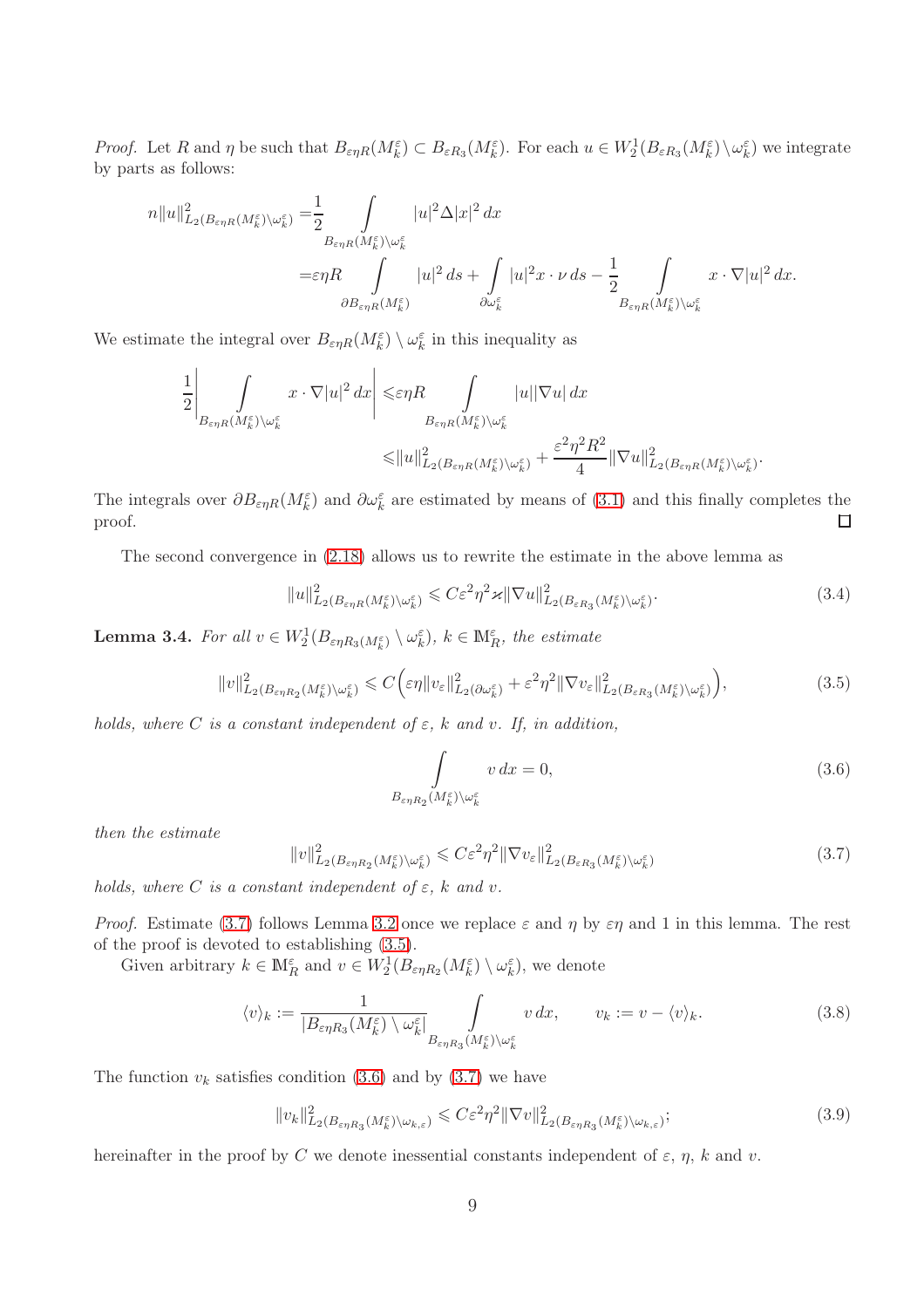Let  $\chi_1 = \chi_1(t)$  be an infinitely differentiable cut-off function vanishing as  $t > R_3$  and equalling to one as  $t < R_2$ . Then the function  $\tilde{v}^{\perp}(x) := v_k(x)\chi_1(|x-M_k^{\varepsilon}| \varepsilon^{-1}\eta^{-1})$  is an element of  $W_2^1(B_{\varepsilon\eta R_3}(M_k^{\varepsilon}) \setminus \omega_{k,\varepsilon})$ and vanishes on  $\partial B_{\varepsilon\eta R_3}(M_k^{\varepsilon})$ . Then by Lemma 3.1 in [\[3\]](#page-35-1) the function  $\tilde{u}^{\perp}(\xi \varepsilon\eta + M_k^{\varepsilon})$  satisfies the estimate

$$
\|\tilde{v}^{\perp}(\cdot \varepsilon\eta + M_{k}^{\varepsilon})\|_{L_{2}(\partial \omega_{k,\varepsilon})} \leqslant C\|\nabla_{\xi}\tilde{v}^{\perp}(\cdot \varepsilon\eta + M_{k}^{\varepsilon})\|_{L_{2}(B_{R_{3}}\setminus \omega_{k,\varepsilon})}.
$$

Returning back to the variables  $x$  in the above inequality and using estimate [\(3.9\)](#page-8-3), we find:

<span id="page-9-0"></span>
$$
||v_k||_{L_2(\partial \omega_k^{\varepsilon})} \leqslant C \varepsilon \eta ||\nabla v||_{L_2(B_{\varepsilon \eta R_3} \setminus \omega_k^{\varepsilon})}.
$$
\n(3.10)

Employing the first condition in [\(2.1\)](#page-2-5), we argue as follows:

$$
\int_{\partial \omega_k^{\varepsilon}} |v|^2 ds = |\langle v \rangle_k|^2 \operatorname{mes} \partial \omega_k^{\varepsilon} + 2 \operatorname{Re} \overline{\langle v \rangle_k} \int_{\partial \omega_k^{\varepsilon}} v_k ds + \int_{\partial \omega_k^{\varepsilon}} |v_k|^2 ds
$$
  
\n
$$
\geq (R_1 \varepsilon \eta)^{n-1} |\langle v \rangle_k|^2 \operatorname{mes} \partial B_1(0) - 2 |\langle v \rangle_k| \int_{\partial \omega_k^{\varepsilon}} |v_k| ds
$$
  
\n
$$
\geq \frac{1}{2} (R_1 \varepsilon \eta)^{n-1} |\langle v \rangle_k|^2 \operatorname{mes} \partial B_1(0) - C(\varepsilon \eta)^{-n+1} \left( \int_{\partial \omega_k^{\varepsilon}} |v_k| ds \right)^2
$$
  
\n
$$
\geq \frac{1}{2} (R_1 \varepsilon \eta)^{n-1} |\langle v \rangle_k|^2 \operatorname{mes} \partial B_1(0) - C \|v_k\|_{L_2(\partial \omega_k^{\varepsilon})}^2.
$$

Hence, by [\(3.10\)](#page-9-0),

$$
(\varepsilon \eta)^n |\langle v \rangle_k|^2 \leq C \Big( \varepsilon \eta \|v\|_{L_2(\partial \omega_k^{\varepsilon})}^2 ds + \varepsilon^2 \eta^2 \|\nabla v\|_{L_2(B_{\varepsilon \eta R_3} \setminus \omega_k^{\varepsilon})}^2 \Big).
$$

Using this estimate and [\(3.10\)](#page-9-0), we obtain:

$$
\|v\|_{L_2(B_{\varepsilon\eta R_2}(M_k^{\varepsilon})\setminus\omega_k^{\varepsilon})}^2 \leq 2|\langle v\rangle_k|^2 \operatorname{mes}(B_{\varepsilon\eta R_2}(M_k^{\varepsilon})\setminus\omega_k^{\varepsilon}) + 2\|v_k\|_{L_2(B_{\varepsilon\eta R_3}\setminus\omega_k^{\varepsilon})}^2
$$
  

$$
\leq C\Big(\varepsilon\eta\|v\|_{L_2(\partial\omega_k^{\varepsilon})}^2 ds + \varepsilon^2\eta^2\|\nabla v\|_{L_2(B_{\varepsilon\eta R_3}\setminus\omega_k^{\varepsilon})}^2\Big).
$$

This proves [\(3.5\)](#page-8-1).

We also need certain properties of the functions  $X_{k,\varepsilon}$ , which are collected in the following lemma.

**Lemma 3.5.** Under Assumption [A1](#page-2-4) and the second inequality in [\(2.16\)](#page-4-4), the functions  $X_{k,\varepsilon}$  and the constants  $K_{k,\varepsilon}$  satisfy the following uniform estimates:

$$
|K_{k,\varepsilon}| \leqslant C,\tag{3.11}
$$

$$
|X_{k,\varepsilon}(\xi)| \leq C \quad \text{as} \quad n \geq 3, \qquad |X_{k,\varepsilon}(\xi) + \ln |A^{-\frac{1}{2}}(M_k^{\varepsilon})\xi|| \leq C, \qquad \text{as} \quad n = 2, \tag{3.12}
$$

$$
\begin{aligned}\n|X_{k,\varepsilon} - 1 - K_{k,\varepsilon} |\mathbf{A}^{-\frac{1}{2}} (M_k^{\varepsilon}) \xi|^{-n+2}| &\le C |\xi|^{-n+1}, \qquad |\xi| \ge c, \qquad \text{as} \quad n \ge 3, \\
|X_{k,\varepsilon} - \ln |\mathbf{A}^{-\frac{1}{2}} (M_k^{\varepsilon}) \xi| - K_{k,\varepsilon}| &\le C |\xi|^{-1}, \qquad |\xi| \ge c, \qquad \text{as} \quad n = 2, \end{aligned} \tag{3.13}
$$

$$
\left| \frac{\partial X_{k,\varepsilon}}{\partial \xi_i} - K_{k,\varepsilon} \frac{\partial}{\partial \xi_i} |A^{-\frac{1}{2}} (M_k^{\varepsilon}) \xi|^{-n+2} \right| \leq C |\xi|^{-n}, \qquad |\xi| \geq c, \qquad as \quad n \geq 3, \tag{3.15}
$$

$$
\left| \frac{\partial X_{k,\varepsilon}}{\partial \xi_i} - \frac{\partial}{\partial \xi_i} \ln |A^{-\frac{1}{2}} (M_k^{\varepsilon}) \xi| \right| \leq C |\xi|^{-2}, \qquad |\xi| \geq c, \qquad \text{as} \quad n \geq 3, \qquad (3.16)
$$

where C, c are some inessential constants independent of  $k, \varepsilon, \xi$ .

<span id="page-9-6"></span><span id="page-9-5"></span><span id="page-9-4"></span><span id="page-9-3"></span><span id="page-9-2"></span><span id="page-9-1"></span>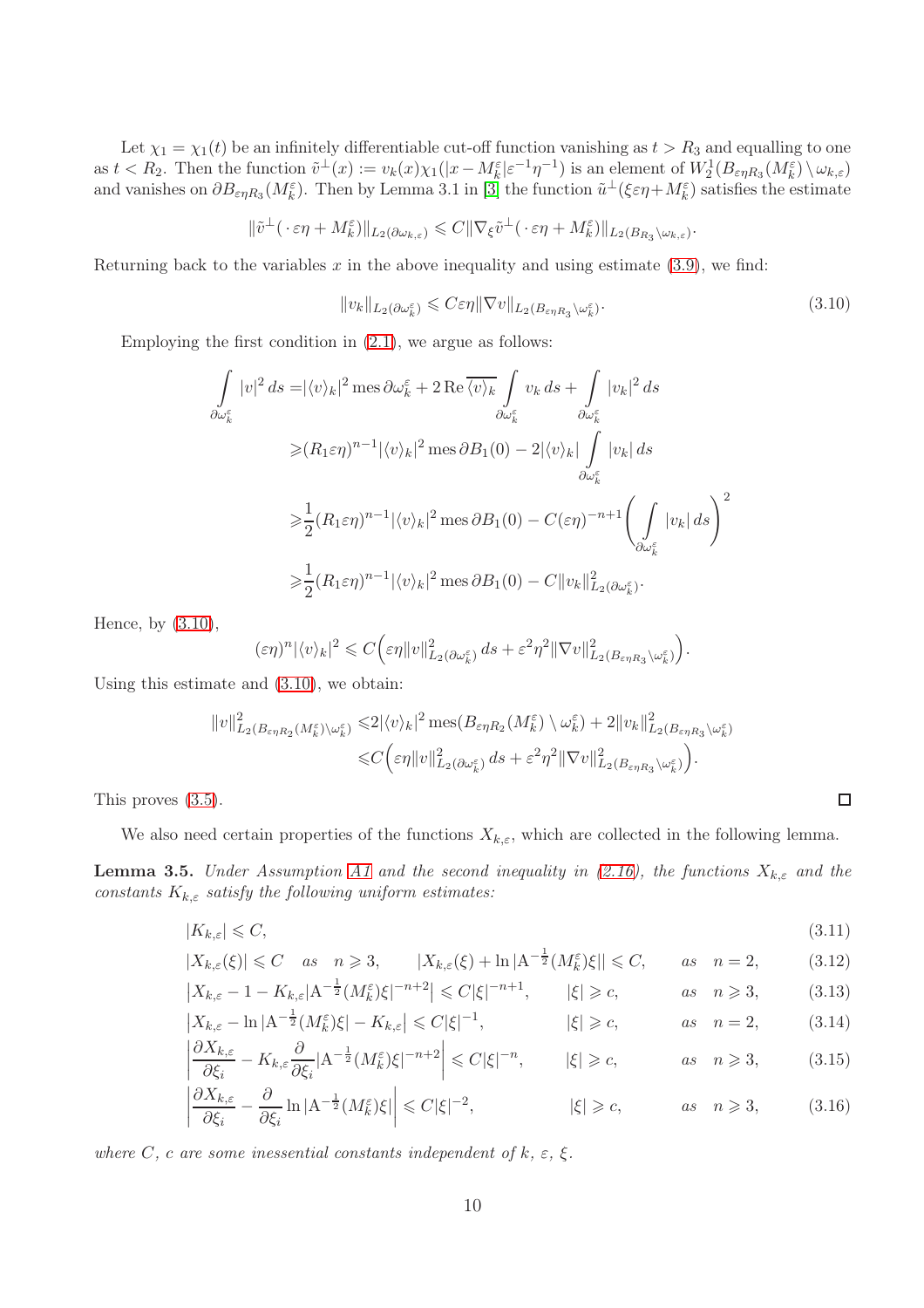Proof. We first pass to a new variable

$$
\tilde{\xi}:=\frac{\mathbf{A}^{-\frac{1}{2}}(M_k^{\varepsilon})(\xi-y_{k,\varepsilon})}{|\mathbf{A}^{-\frac{1}{2}}(M_k^{\varepsilon})(\xi-y_{k,\varepsilon})|^2},
$$

where  $y_{k,\varepsilon}$  are the points introduced in Assumption [A1.](#page-2-4) By  $\tilde{\omega}_{k,\varepsilon}$  we denote the images of the domains  $\mathbb{R}^n \setminus \omega_{k,\varepsilon}$  arising while passing to the variable  $\xi$ . It is clear that the domains  $\tilde{\omega}_{k,\varepsilon}$  are bounded, namely,  $\tilde{\omega}_{k,\varepsilon} \subset B_{R_1^{-1}}(0)$ , and the boundaries of these domains are smooth. It is also easy to see that the origin belongs to  $\tilde{\omega}_{k,\varepsilon}$  and moreover,  $B_{(2R_2)^{-1}}(0) \subset \tilde{\omega}_{k,\varepsilon}$ . These properties mean that the function

$$
\tilde{\phi}_{k,\varepsilon}(\tilde{\xi}) := \left( X_{k,\varepsilon}(\xi(\tilde{\xi})) - 1 \right) |\tilde{\xi}|^{n-2} \quad \text{as} \quad n \geqslant 3, \qquad \tilde{\phi}_{k,\varepsilon}(\tilde{\xi}) := X_{k,\varepsilon}(\xi(\tilde{\xi})) - \ln |\tilde{\xi}| \quad \text{as} \quad n = 2,
$$

is well-defined and infinitely differentiable on  $\partial \tilde{\omega}_{k,\varepsilon}$ . Since  $= 0$  on  $\partial \tilde{\omega}_{k,\varepsilon}$  for  $k \in \mathbb{M}_{D}^{\varepsilon} \cup \mathbb{M}_{R,1}^{\varepsilon}$  and  $X_{k,\varepsilon}(\xi(\tilde{\xi}))$ is bounded uniformly in  $\tilde{\xi}$ ,  $\varepsilon$  and  $k \in M_{R,2}^{\varepsilon}$  due to the second inequality in [\(2.16\)](#page-4-4), we hence have

<span id="page-10-0"></span>
$$
|\tilde{\phi}_{k,\varepsilon}(\tilde{\xi})| \leq C \quad \text{on} \quad \partial \tilde{\omega}_{k,\varepsilon};\tag{3.17}
$$

here and below in the proof by C we denote various inessential constants independent of  $k, \varepsilon$  and the spatial variables.

We consider the problem

$$
\Delta_{\tilde{\xi}} \tilde{X}_{k,\varepsilon} = 0 \quad \text{in} \quad \tilde{\omega}_{k,\varepsilon}, \qquad \tilde{X}_{k,\varepsilon} = \tilde{\phi}_{k,\varepsilon} \quad \text{on} \quad \partial \tilde{\omega}_{k,\varepsilon}.
$$

This problem is uniquely solvable and possesses a classical solution belonging to  $C^2(\overline{\tilde{\omega}_{k,\varepsilon}}) \cap C^{\infty}(\tilde{\omega}_{k,\varepsilon})$ . The classical maximum principle and estimate [\(3.17\)](#page-10-0) imply

<span id="page-10-1"></span>
$$
|\tilde{X}_{k,\varepsilon}(\xi)| \leqslant C, \qquad \xi \in \overline{\tilde{\omega}_{k,\varepsilon}}.\tag{3.18}
$$

The well-known estimates for the derivatives of the harmonic function, see, for instance, [\[14,](#page-36-11) Ch. IV, Sect. 3.2, Lm. 3], then yield

<span id="page-10-2"></span>
$$
\left| \frac{\partial \tilde{X}_{k,\varepsilon}}{\partial \tilde{\xi}_i} (\tilde{\xi}) \right| \leq C, \qquad \left| \frac{\partial^2 \tilde{X}_{k,\varepsilon}}{\partial \tilde{\xi}_i \partial \tilde{\xi}_j} (\tilde{\xi}) \right| \leq C, \qquad \tilde{\xi} \in B_{(3R_2)^{-1}}(0). \tag{3.19}
$$

We make the Kelvin transform passing to the function

$$
\hat{X}_{k,\varepsilon}(\xi) := \frac{1}{|\mathbf{A}^{-\frac{1}{2}}(M_k^{\varepsilon})(\xi - y_{k,\varepsilon})|^{n-2}} \tilde{X}_{k,\varepsilon} \left( \frac{\mathbf{A}^{-\frac{1}{2}}(M_k^{\varepsilon})(\xi - y_{k,\varepsilon})}{|\mathbf{A}^{-\frac{1}{2}}(M_k^{\varepsilon})(\xi - y_{k,\varepsilon})|^2} \right)
$$

and we see immediately that

$$
X_{k,\varepsilon}(\xi) = \begin{cases} 1 + \hat{X}_{k,\varepsilon}(\xi) & \text{as } n \geq 3, \\ \ln|A^{-\frac{1}{2}}(M_k^{\varepsilon})(\xi - y_{k,\varepsilon})| + \hat{X}_{k,\varepsilon}(\xi) & \text{as } n = 2. \end{cases}
$$

Estimates  $(3.18)$ ,  $(3.19)$  then imply  $(3.11)$ ,  $(3.12)$ ,  $(3.13)$ ,  $(3.14)$ ,  $(3.15)$ ,  $(3.16)$ . The proof is complete. П

The above lemma implies several properties of the function  $\Xi_{\varepsilon}$ . We first observe that estimates [\(3.11\)](#page-9-1), [\(3.13\)](#page-9-3), [\(3.14\)](#page-9-4) imply

<span id="page-10-3"></span>
$$
|X_{k,\varepsilon}(R_5\eta^{-1}) - 1| \le C\eta^{n-2} \quad \text{as} \quad n \ge 3, \qquad |X_{k,\varepsilon}(R_5\eta^{-1}) - \ln \eta| \le C \quad \text{as} \quad n = 2,\tag{3.20}
$$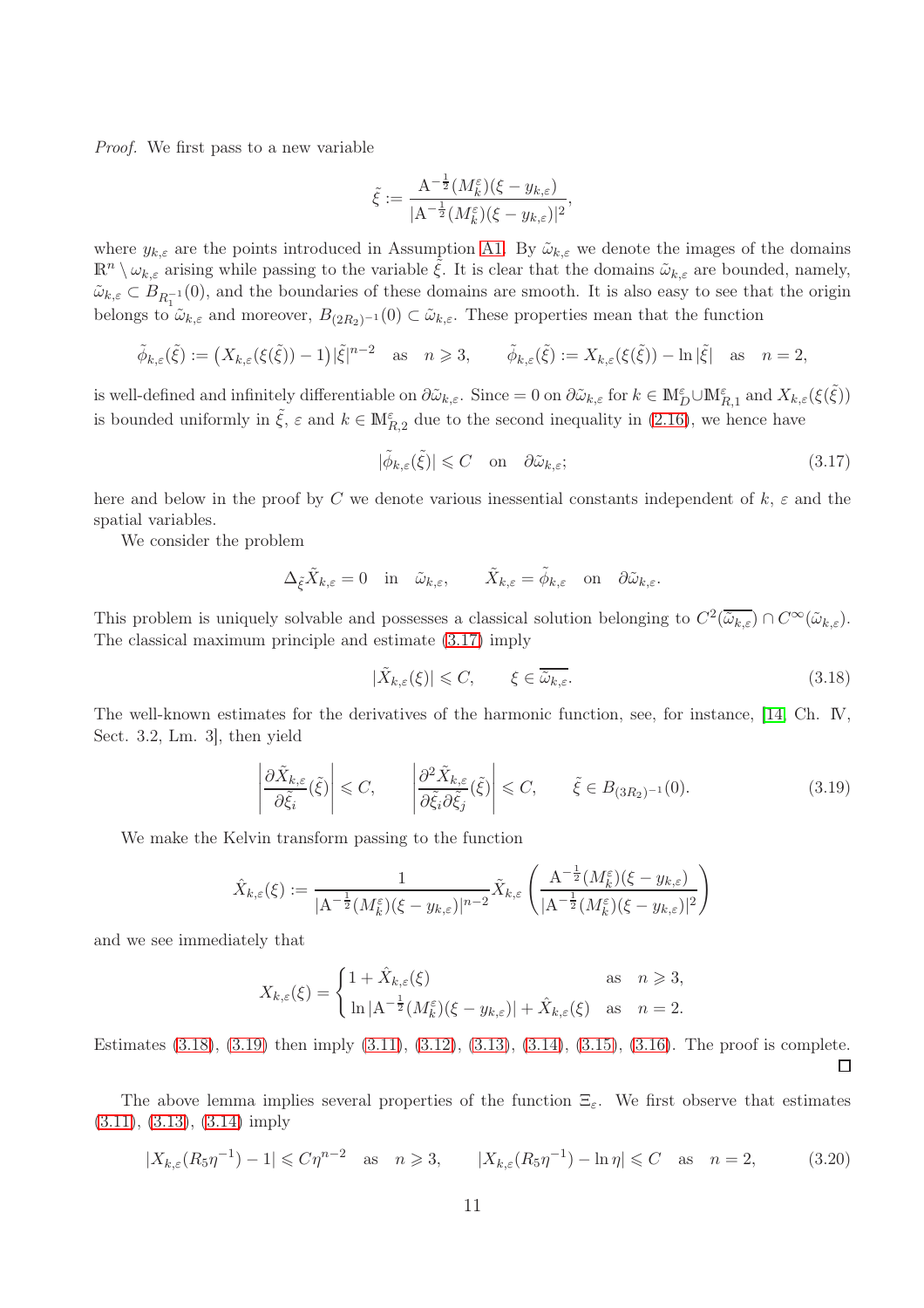where C are constants independent of  $k, \varepsilon$ , and the spatial variables. Hence,

<span id="page-11-0"></span>
$$
|\Xi_{\varepsilon}(x) - 1| \leq C \quad \text{in} \quad B_{\varepsilon R_3}(M_k^{\varepsilon}). \tag{3.21}
$$

Employing the definition of  $\Xi_{\varepsilon}$  and [\(3.15\)](#page-9-5), [\(3.16\)](#page-9-6), by straightforward calculations we find:

$$
A(M_k^{\varepsilon})\nabla \Xi_{\varepsilon} \cdot \nu = \frac{K_{k,\varepsilon}(2-n)}{X_{k,\varepsilon}(R_5 \eta^{-1})} \frac{\eta^{n-2}}{\varepsilon^2 R_5^n} |A^{-1}(M_k^{\varepsilon})(x - M_k^{\varepsilon})| \quad \text{on} \quad \partial E_k \quad \text{as} \quad n \ge 3,
$$
\n
$$
A(M_k^{\varepsilon})\nabla \Xi_{\varepsilon} \quad \text{as} \quad 1 \quad |A^{-1}(M_k^{\varepsilon})(x - M_k^{\varepsilon})| \quad \text{on} \quad \partial E_k \quad \text{as} \quad n \ge 3,
$$
\n
$$
(3.22)
$$

<span id="page-11-6"></span>
$$
A(M_k^{\varepsilon})\nabla \Xi_{\varepsilon} \cdot \nu = \frac{1}{X_{k,\varepsilon}(R_5\eta^{-1})\varepsilon^2 R_5^2} |A^{-1}(M_k^{\varepsilon})(x - M_k^{\varepsilon})| \quad \text{on} \quad \partial E_k \quad \text{as} \quad n = 2.
$$

Using  $(3.20)$  and  $(2.18)$ , we obtain:

<span id="page-11-7"></span>
$$
\frac{2-n}{X_{k,\varepsilon}(R_5\eta^{-1})} \frac{\eta^{n-2}}{\varepsilon^2 R_5^n} = (2-n+O(\eta^{n-2})) \frac{\eta^{n-2}}{\varepsilon^2 R_5^n} = (2-n) \frac{\eta^{n-2}}{\varepsilon^2 R_5^n} + O(\varepsilon^2) \quad \text{as} \quad n \ge 3,
$$
\n
$$
\frac{1}{X_{k,\varepsilon}(R_5\eta^{-1})\varepsilon^2 R_5^n} = -\frac{1}{R_5^2 \varepsilon^2 \ln \eta} + O(\varepsilon^{-2} \ln^{-2} \eta) = -\frac{1}{R_5^2 \varepsilon^2 \ln \eta} + O(\varepsilon^2) \quad \text{as} \quad n = 2,
$$
\n(3.23)

where the O-term is uniform in  $k$ .

<span id="page-11-9"></span>Lemma 3.6. The estimates hold

<span id="page-11-5"></span><span id="page-11-4"></span><span id="page-11-3"></span>
$$
\| (\Xi_{\varepsilon} - 1)u \|_{L_2(B_{\varepsilon R_3}(M_k^{\varepsilon}) \setminus \omega_k^{\varepsilon})} \leqslant C\varepsilon \| u \|_{W_2^1(B_{\varepsilon R_3}(M_k^{\varepsilon}) \setminus \omega_k^{\varepsilon})}
$$
(3.24)

for all  $u \in W_2^1(B_{\varepsilon R_3}(M_k^{\varepsilon}) \setminus \omega_k^{\varepsilon})$  and

$$
||u\nabla \Xi_{\varepsilon}||_{L_2(B_{\varepsilon R_3}(M_k^{\varepsilon})\setminus \omega_k^{\varepsilon})} \leq C\left(\eta^{\frac{n}{2}-1}\varepsilon^{-1}\varkappa^{-\frac{1}{2}} + \varepsilon^{\frac{1}{2}}\eta^{\frac{1}{2}} + \varepsilon + \varrho^{\frac{1}{2}}\right) ||u||_{W_2^2(B_{\varepsilon R_3}(M_k^{\varepsilon})\setminus \omega_k^{\varepsilon})},\tag{3.25}
$$

$$
\|(\Xi_{\varepsilon}-1)u\|_{L_2(B_{\varepsilon R_3}(M_k^{\varepsilon})\setminus\omega_k^{\varepsilon})} \leqslant C(\varepsilon^2+\varepsilon\eta+\varrho)\|u\|_{W_2^2(B_{\varepsilon R_3}(M_k^{\varepsilon})\setminus\omega_k^{\varepsilon})}
$$
(3.26)

for all  $u \in W_2^2(B_{\varepsilon R_3}(M_k^{\varepsilon}) \setminus \omega_k^{\varepsilon})$ , where C are some constants independent of the parameters  $\varepsilon$ , k and the function u.

*Proof.* We fix  $k \in \mathbb{M}^{\varepsilon}$  and given  $u \in W_2^1(B_{\varepsilon R_3}(M_k^{\varepsilon}) \setminus \omega_k^{\varepsilon})$ , we denote

<span id="page-11-8"></span>
$$
\langle u \rangle := \frac{1}{\text{mes } B_{\varepsilon R_3}(M_k^{\varepsilon}) \setminus \omega_k^{\varepsilon}} \int_{B_{\varepsilon R_3}(M_k)} u(x) dx, \qquad u^{\perp} := u - \langle u \rangle.
$$
 (3.27)

Then

<span id="page-11-1"></span>
$$
\left\| (\Xi_{\varepsilon} - 1)u \right\|_{L_2(B_{\varepsilon R_3}(M_k^{\varepsilon}) \setminus \omega_k^{\varepsilon})}^2 \leq 2 |\langle u \rangle|^2 \|\langle \Xi_{\varepsilon} - 1) \|_{L_2(B_{\varepsilon R_3}(M_k^{\varepsilon}) \setminus \omega_k^{\varepsilon})}^2 + 2 \| (\Xi_{\varepsilon} - 1)u^{\perp} \|_{L_2(B_{\varepsilon R_3}(M_k^{\varepsilon}) \setminus \omega_k^{\varepsilon})}^2. \tag{3.28}
$$

Since the function  $u^{\perp}$  obeys condition [\(3.2\)](#page-7-2), by Lemma [3.2](#page-7-1) it satisfies estimate [\(3.3\)](#page-7-3) and by [\(3.21\)](#page-11-0),  $(3.11), (3.12)$  $(3.11), (3.12)$  $(3.11), (3.12)$  we immediately get

<span id="page-11-2"></span>
$$
\|(\Xi_{\varepsilon}-1)u^{\perp}\|_{L_2(B_{\varepsilon R_3}(M_k^{\varepsilon})\setminus\omega_k^{\varepsilon})}^2 \leqslant C\varepsilon^2 \|u\|_{W_2^1(B_{\varepsilon R_3}(M_k^{\varepsilon})\setminus\omega_k^{\varepsilon})}^2;
$$
\n(3.29)

hereinafter in the proof by C we denote various inessential constants independent of  $\varepsilon$ , k and u.

Then we can express the norm in the first term in the right hand side of [\(3.28\)](#page-11-1) as follows:

$$
\|\Xi_{\varepsilon}-1\|_{L_2(B_{\varepsilon R_3}(M_k^{\varepsilon})\backslash \omega_k^{\varepsilon})}^2=\|\Xi_{\varepsilon}-1\|_{L_2(E_k)}^2=\varepsilon^n\eta^nX_{k,\varepsilon}^2(R_5\eta^{-1})\|X_{k,\varepsilon}-X_{k,\varepsilon}(R_5\eta^{-1})\|_{L_2(B_{C\eta^{-1}}(0)\backslash \omega_k^{\varepsilon})}^2
$$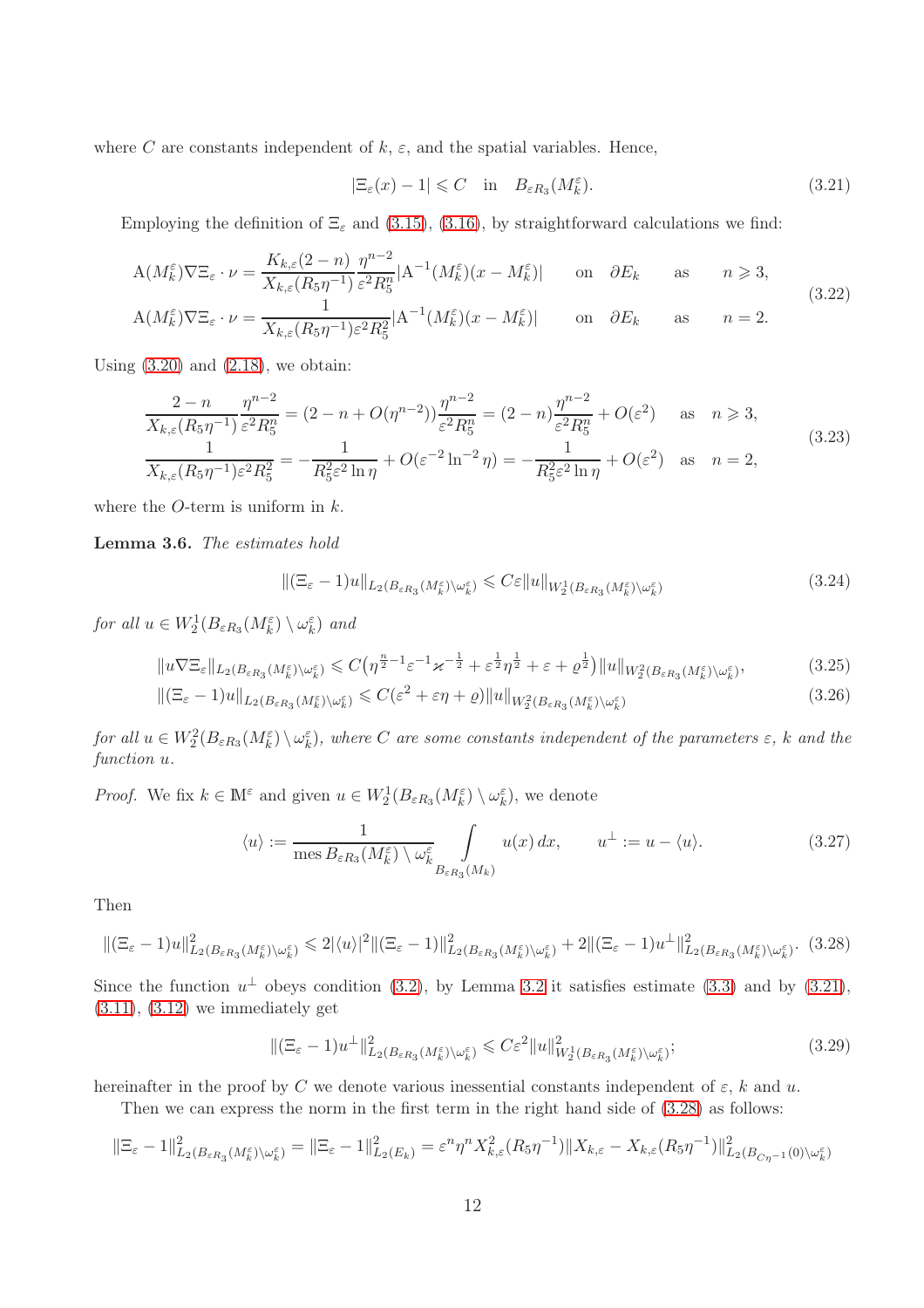and hence, by [\(3.12\)](#page-9-2), [\(3.13\)](#page-9-3), [\(3.20\)](#page-10-3),

<span id="page-12-0"></span>
$$
\|\Xi_{\varepsilon} - 1\|_{L_2(B_{\varepsilon R_3}(M_k^{\varepsilon})\setminus \omega_k^{\varepsilon})}^2 \leqslant C\varepsilon^n \varrho^2. \tag{3.30}
$$

We also see easily that

<span id="page-12-4"></span>
$$
|\langle u \rangle|^2 \leqslant C \varepsilon^{-n} \|u\|_{L_2(B_{\varepsilon R_3}(M_k^{\varepsilon}) \setminus \omega_k^{\varepsilon})}^2.
$$
\n(3.31)

Employing this estimate and [\(3.29\)](#page-11-2), [\(3.30\)](#page-12-0), [\(2.18\)](#page-4-0), we obtain [\(3.24\)](#page-11-3). In the same way as above we also prove easily the estimate

<span id="page-12-1"></span>
$$
\|\left|\Xi_{\varepsilon}-1\right|^{\frac{1}{2}}u\|_{L_2(B_{\varepsilon R_3}(M_k^{\varepsilon})\setminus\omega_k^{\varepsilon})} \leqslant C\varepsilon\|u\|_{W_2^1(B_{\varepsilon R_3}(M_k^{\varepsilon})\setminus\omega_k^{\varepsilon})}.
$$
\n(3.32)

We proceed to proving  $(3.25)$  and  $(3.26)$ . We begin with simple relations:

<span id="page-12-2"></span>
$$
||u\nabla \Xi_{\varepsilon}||_{L_2(B_{\varepsilon R_3}(M_k^{\varepsilon})\setminus \omega_k^{\varepsilon})}^2 = ||u\nabla \Xi_{\varepsilon}||_{L_2(B_k\setminus \omega_k^{\varepsilon})}^2 \leqslant C\left(A(M_k^{\varepsilon})u\nabla \Xi_{\varepsilon}, u\nabla \Xi_{\varepsilon}\right)_{L_2(B_{\varepsilon R_3}(M_k^{\varepsilon})\setminus \omega_k^{\varepsilon})}. \tag{3.33}
$$

Then we integrate by parts employing the definition of the function  $\Xi_{\varepsilon}$ :

<span id="page-12-3"></span>
$$
(A(M_{k}^{\varepsilon})u\nabla \Xi_{\varepsilon}, u\nabla \Xi_{\varepsilon})_{L_{2}(B_{\varepsilon R_{3}}(M_{k}^{\varepsilon})\setminus\omega_{k}^{\varepsilon})} = \text{Re}\int_{\partial E_{k}}|u|^{2}A(M_{k}^{\varepsilon})\nabla \Xi_{\varepsilon}\cdot\nu ds + \text{Re}\int_{\partial \omega_{k}^{\varepsilon}}\overline{\Xi_{\varepsilon}}|u|^{2}A(M_{k}^{\varepsilon})\nabla \Xi_{\varepsilon}\cdot\nu ds
$$
\n
$$
- \text{Re}\int_{E_{k}\setminus\omega_{k}^{\varepsilon}}\overline{\Xi_{\varepsilon}}\operatorname{div}A(M_{k}^{\varepsilon})|u|^{2}\nabla \Xi_{\varepsilon}dx
$$
\n
$$
= \text{Re}\int_{\partial E_{k}}|u|^{2}A(M_{k}^{\varepsilon})\nabla \Xi_{\varepsilon}\cdot\nu ds + \text{Re}\int_{\partial \omega_{k}^{\varepsilon}}\overline{\Xi_{\varepsilon}}|u|^{2}A(M_{k}^{\varepsilon})\nabla \Xi_{\varepsilon}\cdot\nu ds
$$
\n
$$
- \frac{1}{2}\int_{E_{k}\setminus\omega_{k}^{\varepsilon}}A(M_{k}^{\varepsilon})\nabla (\vert \Xi_{\varepsilon}\vert^{2}-1)\cdot\nabla\vert u\vert^{2}dx
$$
\n
$$
= \text{Re}\int_{\partial E_{k}}|u|^{2}A(M_{k}^{\varepsilon})\nabla \Xi_{\varepsilon}\cdot\nu ds + \text{Re}\int_{\partial \omega_{k}^{\varepsilon}}\overline{\Xi_{\varepsilon}}|u|^{2}A(M_{k}^{\varepsilon})\nabla \Xi_{\varepsilon}\cdot\nu^{\varepsilon}ds
$$
\n
$$
- \frac{1}{2}\int_{\partial \omega_{k}^{\varepsilon}}(|\Xi_{\varepsilon}|^{2}-1)A(M_{k}^{\varepsilon})\nabla\vert u|^{2}\cdot\nu^{\varepsilon}ds
$$
\n
$$
+ \frac{1}{2}\int_{E_{k}\setminus\omega_{k}^{\varepsilon}}(|\Xi_{\varepsilon}|^{2}-1)\operatorname{div}A(M_{k}^{\varepsilon})\nabla\vert u|^{2}dx,
$$

where  $\nu$  denotes the unit normal to  $\partial E_k$  directed outside  $E_k$  and  $\nu^{\varepsilon}$  is the unit normal to  $\partial \omega_k^{\varepsilon}$  directed insider  $\omega_k^{\varepsilon}$ . In view of the boundary conditions for  $X_{k,\varepsilon}$  in [\(2.13\)](#page-4-5), [\(2.14\)](#page-4-6) and the inequality for  $b_k$  in  $(2.11)$  we also have:

$$
\operatorname{Re} \int_{\partial \omega_k^{\varepsilon}} \overline{\Xi_{\varepsilon}} |u|^2 \mathcal{A}(M_k^{\varepsilon}) \nabla \Xi_{\varepsilon} \cdot \nu^{\varepsilon} ds = 0, \quad k \in \mathbb{M}_D^{\varepsilon} \cup \mathbb{M}_{R,1}^{\varepsilon},
$$
  
\n
$$
\operatorname{Re} \int_{\partial \omega_k^{\varepsilon}} \overline{\Xi_{\varepsilon}} |u|^2 \mathcal{A}(M_k^{\varepsilon}) \nabla \Xi_{\varepsilon} \cdot \nu^{\varepsilon} ds = -\varepsilon^{-1} \eta^{-1} \operatorname{Re} b_k(\varepsilon) \|u\|_{L_2(\partial \omega_k^{\varepsilon})}^2 \leq 0, \quad k \in \mathbb{M}_{R,2}^{\varepsilon}.
$$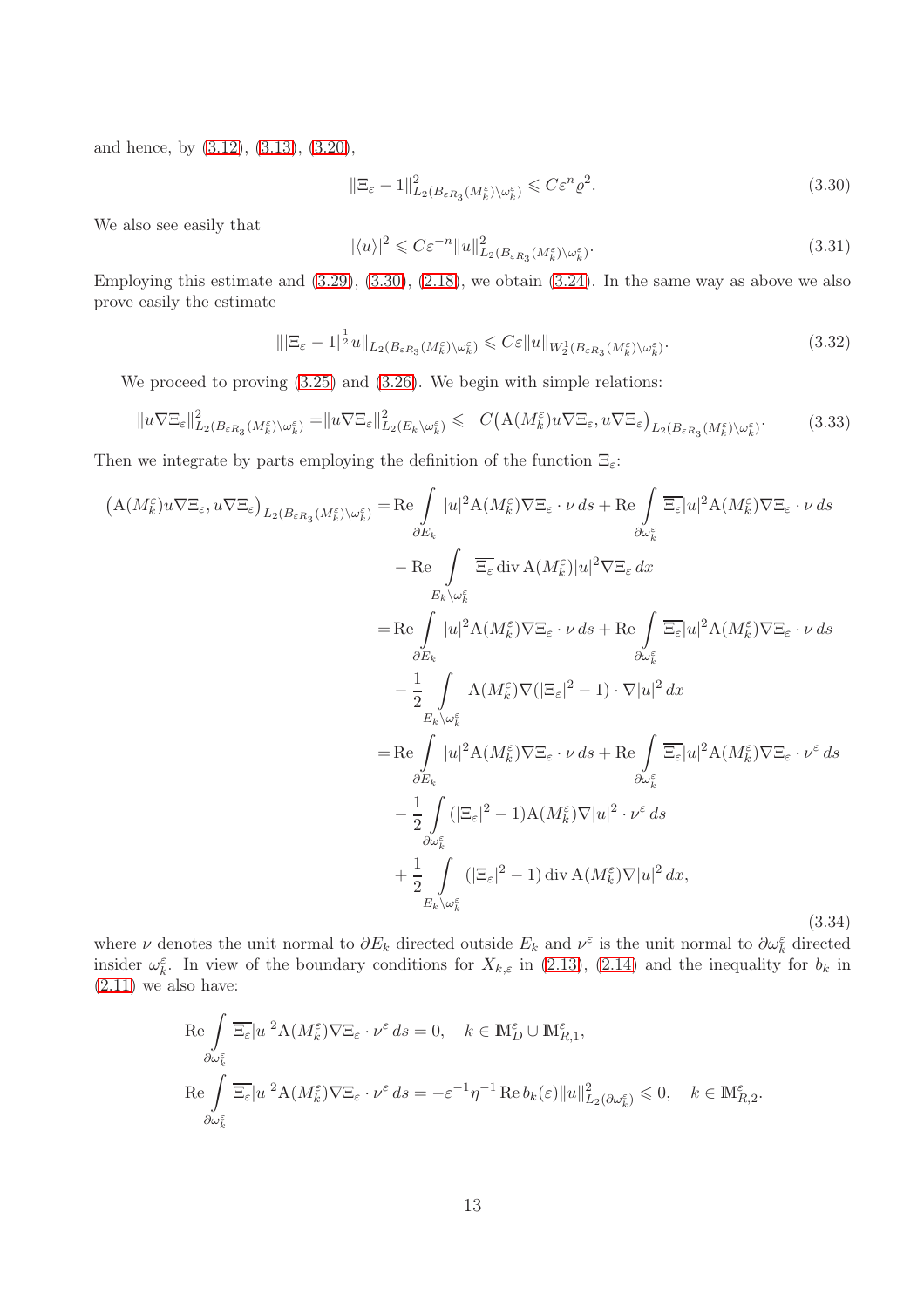Hence, in view of relations [\(3.21\)](#page-11-0), [\(3.22\)](#page-11-6), [\(3.23\)](#page-11-7), [\(3.32\)](#page-12-1), [\(3.33\)](#page-12-2), [\(3.1\)](#page-7-0), [\(2.18\)](#page-4-0) and the definition of the function  $\Xi_{\varepsilon}$ , by [\(3.34\)](#page-12-3) we get:

<span id="page-13-0"></span>
$$
\|u\nabla \Xi_{\varepsilon}\|_{L_2(B_{\varepsilon R_3}(M_k^{\varepsilon})\setminus\omega_k^{\varepsilon})}^2 \leq C \left(\eta^{n-2} \varepsilon^{-1} \varkappa^{-1} \|u\|_{L_2(\partial E_k)}^2 + \|\nabla u\|_{L_2(\partial \omega_k^{\varepsilon})} \|u\|_{L_2(\partial \omega_k^{\varepsilon})}\right) + C \|u\|_{W_2^2(E_k\setminus\omega_k^{\varepsilon})} \|(\Xi_{\varepsilon}-1)u\|_{L_2(E_k\setminus\omega_k^{\varepsilon})} + C \|\|\Xi_{\varepsilon}-1|^{\frac{1}{2}} \nabla u\|_{L_2(E_k\setminus\omega_k^{\varepsilon})}^2 \leq C(\varepsilon^2 + \varepsilon \eta \varkappa) \|u\|_{W_2^2(B_{\varepsilon R_3}(M_k^{\varepsilon})\setminus\omega_k^{\varepsilon})}^2 + C \eta^{n-2} \varepsilon^{-1} \varkappa^{-1} \|u\|_{L_2(\partial E_k)}^2 + C \|u\|_{W_2^2(E_k\setminus\omega_k^{\varepsilon})} \|(\Xi_{\varepsilon}-1)u\|_{L_2(E_k\setminus\omega_k^{\varepsilon})}.
$$
\n(3.35)

This inequality gives an opportunity to improve [\(3.29\)](#page-11-2) for  $u \in W_2^2(B_{\varepsilon R_3}(M_k^{\varepsilon})\setminus \omega_k^{\varepsilon})$ . Namely, we integrate by parts and estimate then using the above inequality:

$$
\begin{split} \|( \Xi_{\varepsilon}-1) u^\perp\|^2_{L_2(B_{\varepsilon R_3}(M^\varepsilon_k)\backslash \omega^\varepsilon_k)}&=\!\!\frac{1}{n}\int\limits_{L_2(B_{\varepsilon R_3}(M^\varepsilon_k)\backslash \omega^\varepsilon_k)} ( \Xi_{\varepsilon}-1)^2 |u^\perp|^2 \operatorname{div} x \, dx \\ & \quad \ \ \, = \!\!\frac{1}{n}\int\limits_{\partial \omega^\varepsilon_k} |u^\perp|^2 x \cdot \nu^\varepsilon \, ds - \frac{2}{n}\int\limits_{B_{\varepsilon R_3}(M^\varepsilon_k)} |u^\perp| (\Xi_{\varepsilon}-1) x \cdot \nabla |u^\perp| (\Xi_{\varepsilon}-1) \, dx \\ & \quad \ \ \le C\varepsilon \eta \| u^\perp\|^2_{L_2(\partial \omega^\varepsilon_k)} + C\varepsilon \| (\Xi_{\varepsilon}-1) u^\perp\|_{L_2(B_{\varepsilon R_3}(M^\varepsilon_k)\backslash \omega^\varepsilon_k)} \|( \Xi_{\varepsilon}-1) \nabla u\|_{L_2(B_{\varepsilon R_3}(M^\varepsilon_k)\backslash \omega^\varepsilon_k)} \\ & \quad \ \ \le C\varepsilon \eta \| u^\perp\|^2_{L_2(\partial \omega^\varepsilon_k)} + \frac{1}{4} \| (\Xi_{\varepsilon}-1) u^\perp\|^2_{L_2(B_{\varepsilon R_3}(M^\varepsilon_k)\backslash \omega^\varepsilon_k)} \\ & \quad \ \ \le C\varepsilon \eta \| u^\perp\|^2_{L_2(\partial \omega^\varepsilon_k)} + \frac{1}{4} \| (\Xi_{\varepsilon}-1) u^\perp\|^2_{L_2(B_{\varepsilon R_3}(M^\varepsilon_k)\backslash \omega^\varepsilon_k)} \\ & \quad \ \ \le C\varepsilon \eta \| u^\perp\|^2_{L_2(B_{\varepsilon R_3}(M^\varepsilon_k)\backslash \omega^\varepsilon_k)} + \frac{1}{2} \| (\Xi_{\varepsilon}-1) u^\perp\|^2_{L_2(B_{\varepsilon R_3}(M^\varepsilon_k)\backslash \omega^\varepsilon_k)} \\ & \quad \ \ \le C\varepsilon \eta \| u^\perp\|^2_{L_2(\partial \omega^\varepsilon_k)} + \frac{1}{2} \| (\Xi_{\varepsilon}-1) u^\perp\|^2_{
$$

Therefore, due to [\(3.1\)](#page-7-0), [\(3.24\)](#page-11-3) and Lemma [3.2,](#page-7-1)

$$
\begin{split} \|( \Xi_{\varepsilon}-1)u^\perp\|^2_{L_2(B_{\varepsilon R_3}(M^\varepsilon_k)\setminus \omega^\varepsilon_k)} \leqslant & C(\varepsilon^2\eta^2\varkappa+\varepsilon^4+\varepsilon^3\eta\varkappa)\| u \|^2_{W^2_2(B_{\varepsilon R_3}(M^\varepsilon_k)\setminus \omega^\varepsilon_k)} \\ \leqslant & C(\varepsilon^4+\varepsilon^2\eta^2)\| u \|^2_{W^2_2(B_{\varepsilon R_3}(M^\varepsilon_k)\setminus \omega^\varepsilon_k)} . \end{split}
$$

This estimate and [\(3.28\)](#page-11-1), [\(3.30\)](#page-12-0), [\(3.31\)](#page-12-4) yield [\(3.26\)](#page-11-5). Substituting then [\(3.26\)](#page-11-5) into the right hand side of  $(3.35)$  and using  $(3.1)$ , we arrive at  $(3.25)$ . The proof is complete.  $\Box$ 

The next lemma ensures the unique solvability of problems [\(2.7\)](#page-2-0), [\(2.19\)](#page-5-0).

**Lemma 3.7.** Under Assumption [A1](#page-2-4) and also under Assumption [A2](#page-3-0) if  $\mathbb{M}_{R}^{\varepsilon} \neq \emptyset$ , there exists  $\lambda_0 \in \mathbb{R}$ independent of  $\varepsilon$  such that for  $\text{Re }\lambda<\lambda_0$  problems [\(2.7\)](#page-2-0), [\(2.19\)](#page-5-0) are uniquely solvable for each  $f\in L_2(\Omega^{\varepsilon})$ and for their solutions the estimates

$$
||u_{\varepsilon}||_{W_2^1(\Omega^{\varepsilon})} \leqslant C(\lambda) ||f||_{L_2(\Omega^{\varepsilon})},\tag{3.36}
$$

<span id="page-13-2"></span><span id="page-13-1"></span>
$$
||u_0||_{W_2^2(\Omega)} \leqslant C(\lambda) ||f||_{L_2(\Omega)} \tag{3.37}
$$

hold, where  $C(\lambda)$  are some constants independent of  $\varepsilon$  and  $f$ .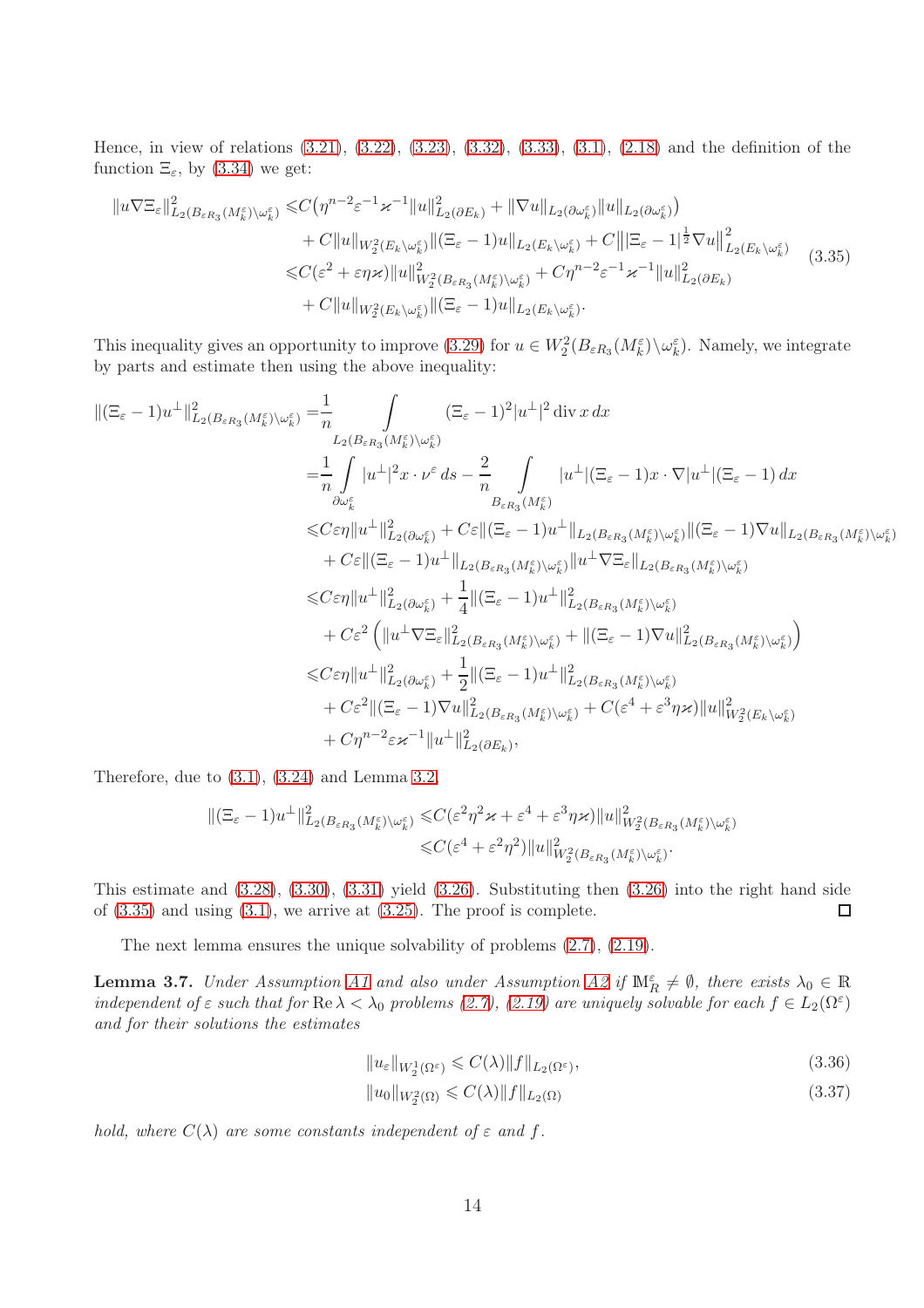*Proof.* Assumption [A2](#page-3-0) guarantees that estimate  $(2.5)$  in [\[2\]](#page-35-2) is satisfied and hence, by Lemma 3.4 in [\[2\]](#page-35-2), there exists  $\lambda_0 \in \mathbb{R}$  independent of  $\varepsilon$  such that for  $\text{Re }\lambda < \lambda_0$  problem [\(2.7\)](#page-2-0) is uniquely solvable in  $\mathring{W}^1_2(\Omega^{\varepsilon},\partial\Omega\cup\partial\theta^{\varepsilon}_D)$  for each  $f\in L_2(\Omega^{\varepsilon})$ . This is why we just need to check the uniqueness of the solution.

Supposing that there are two solutions  $u_{\varepsilon}$  and  $\tilde{u}_{\varepsilon}$  for some f, the difference  $\hat{u}_{\varepsilon} := u_{\varepsilon} - \tilde{u}_{\varepsilon}$  then solves the boundary value problem

$$
(\mathcal{L} - \lambda)\hat{u}_{\varepsilon} = 0 \quad \text{in} \quad \Omega^{\varepsilon}, \qquad \hat{u}_{\varepsilon} = 0 \quad \text{on} \quad \partial\Omega \cup \partial\theta^{\varepsilon}_{D}, \qquad \frac{\partial \hat{u}_{\varepsilon}}{\partial \nu} + a^{\varepsilon}(x, u_{\varepsilon}) - a^{\varepsilon}(x, \tilde{u}_{\varepsilon}) = 0 \quad \text{on} \quad \partial\theta^{\varepsilon}_{R}.
$$

Writing the corresponding integral identity with  $\hat{u}_{\varepsilon}$  as the test function, we immediately get:

<span id="page-14-0"></span>
$$
\mathfrak{h}_0(\hat{u}_{\varepsilon}, \hat{u}_{\varepsilon}) - \lambda \|\hat{u}_{\varepsilon}\|_{L_2(\Omega^{\varepsilon})}^2 + \big(a(\,\cdot\,,u_{\varepsilon}) - a(\,\cdot\,,\hat{u}_{\varepsilon}),\hat{u}_{\varepsilon}\big)_{L_2(\partial \theta_R^{\varepsilon})} = 0. \tag{3.38}
$$

Thanks to the lower bound in the two-sided inequality in [\(2.5\)](#page-2-6) and also to Lemma [3.1,](#page-7-4) the second term in the above identity satisfies the estimate:

<span id="page-14-1"></span>
$$
\operatorname{Re}\left(a(\cdot, u_{\varepsilon}) - a(\cdot, \hat{u}_{\varepsilon}), \hat{u}_{\varepsilon}\right)_{L_{2}(\partial \theta_{R}^{\varepsilon})} \geq -\vartheta(\varepsilon) \|u_{1} - u_{2}\|_{L_{2}(\partial \theta_{R}^{\varepsilon})}^{2}
$$
\n
$$
\geq -C\vartheta \sum_{k \in \mathbb{M}_{R}^{\varepsilon}} \left( \varepsilon \eta \varkappa \|\nabla u\|_{L_{2}(B_{\varepsilon R_{3}}(M_{k}^{\varepsilon}) \setminus \omega_{k}^{\varepsilon})}^{2} + \varepsilon^{-1} \eta^{n-1} \|u\|_{L_{2}(B_{\varepsilon R_{3}}(M_{k}^{\varepsilon}) \setminus B_{\varepsilon R_{2}}(M_{k}^{\varepsilon}))}^{2}\right)
$$
\n
$$
\geq C\left(\vartheta \varepsilon \eta \varkappa \|\nabla u\|_{L_{2}(\Omega^{\varepsilon})}^{2} + \vartheta \varepsilon^{-1} \eta^{n-1} \|u\|_{L_{2}(\Omega^{\varepsilon})}^{2}\right).
$$
\n(3.39)

By  $(2.6)$  and  $(2.18)$  we have:

<span id="page-14-2"></span>
$$
\vartheta \varepsilon^{-1} \eta^{n-1} = \vartheta \varepsilon \eta \varkappa \cdot \varkappa^{-2} \cdot \varepsilon^{-2} \eta^{n-2} \varkappa^{-1} \to +0, \qquad \varepsilon \to +0. \tag{3.40}
$$

In the proof of Lemma 3.4 in [\[2\]](#page-35-2), the following estimate was established:

<span id="page-14-3"></span>Re 
$$
\mathfrak{h}_0(u, u) \geq \frac{3c_0}{4} ||\nabla u||^2_{L_2(\Omega^\varepsilon)} - C ||u||^2_{L_2(\Omega^\varepsilon)},
$$
 (3.41)

where C is some absolute constant independent of  $\varepsilon$  and  $u \in W_2^1(\Omega^{\varepsilon})$ . This estimate and [\(3.38\)](#page-14-0), [\(3.39\)](#page-14-1), [\(3.40\)](#page-14-2) then yield

$$
0 = \text{Re}\, \mathfrak{h}_0(\hat{u}_{\varepsilon}, \hat{u}_{\varepsilon}) - \text{Re}\, \lambda \|\hat{u}_{\varepsilon}\|_{L_2(\Omega^{\varepsilon})}^2 + \text{Re}\, (a(\cdot, u_{\varepsilon}) - a(\cdot, \hat{u}_{\varepsilon}), \hat{u}_{\varepsilon})_{L_2(\partial \theta_R^{\varepsilon})}
$$
  
\$\geq \frac{c\_0}{2} \|\nabla \hat{u}\_{\varepsilon}\|\_{L\_2(\Omega^{\varepsilon})}^2 - (\text{Re}\,\lambda + C) \|\hat{u}\_{\varepsilon}\|\_{L\_2(\Omega^{\varepsilon})}^2

for  $\varepsilon$  small enough, where C is some fixed constant independent of  $\varepsilon$  and  $\hat{u}_{\varepsilon}$ . Hence, as  $\text{Re }\lambda < -C-1$ , we necessarily have  $\hat{u}_{\varepsilon} = 0$  and this proves the uniqueness of solution to problem [\(2.7\)](#page-2-0). Writing the integral identity corresponding to problem [\(2.7\)](#page-2-0) with  $u_{\varepsilon}$  as the test function and proceeding as above, we prove easily estimate [\(3.36\)](#page-13-1).

Problem [\(2.19\)](#page-5-0) can be treated as a resolvent equation for the operator generated by the differential expression  $\mathcal{L}+\gamma\gamma\beta$  in  $L_2(\Omega)$  subject to the Dirichlet condition. Conditions [\(2.3\)](#page-2-3), [\(2.4\)](#page-2-2) imply easily that such operator is m-sectorial and this is why the unique solvability is just a standard fact from the theory of m-sectorial operators. This operator is bounded as that from  $W_2^2(\Omega) \cap W_2^1(\Omega)$  into  $L_2(\Omega)$  and this is why, by the Banach theorem, its resolvent is a bounded operator from  $L_2(\Omega)$  into  $W_2^2(\Omega) \cap W_2^1(\Omega)$ . This implies estimate [\(3.37\)](#page-13-2). The proof is complete.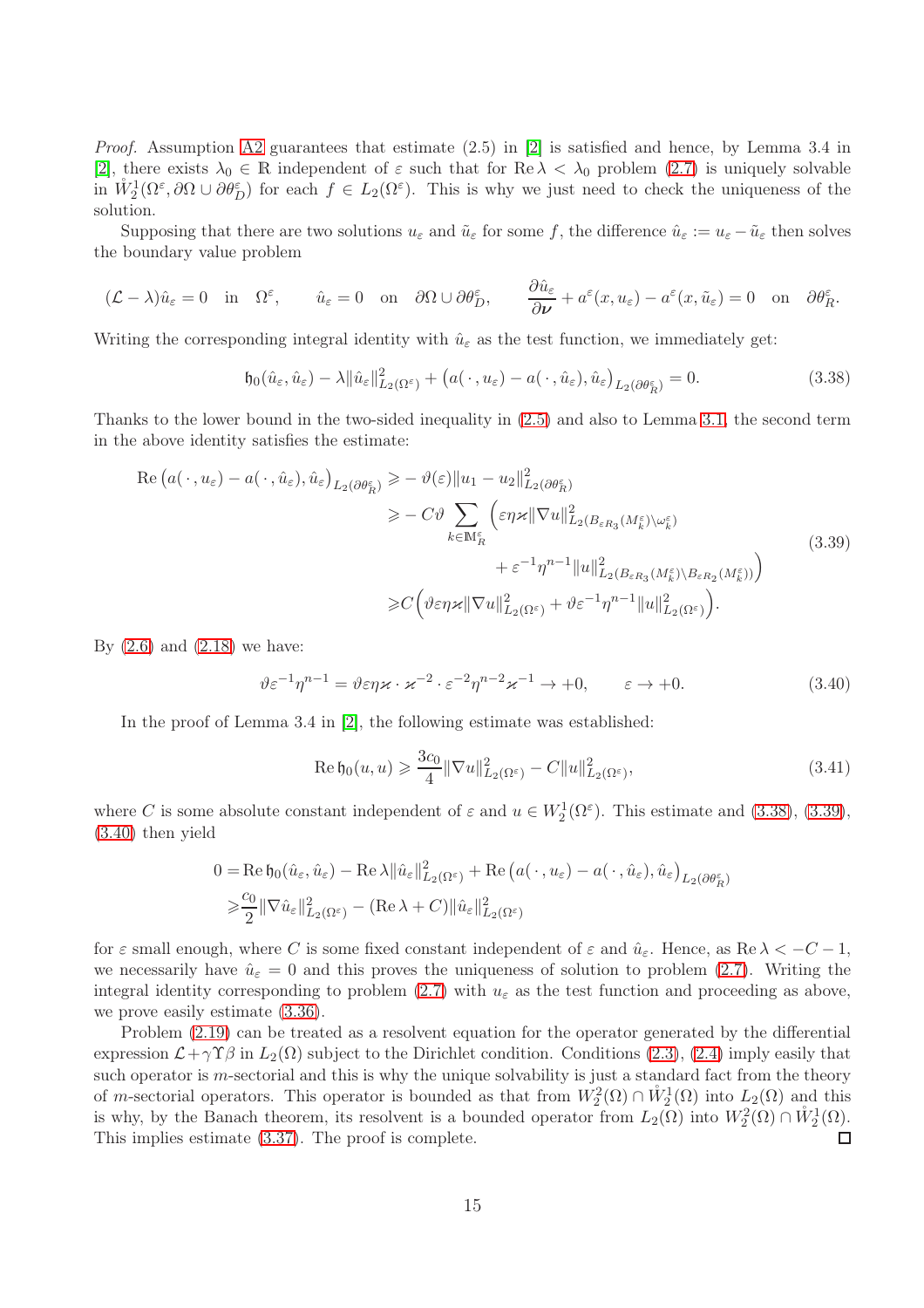## <span id="page-15-0"></span>4 Convergence in  $\|\cdot\|_{\mathfrak{M}}$ -norm

In this section we discuss the convergence postulated in Assumption [A4.](#page-4-2) We provide some examples, for which such convergence can be established. We also show how to produce new perforations from given ones keeping at the same time Assumption [A4.](#page-4-2)

We observe that owing to estimates [\(3.11\)](#page-9-1), the function  $\beta_{\varepsilon}$  is bounded uniformly in x and  $\varepsilon$  as  $n \geq 3$ . For  $n = 2$ , the same fact follows immediately from definition [\(2.17\)](#page-4-3) of this function.

We begin with considering two situations, in which Assumption [A4](#page-4-2) is guaranteed. The first concerns a sparsely distributed perforation.

**Lemma 4.1.** Suppose that there exists a function  $\rho = \rho(\varepsilon)$  such that

$$
\varepsilon \rho^{-1}(\varepsilon) \to +0, \quad \varepsilon \to +0, \qquad B_{\rho}(M_k^{\varepsilon}) \cap B_{\rho}(M_j^{\varepsilon}) = \emptyset, \quad k \neq j.
$$

Then Assumption  $A_4$  is satisfied with  $\beta = 0$  and

$$
\|\beta_{\varepsilon}\|_{\mathfrak{M}} \leqslant C(\varepsilon^n \rho^{-n} + \varepsilon^2), \quad n \geqslant 3, \qquad \|\beta_{\varepsilon}\|_{\mathfrak{M}} \leqslant C(\varepsilon^n \rho^{-n} + \varepsilon^2 |\ln \varepsilon|), \quad n = 2,
$$

where C are some constants independent of  $\varepsilon$  and  $\rho(\varepsilon)$ .

*Proof.* Given arbitrary function  $u \in W_2^1(B_\rho(M_k^{\varepsilon}))$ , by Lemma [3.3](#page-7-5) with  $\omega_k^{\varepsilon} = \emptyset$  and  $(\varepsilon, \eta)$  replaced by  $(\rho, \varepsilon \rho^{-1})$  we obtain:

$$
||u||_{L_2(B_{\varepsilon R_3}(M_k^{\varepsilon}))}^2 \leq C(\varepsilon^n \rho^{-n} + \varepsilon^2) ||u||_{W_2^1(B_{\rho}(M_k^{\varepsilon}))}^2, \qquad n \geq 3,
$$
  

$$
||u||_{L_2(B_{\varepsilon R_3}(M_k^{\varepsilon}))}^2 \leq C(\varepsilon^n \rho^{-n} + \varepsilon^2 |ln \varepsilon|) ||u||_{W_2^1(B_{\rho}(M_k^{\varepsilon}))}^2, \qquad n = 2,
$$

where C is a constant independent of  $\varepsilon$ , u and k. Hence, by [\(3.11\)](#page-9-1),

$$
\left|(\beta_\varepsilon u,v)_{L_2(B_{\varepsilon R_3}(M_k^{\varepsilon}))}\right|\leqslant C(\varepsilon^n \rho^{-n}+\varepsilon^2)\|u\|_{W_2^1(B_{\rho}(M_k^{\varepsilon}))}^2,
$$

where C is a constant independent of  $\varepsilon$ , u and k. Summing up this estimate over  $k \in \mathbb{M}^{\varepsilon}$ , we complete the proof.  $\Box$ 

The proven lemma says that if the distances between the cavities are much larger than  $\varepsilon$ , then Assumption [A4](#page-4-2) holds with  $\beta = 0$ . In particular, this is the case when we deal with cavities separated by finite distances.

The second situation describes a locally periodic perforation. Given a domain  $\Omega$ , by  $\varsigma$  we denote the distance measured along the inward unit normal and we assume that  $\varsigma$  is well-defined at least for  $\varsigma \leqslant \varsigma_0$ for some fixed positive  $\varsigma_0$  and the vector  $\frac{\partial x}{\partial \tau}$  is uniformly bounded for such values of  $\varsigma$ . Then we choose a fixed lattice Γ in  $\mathbb{R}^n$  with a periodicity cell  $\Box$  and an arbitrary point  $M \in \Box$ . For a given domain  $\Omega$ we choose the points  $M_k^{\varepsilon}$  via rescaling  $\Gamma$ , namely,

$$
M_k^\varepsilon:=\varepsilon M+\varepsilon k,\qquad k\in\mathbb{M}^\varepsilon,\qquad \mathbb{M}^\varepsilon:=\{k\in\Gamma:\ \varepsilon\Box+\varepsilon k\subset\Omega\}.
$$

The above definition means that the points  $M_k^{\varepsilon}$  are obtained by all possible shifts of M along the lattice Γ and each point  $M_k^ε$  is contained in Ω with the corresponding cell  $ε□ + εz$ ,  $z ∈ Γ$ , to which the point  $M_k^{\varepsilon}$  belongs. We also fix the number  $R_3$  so that the balls  $B_{\varepsilon R_3}(M_k^{\varepsilon})$  are contained strictly inside the cells  $\varepsilon \Box + \varepsilon k$ .

In the case  $n \geqslant 3$  we additionally assume that the constants  $K_{k,\varepsilon}$  satisfy the identity

<span id="page-15-1"></span>
$$
(2 - n)K_{k,\varepsilon} = \psi_{\varepsilon}(M_k^{\varepsilon}),\tag{4.1}
$$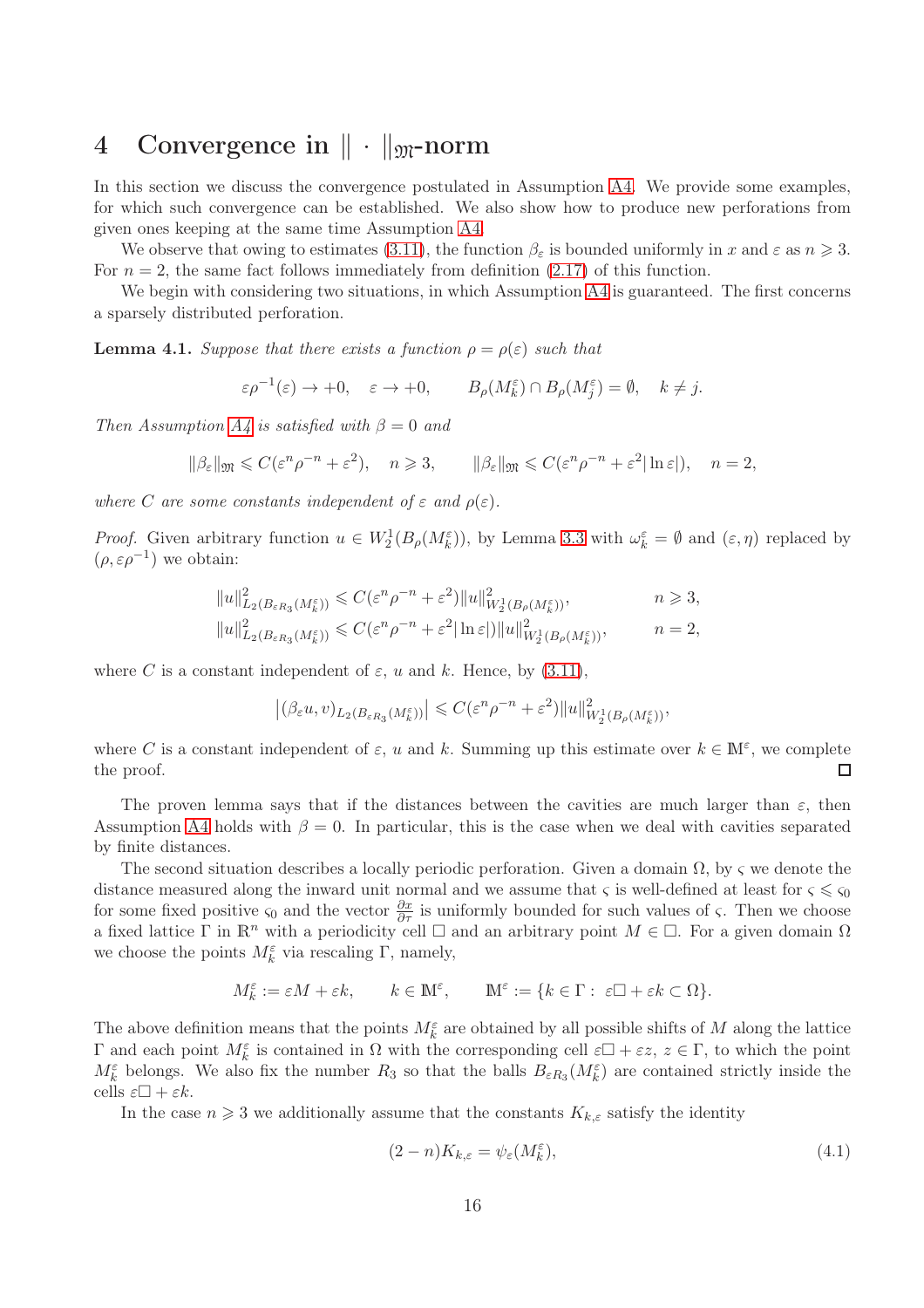where  $\psi_{\varepsilon} \in L_{\infty}(\Omega) \cap C(\overline{\Omega})$  is some family of functions such that

<span id="page-16-0"></span>
$$
\rho_1(\varepsilon) := \max_{x \in \overline{\Omega}} |\psi_{\varepsilon}(x) - \psi_0(x)| \to +0, \quad \varepsilon \to +0,
$$
\n(4.2)

where  $\psi_0 \in L_\infty(\Omega) \cap C(\overline{\Omega})$  is some uniformly continuous in  $\overline{\Omega}$  function, namely,

<span id="page-16-1"></span>
$$
\rho_2(\varepsilon) := \max_{k \in \mathbb{M}^\varepsilon} \max_{x, y \in \varepsilon \overline{\mathbb{D}} + \varepsilon k} |\psi_0(x) - \psi_0(y)| \to +0, \quad \varepsilon \to +0. \tag{4.3}
$$

In what follows, the above described conditions are briefly called the case of locally periodic perforation.

We stress that condition [\(4.1\)](#page-15-1) is imposed only on the constants  $K_{k,\varepsilon}$  and not on the shapes of the corresponding cavities. This means that the cavities corresponding to different  $k$  are not necessarily of the same shapes even if the constants  $K_{k,\varepsilon}$  coincide.

**Lemma 4.2.** In the case of locally periodic perforation, Assumption  $A<sub>4</sub>$  is satisfied with

$$
\beta = \frac{2-n}{|\square|} \psi_0, \quad n \geqslant 3, \qquad \beta = \frac{1}{|\square|}, \quad n \geqslant 2,
$$

and

$$
\|\beta_{\varepsilon}-\beta\|_{\mathfrak{M}}\leqslant C(\varepsilon+\rho_1+\rho_2),\quad n\geqslant 3,\qquad \|\beta_{\varepsilon}-\beta\|_{\mathfrak{M}}\leqslant C\varepsilon,\quad n=2,
$$

where C are some constants independent of  $\varepsilon$ .

*Proof.* We let  $\Box_k^{\varepsilon} := \varepsilon \Box + \varepsilon k$  and given  $u \in W_2^1(\Omega)$ , for each  $k \in \mathbb{M}^{\varepsilon}$  we denote:

<span id="page-16-3"></span>
$$
\langle u \rangle_{\Box_k^{\varepsilon}} := \frac{1}{\varepsilon^n |\Box|} \int\limits_{\Box_k^{\varepsilon}} u(x) \, dx, \qquad u_{\Box_k^{\varepsilon}}(x) := u(x) - \langle u \rangle_{\Box_k^{\varepsilon}}. \tag{4.4}
$$

These definitions and the Poincaré inequality yield

<span id="page-16-4"></span>
$$
||u||_{L_2(\Box_k^{\varepsilon})}^2 = \varepsilon^n |\Box| \langle u \rangle_{\Box_k^{\varepsilon}}|^2 + ||u_{\Box_k^{\varepsilon}}||_{L_2(\Box_k^{\varepsilon})}^2, \qquad ||u_{\Box_k^{\varepsilon}}||_{L_2(\Box_k^{\varepsilon})}^2 \leqslant C\varepsilon^2 ||\nabla u||_{L_2(\Box_k^{\varepsilon})}^2;
$$
 (4.5)

hereinafter in the proof C are some inessential constants independent of  $\varepsilon$ ,  $\rho_1$ ,  $\rho_2$ ,  $k$ ,  $u$ ,  $v$  and the spatial variables. Hence, for arbitrary  $u, v \in \mathring{W}_2^1(\Omega)$ ,

$$
\int_{\mathbb{G}_{k}^{\varepsilon}} (\beta_{\varepsilon} - \beta) u \overline{v} \, dx = \langle u \rangle^{(k)} \overline{\langle v \rangle_{\mathbb{G}_{k}^{\varepsilon}}} \int_{\mathbb{G}_{k}^{\varepsilon}} (\beta_{\varepsilon} - \beta) \, dx + \langle u \rangle_{\mathbb{G}_{k}^{\varepsilon}} \int_{\mathbb{G}_{k}^{\varepsilon}} (\beta_{\varepsilon} - \beta) \overline{v_{\mathbb{G}_{k}^{\varepsilon}}}\, dx + \int_{\mathbb{G}_{k}^{\varepsilon}} (\beta_{\varepsilon} - \beta) u_{\mathbb{G}_{k}^{\varepsilon}} \overline{v} \, dx
$$

and in view of the aforementioned uniform boundedness of  $\beta_{\varepsilon}$  we have the estimates:

<span id="page-16-2"></span>
$$
\left| \int_{\Box_{k}^{\varepsilon}} (\beta_{\varepsilon} - \beta) u \overline{v} \, dx \right| \leqslant |\langle u \rangle_{\Box_{k}^{\varepsilon}}| |\langle v \rangle_{\Box_{k}^{\varepsilon}}| \left| \int_{\Box_{k}^{\varepsilon}} (\beta_{\varepsilon} - \beta) \, dx \right| \n+ C \left( |\langle u \rangle^{(k)} | \varepsilon^{\frac{n}{2}} |\Box|^{1 \over 2} \| v_{\perp}^{(k)} \|_{L_{2}(\Box_{k}^{\varepsilon})} + \| u_{\perp}^{(k)} \|_{L_{2}(\Box_{k}^{\varepsilon})} \| v \|_{L_{2}(\Box_{k}^{\varepsilon})} \right) \n\leqslant C \left( \frac{1}{\varepsilon^{n} |\Box|} \left| \int_{\Box_{k}^{\varepsilon}} (\beta_{\varepsilon} - \beta) \, dx \right| + \varepsilon \right) \| u \|_{W_{2}^{1}(\Box_{k}^{\varepsilon})} \| v \|_{W_{2}^{1}(\Box_{k}^{\varepsilon})}.
$$
\n(4.6)

Using the definition of the function  $\beta_{\varepsilon}$  and identity [\(4.1\)](#page-15-1), for  $n \geq 3$  we see that

$$
\int_{\varepsilon \square + \varepsilon k} \left( \beta_{\varepsilon}(x) - \beta(x) \right) dx = \varepsilon^{n} \psi_{\varepsilon}(M_{k}^{\varepsilon}) - \frac{1}{|\square|} \int_{\varepsilon \square + \varepsilon k} \psi_{0}(x) dx = \int_{\varepsilon \square + \varepsilon k} \frac{\psi_{\varepsilon}(M_{k}^{\varepsilon}) - \psi_{0}(x)}{|\square|} dx
$$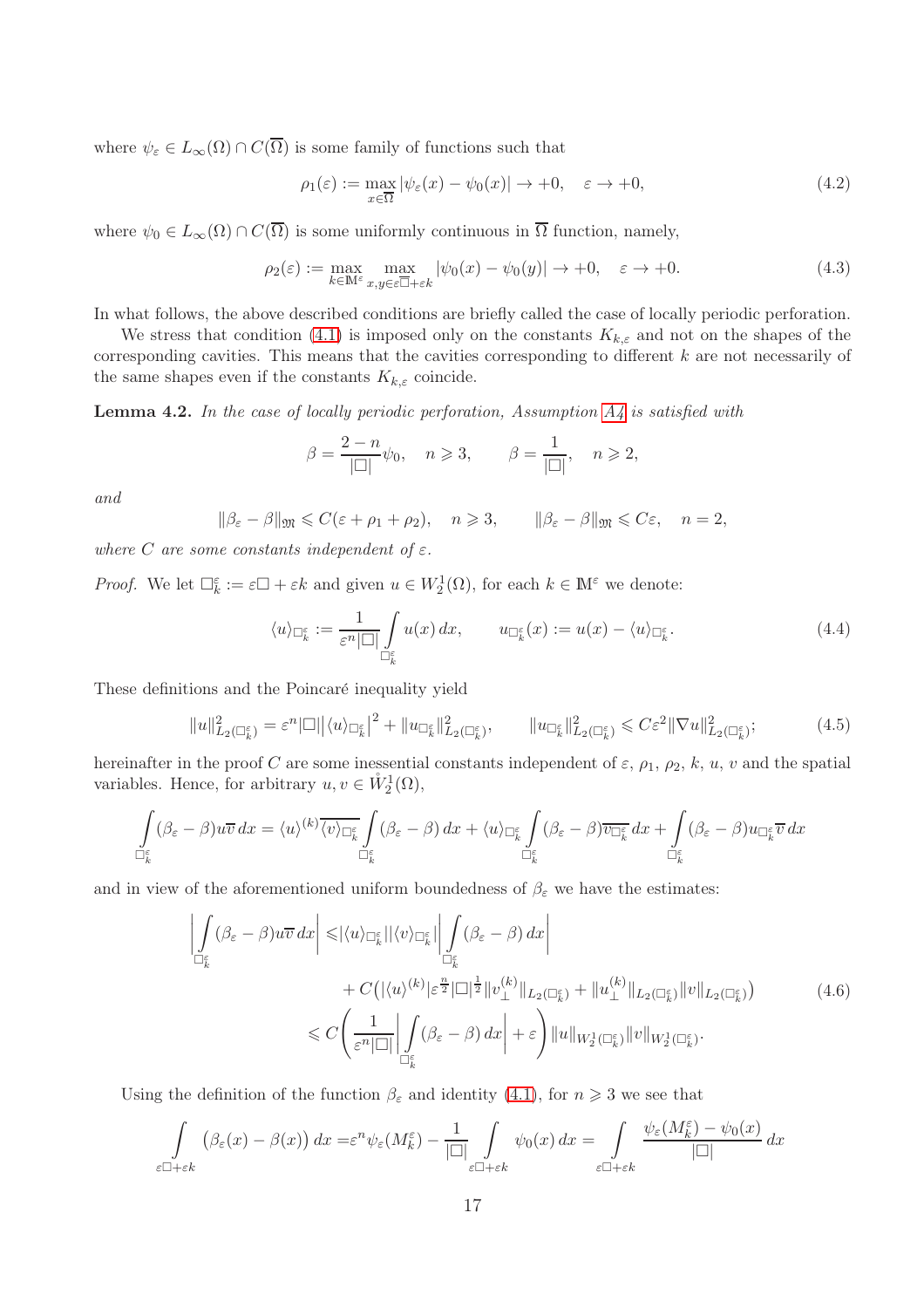$$
=\int\limits_{\varepsilon\Box+\varepsilon k}\frac{\psi_\varepsilon(M^\varepsilon_k)-\psi_0(M^\varepsilon_k)}{|\Box|}\,dx+\int\limits_{\varepsilon\Box+\varepsilon k}\frac{\psi_0(M^\varepsilon_k)-\psi_0(x)}{|\Box|}\,dx.
$$

The right hand side of the above identity can be estimated by means of the functions  $\rho_1$ ,  $\rho_2$  introduced in  $(4.2)$ ,  $(4.3)$  and this yields

$$
\frac{1}{\varepsilon^{n}|\Box|}\bigg|\int\limits_{\varepsilon\Box+\varepsilon k}(\beta_{\varepsilon}-\beta)\,dx\bigg|\leqslant\rho_{1}+\rho_{2}.
$$

Substituting this estimate into [\(4.6\)](#page-16-2) and summing up over  $k \in \mathbb{M}^{\varepsilon}$ , we find:

<span id="page-17-0"></span>
$$
\left( (\beta_{\varepsilon} - \beta)u, v \right)_{L_2(\tilde{\Omega})} \leq C(\varepsilon + \rho_1 + \rho_2) \|u\|_{W_2^1(\tilde{\Omega})} \|v\|_{W_2^1(\tilde{\Omega})}, \qquad \tilde{\Omega} := \bigcup_{k \in \mathbb{M}^{\varepsilon}} (\varepsilon \square + \varepsilon k). \tag{4.7}
$$

As  $n = 2$ , the same calculations give a similar estimate:

<span id="page-17-1"></span>
$$
\left( (\beta_{\varepsilon} - \beta)u, v \right)_{L_2(\tilde{\Omega})} \leqslant C\varepsilon \|u\|_{W_2^1(\tilde{\Omega})} \|v\|_{W_2^1(\tilde{\Omega})}.
$$
\n(4.8)

It follows from the definition of  $\tilde{\Omega}$  that  $\Omega \setminus \tilde{\Omega} \subset \{x : \varsigma < C \varepsilon\} := \hat{\Omega}_{\varepsilon}$  with some  $C > 0$  independent of  $\varepsilon$ . Then in view of the boundary condition for u we have

$$
u(x) = \int_{0}^{s} \frac{\partial u}{\partial \varsigma} d\varsigma, \quad x \in \hat{\Omega}_{\varepsilon},
$$

and hence,

$$
|u(x)|^2 \leqslant C\varepsilon \int\limits_{0}^{s_0} |\nabla u|^2 \, d\varsigma.
$$

Integrating this estimate over  $\hat{\Omega}_{\varepsilon}$ , we get:

$$
||u||_{L_2(\hat{\Omega}_{\varepsilon})}^2 \leqslant C\varepsilon^2 ||u||_{W_2^1(\Omega)}^2.
$$

The same estimate holds also for  $v$  and this implies:

$$
\left| \left( (\beta_{\varepsilon} - \beta)u, v \right)_{L_2(\Omega \setminus \tilde{\Omega})} \right| \leqslant C \varepsilon^2 \|u\|_{W_2^1(\Omega)} \|v\|_{W_2^1(\Omega)}.
$$

This inequality and [\(4.7\)](#page-17-0), [\(4.8\)](#page-17-1) imply the needed statement and complete the proof.

Our next step is to show how to generate new perforations obeying Assumption [A4](#page-4-2) if we are given one already obeying this assumption. The first way is provided by the following lemma.

**Lemma 4.3.** Let a perforation described by the points  $M_k^{\varepsilon}$  and cavities  $\omega_{k,\varepsilon}$  obeys Assumption [A4.](#page-4-2) Let  $\tilde{M}_{k}^{\varepsilon}$ ,  $k \in \mathbb{N}^{\varepsilon}$ , be another set of points satisfying Assumption [A1](#page-2-4) with the same constants  $R_i$ ,  $i = 1, \ldots, 4$ , as for  $M_k^{\varepsilon}$ . Suppose that there exists a fixed bounded domain  $\varpi$  with a piecewise  $C^1$ -boundary such that for each  $k \in \mathbb{N}^{\varepsilon}$  both balls  $B_{\varepsilon R_3}(M_k^{\varepsilon})$  and  $B_{\varepsilon R_3}(\tilde{M}_k^{\varepsilon})$  are contained in some shift of the set  $\varepsilon \infty$  and this shift does not intersect with other balls  $B_{\varepsilon R_3}(M_j^{\varepsilon})$  and  $B_{\varepsilon R_3}(\tilde{M}_j^{\varepsilon})$ ,  $j \neq k$ . Then the function  $\tilde{\beta}_{\varepsilon}$  corresponding to the perforation described by the points  $\tilde{M}_{k}^{\varepsilon}$  and the same cavities  $\omega_{k,\varepsilon}$  also obeys Assumption [A4](#page-4-2) with the same function  $\beta$ . The estimate holds:

<span id="page-17-2"></span>
$$
\|\tilde{\beta}_{\varepsilon} - \beta\|_{\mathfrak{M}} \le \|\beta_{\varepsilon} - \beta\|_{\mathfrak{M}} + C\varepsilon,\tag{4.9}
$$

where C is a constant independent of  $\varepsilon$ .

 $\Box$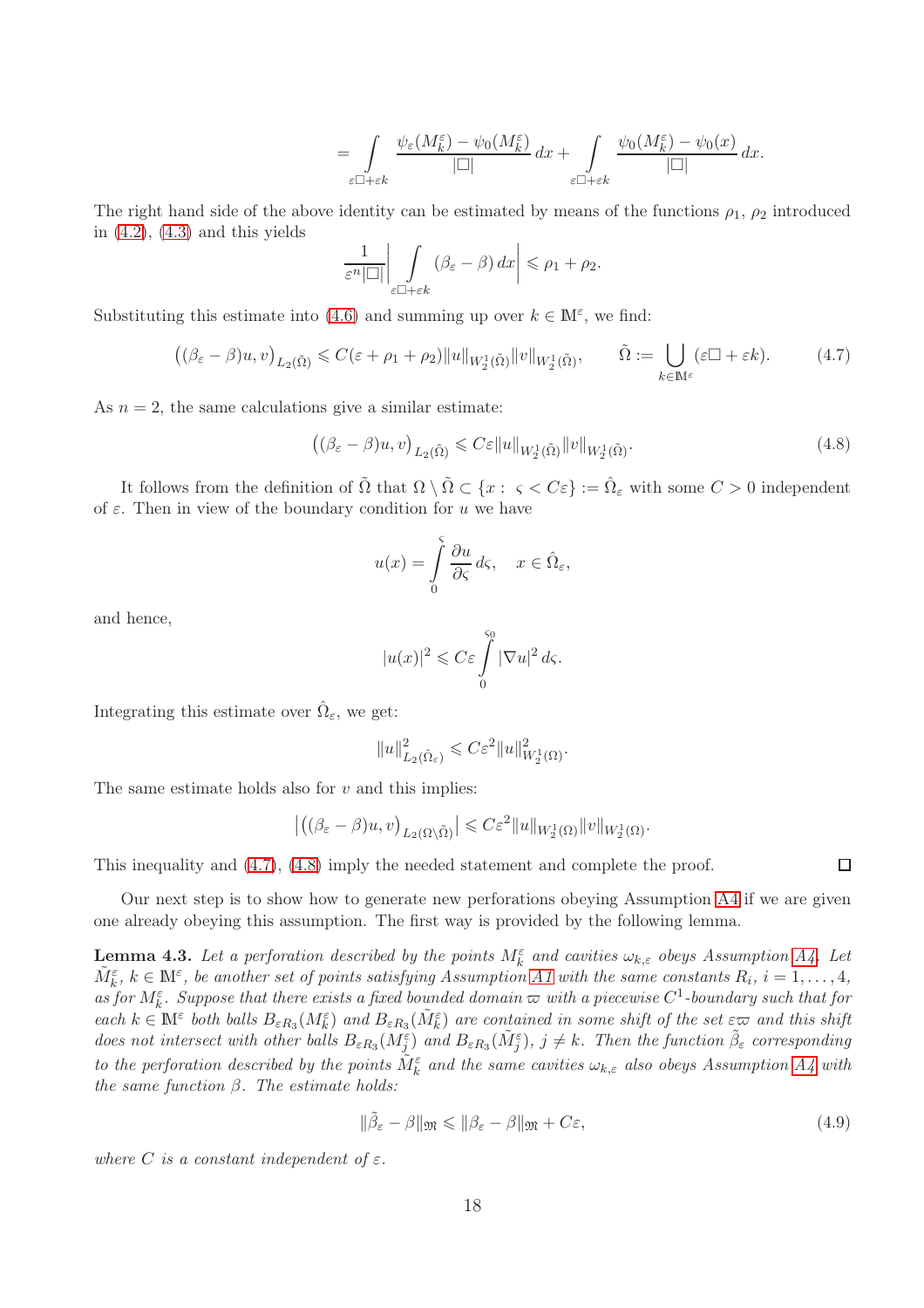*Proof.* It follows from definition [\(2.17\)](#page-4-3) of the function  $\beta_{\varepsilon}$  with the points  $M_{k}^{\varepsilon}$  and of the function  $\tilde{\beta}_{\varepsilon}$ with the points  $\tilde{M}_{k}^{\varepsilon}$  that

<span id="page-18-0"></span>
$$
\tilde{\beta}_{\varepsilon}(x) = \beta_{\varepsilon}(x - M_k^{\varepsilon} + \tilde{M}_k^{\varepsilon}) \quad \text{on} \quad \varpi_k^{\varepsilon} := \varepsilon \varpi + z_k^{\varepsilon},\tag{4.10}
$$

where  $z_k^{\varepsilon}$  is the shift of the set  $\varepsilon\varpi$  mentioned in the formulation of the lemma.

Similar to [\(4.4\)](#page-16-3), for each  $u \in W_2^1(\varpi_k^{\varepsilon})$  we define

$$
\langle u \rangle_{\varpi_k^{\varepsilon}} := \frac{1}{\varepsilon^n |\varpi|} \int\limits_{\varpi_k^{\varepsilon}} u(x) \, dx, \qquad u_{\varpi_k^{\varepsilon}}(x) := u(x) - \langle u \rangle_{\varpi_k^{\varepsilon}}.
$$

As in [\(4.5\)](#page-16-4), we have the estimates:

<span id="page-18-1"></span>
$$
||u||_{L_2(\varpi_k^{\varepsilon})}^2 = \varepsilon^n |\varpi| \langle u \rangle_{\varpi_k^{\varepsilon}}|^2 + ||u_{\varpi_k^{\varepsilon}}||_{L_2(\varpi_k^{\varepsilon})}^2, \qquad ||u_{\varpi_k^{\varepsilon}}||_{L_2(\varpi_k^{\varepsilon})}^2 \leqslant C\varepsilon^2 ||\nabla u||_{L_2(\varpi_k^{\varepsilon})}^2, \tag{4.11}
$$

where C is some absolute constant independent of  $\varepsilon$ , k and u.

Since the sets  $\varpi_k^{\varepsilon}$  contain only the balls  $B_{\varepsilon R_3(M_k^{\varepsilon})}$  and  $B_{\varepsilon R_3(M_k^{\varepsilon})}$  and are disjoint with the balls  $B_{\varepsilon R_3(M_j^{\varepsilon})}$  and  $B_{\varepsilon R_3(\tilde{M}_j^{\varepsilon})}$ ,  $j \neq k$ , for arbitrary  $u, v \in \mathring{W}_2^1(\Omega)$  we have:

<span id="page-18-2"></span>
$$
(\beta_{\varepsilon} u, v)_{L_2(\Omega)} - (\tilde{\beta}_{\varepsilon} u, v)_{L_2(\Omega)} = \sum_{k \in \mathbb{M}^{\varepsilon}} \left( (\beta_{\varepsilon} - \tilde{\beta}_{\varepsilon}) u, v \right)_{L_2(\varpi_k^{\varepsilon})}.
$$
\n(4.12)

At the same time, identity [\(4.10\)](#page-18-0) implies that

$$
\int\limits_{\varpi_k^{\varepsilon}} \beta_{\varepsilon}(x) dx = \int\limits_{\varpi_k^{\varepsilon}} \tilde{\beta}_{\varepsilon}(x) dx
$$

and hence,

$$
\begin{split}\n\left( (\beta_{\varepsilon}-\tilde{\beta}_{\varepsilon})u,v \right)_{L_{2}(\varpi_{k}^{\varepsilon})} &= \langle u \rangle_{\varpi_{k}^{\varepsilon}} \langle \overline{v} \rangle_{\varpi_{k}^{\varepsilon}} \int_{\varpi_{k}^{\varepsilon}} (\beta_{\varepsilon}-\tilde{\beta}_{\varepsilon}) dx + \langle u \rangle_{\varpi_{k}^{\varepsilon}} \int_{\varpi_{k}^{\varepsilon}} (\beta_{\varepsilon}-\tilde{\beta}_{\varepsilon}) \overline{v_{\varpi_{k}^{\varepsilon}}} dx + \int_{\varpi_{k}^{\varepsilon}} (\beta_{\varepsilon}-\tilde{\beta}_{\varepsilon}) u_{\varpi_{k}^{\varepsilon}} \overline{v} dx \\
&= \langle u \rangle_{\varpi}^{(k)} \int_{\varpi_{k}^{\varepsilon}} (\beta_{\varepsilon}-\tilde{\beta}_{\varepsilon}) \overline{v_{\varpi_{k}^{\varepsilon}}} dx + \int_{\varpi_{k}^{\varepsilon}} (\beta_{\varepsilon}-\tilde{\beta}_{\varepsilon}) u_{\varpi_{k}^{\varepsilon}} \overline{v} dx.\n\end{split}
$$

Similar to [\(4.6\)](#page-16-2), by the uniform boundedness of the functions  $\beta_{\varepsilon}$  and  $\tilde{\beta}_{\varepsilon}$  and estimates [\(4.11\)](#page-18-1) we then obtain:

<span id="page-18-3"></span>
$$
\left| \left( (\beta_{\varepsilon} - \tilde{\beta}_{\varepsilon}) u, v \right)_{L_2(\varpi_k^{\varepsilon})} \right| \leqslant C \varepsilon \| u \|_{W_2^1(\varpi_k^{\varepsilon})} \| v \|_{W_2^1(\varpi_k^{\varepsilon})}, \tag{4.13}
$$

where C is a constant independent of  $\varepsilon$ , k, u and v.

Since the domain  $\varpi$  is bounded, there exists a fixed constant  $R_6$  independent  $\varepsilon$  and  $k \in \mathbb{M}^{\varepsilon}$  such that  $\varpi_k^{\varepsilon} \subset B_{\varepsilon R_6}(M_k^{\varepsilon})$ . Using then conditions [\(2.1\)](#page-2-5), [\(2.2\)](#page-2-8) and reproducing literally the proof Lemma 4.2 from [\[3\]](#page-35-1), we see that for each point  $x \in \Omega$ , the number of the balls  $B_{\varepsilon R_6}(M_k^{\varepsilon})$  containing x is finite and is bounded uniformly in x and  $\varepsilon$ . Hence, the same is true for the domains  $\varpi_k^{\varepsilon}$ . Then it follows from [\(4.12\)](#page-18-2), [\(4.13\)](#page-18-3) that

$$
\left| (\beta_{\varepsilon} u, v)_{L_2(\Omega)} - (\tilde{\beta}_{\varepsilon} u, v)_{L_2(\Omega)} \right| \leqslant C \varepsilon ||u||_{W_2^1(\Omega)} ||v||_{W_2^1(\Omega)}
$$

with a constant C independent of  $\varepsilon$ , u, v. Recalling now definition [\(2.12\)](#page-3-3) of the norm  $\|\cdot\|_{\mathfrak{M}}$ , we get estimate [\(4.9\)](#page-17-2), which implies then other statements of the lemma. The proof is complete.  $\Box$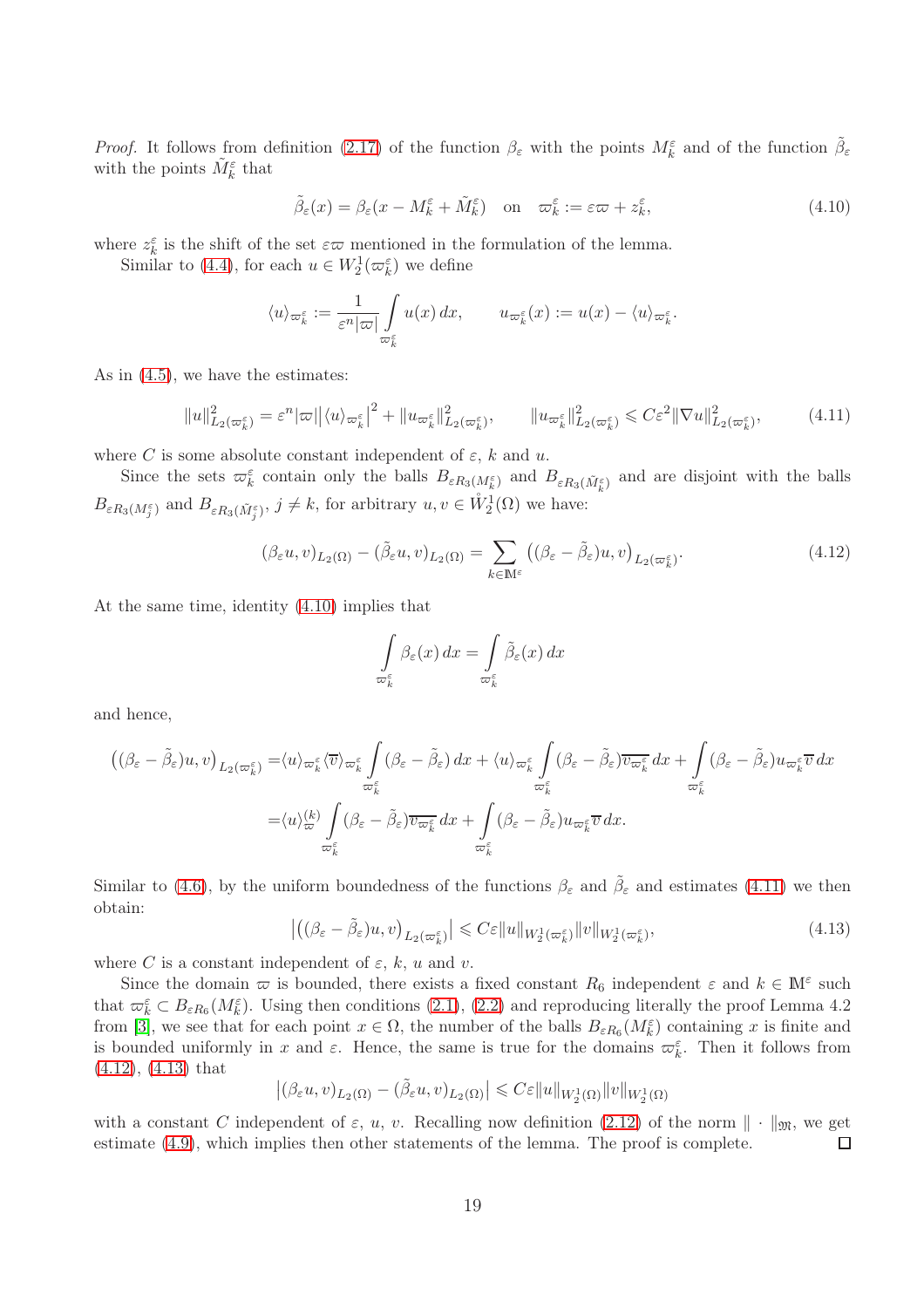The proven lemma shows that given a perforation obeying Assumption [A4,](#page-4-2) we can shift the points  $M_k^{\varepsilon}$  by the distance of order  $O(\varepsilon)$  provided the new points satisfy the conditions of the lemma. This gives an easy way to generate many new non-periodic perforations from a given one keeping Assumption [A4](#page-4-2) satisfied.

The second way of generating new perforations obeying Assumption [A4](#page-4-2) is as follows. Suppose that we are given two perforations described by  $M_k^{\varepsilon}$ ,  $\omega_{k,\varepsilon}$ ,  $k \in \mathbb{N}^{\varepsilon}$ , and  $\tilde{M}_k^{\varepsilon}$ ,  $\tilde{\omega}_{k,\varepsilon}$ ,  $k \in \tilde{\mathbb{N}}^{\varepsilon}$ . Let these perforations satisfy Assumption [A4](#page-4-2) respectively with the functions  $\beta_{\varepsilon}$ ,  $\beta$  and  $\tilde{\beta}_{\varepsilon}$ ,  $\tilde{\beta}$ . Consider then the union of these perforations formed by the unions of the points and cavities  $M_k^{\varepsilon} \cup \tilde{M}_j^{\varepsilon}, \omega_{k,\varepsilon}, \omega_{j,\varepsilon}, k \in \mathbb{M}^{\varepsilon}$ ,  $j \in \mathbb{M}^{\varepsilon}$  and let this union of the perforations satisfy Assumption [A1.](#page-2-4) Then function [\(2.17\)](#page-4-3) corresponding to this union of the perforations is  $\beta_{\varepsilon} + \tilde{\beta}_{\varepsilon}$  and it satisfies Assumption [A4](#page-4-2) with the limiting function  $\beta + \beta$  thanks to the following simple estimate:

$$
\|\beta_{\varepsilon}+\tilde{\beta}_{\varepsilon}-\beta-\tilde{\beta}\|_{\mathfrak{M}}\leqslant\|\beta_{\varepsilon}-\beta\|_{\mathfrak{M}}+\|\tilde{\beta}_{\varepsilon}-\tilde{\beta}\|_{\mathfrak{M}}.
$$

It is also possible to remove some cavities from a given perforation keeping at the same time Assumption [A4](#page-4-2) and this is our third way of producing new perforations. Namely, given a perforation described by the points and cavities  $M_k^{\varepsilon}$ ,  $\omega_{k,\varepsilon}$ ,  $k \in \mathbb{M}^{\varepsilon}$  and obeying Assumption [A4,](#page-4-2) suppose that there is a subset  $\tilde{M}^{\varepsilon} \subset M^{\varepsilon}$  such that the corresponding perforation satisfies Assumption [A4](#page-4-2) with  $\beta = 0$ ; the associated function [\(2.17\)](#page-4-3) is denoted by  $\tilde{\beta}_{\varepsilon}$ . Then we consider a difference of perforations corresponding to  $\mathbb{M}^{\varepsilon} \setminus \tilde{\mathbb{M}}^{\varepsilon}$  and we see that its function  $(2.17)$  is  $\beta_{\varepsilon} - \tilde{\beta}_{\varepsilon}$ . Hence,

$$
\|\beta_{\varepsilon}-\tilde{\beta}_{\varepsilon}-\beta\|_{\mathfrak{M}}\leqslant\|\beta_{\varepsilon}-\beta\|_{\mathfrak{M}}+\|\tilde{\beta}_{\varepsilon}\|_{\mathfrak{M}},\qquad\|\tilde{\beta}_{\varepsilon}\|_{\mathfrak{M}}\to+0,\quad \varepsilon\to+0,
$$

and the introduced difference of perforations also satisfies Assumption [A4](#page-4-2) with the same function  $\beta$ .

The fourth way of producing new perforations is to vary the shapes of the cavities. In the dimension  $n = 2$  the function  $\beta_{\varepsilon}$  is independent on the shapes of the cavities and we therefore have a very rich freedom in choosing the shapes of the cavities. As  $n \geq 3$ , the shapes of the cavities are reflected in the constants  $K_{k,\varepsilon}$ . Then, given a perforation obeying Assumption [A4](#page-4-2) with functions  $\beta_{\varepsilon}$  and  $\beta$ , one can deform slightly the shapes of the cavities so that new constants  $\tilde{K}_{k,\varepsilon}$  differ from  $K_{k,\varepsilon}$  by a small quantity, namely,  $|\tilde{K}_{k,\varepsilon} - K_{k,\varepsilon}| \leq \rho_3(\varepsilon)$ , where  $\rho_3(\varepsilon) \to +0$  as  $\varepsilon \to +0$ . Then it is clear that the new function  $\tilde{\beta}_{\varepsilon}$  corresponding to the constants  $\tilde{K}_{k,\varepsilon}$  satisfies the estimate

$$
\|\tilde{\beta}_{\varepsilon}-\beta\|_{\mathfrak{M}}\leqslant\|\beta_{\varepsilon}-\beta\|_{\mathfrak{M}}+\rho_{3}(\varepsilon),
$$

which means that Assumption [A4](#page-4-2) holds also for modified perforation.

## 5 Operator estimates

In this section we prove Theorem [2.1.](#page-5-5) The proof consists of three main steps. At the first step we prove estimates  $(2.22)$ ,  $(2.24)$ . At the second step we establish estimates  $(2.23)$ ,  $(2.25)$ . And at third step we show the order sharpness of the certain terms in the estimates.

## <span id="page-19-1"></span>5.1  $W_2^1$ -estimates

We choose an arbitrary  $f \in L_2(\Omega)$  and by means of the solutions of problems [\(2.7\)](#page-2-0), [\(2.19\)](#page-5-0) we define  $v_{\varepsilon} := u_{\varepsilon} - u_0 \Xi_{\varepsilon}$ . In view of the definition of the function  $\Xi_{\varepsilon}$ , the function  $v_{\varepsilon}$  belongs to  $W_2^1(\Omega^{\varepsilon})$  and satisfies the boundary conditions

<span id="page-19-0"></span>
$$
v_{\varepsilon} = 0 \quad \text{on} \quad \partial \theta_D^{\varepsilon}, \qquad v_{\varepsilon} = u_{\varepsilon} \quad \text{on} \quad \partial \theta_R^{\varepsilon}. \tag{5.1}
$$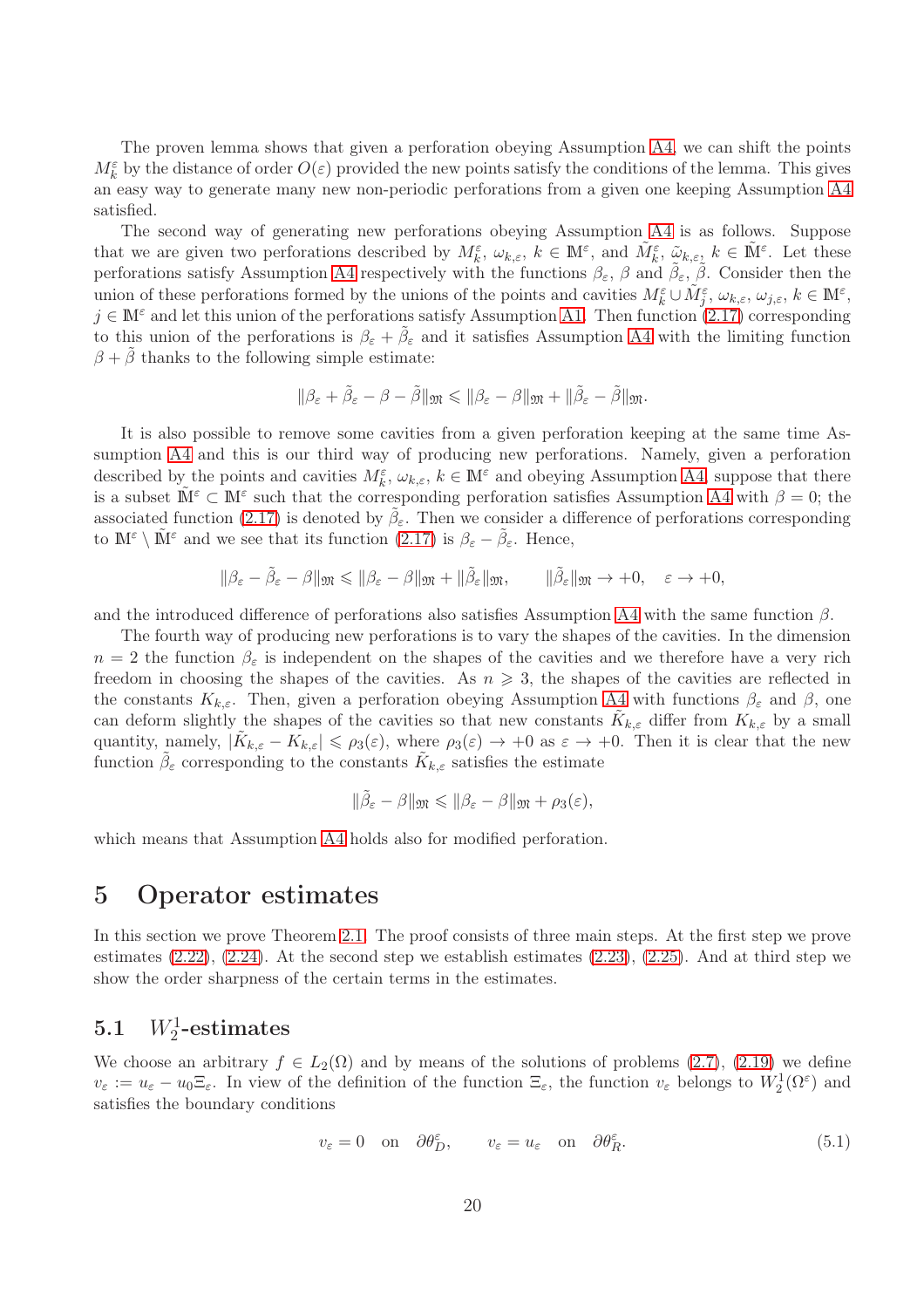We write integral identity [\(2.9\)](#page-3-4) choosing  $v_{\varepsilon}$  as the test function:

<span id="page-20-0"></span>
$$
\mathfrak{h}_0(u_\varepsilon, v_\varepsilon) - \lambda(u_\varepsilon, v_\varepsilon)_{L_2(\Omega^\varepsilon)} + \big(a(\,\cdot\,, u_\varepsilon), v_\varepsilon\big)_{L_2(\partial \theta_R^\varepsilon)} = (f, v_\varepsilon)_{L_2(\Omega^\varepsilon)}.
$$
\n(5.2)

Then we multiply the equation in [\(2.19\)](#page-5-0) by  $v_{\varepsilon} \overline{\Xi_{\varepsilon}}$  in  $L_2(\Omega^{\varepsilon})$  and integrate once by parts:

<span id="page-20-1"></span>
$$
\mathfrak{h}_0(u_0, v_{\varepsilon} \Xi_{\varepsilon}) - \left(\frac{\partial u_0}{\partial \nu}, v_{\varepsilon} \overline{\Xi_{\varepsilon}}\right)_{L_2(\partial \theta_{\varepsilon}^R)} + \gamma (\beta \Upsilon u_0 \Xi_{\varepsilon}, v_{\varepsilon})_{L_2(\Omega^{\varepsilon})} - \lambda (u_0 \Xi_{\varepsilon}, v_{\varepsilon})_{L_2(\Omega^{\varepsilon})} = (f, v_{\varepsilon} \overline{\Xi_{\varepsilon}})_{L_2(\Omega^{\varepsilon})}. \tag{5.3}
$$

It follows from the definition of the form  $\mathfrak{h}_0$  that

<span id="page-20-5"></span>
$$
\mathfrak{h}_0(u_0, v_{\varepsilon} \overline{\Xi_{\varepsilon}}) = \mathfrak{h}_0(u_0 \Xi_{\varepsilon}, v_{\varepsilon}) + \left(A \nabla u_0, v_{\varepsilon} \nabla \overline{\Xi_{\varepsilon}}\right)_{L_2(\Omega^{\varepsilon})} - \left(A u_0 \nabla \Xi_{\varepsilon}, \nabla v_{\varepsilon}\right)_{L_2(\Omega^{\varepsilon})} - \sum_{j=1}^n \left(A_j u_0 \frac{\partial \Xi_{\varepsilon}}{\partial x_j}, v_{\varepsilon}\right)_{L_2(\Omega^{\varepsilon})}.
$$
\n(5.4)

Having this identity and [\(5.1\)](#page-19-0) in mind, we calculate the difference of identities [\(5.2\)](#page-20-0), [\(5.3\)](#page-20-1) and take then the real part of the resulting relation:

<span id="page-20-3"></span><span id="page-20-2"></span>
$$
\operatorname{Re}\mathfrak{h}_0(v_\varepsilon, v_\varepsilon) - \operatorname{Re}\lambda \|v_\varepsilon\|_{L_2(\Omega^\varepsilon)}^2 + \operatorname{Re}\left(a(\,\cdot\,, u_\varepsilon) - a(\,\cdot\,, u_0 \Xi_\varepsilon), v_\varepsilon\right)_{L_2(\partial \theta_R^\varepsilon)} = \operatorname{Re}h_\varepsilon,\tag{5.5}
$$

where

$$
h_{\varepsilon} := h_{\varepsilon}^{(1)} + h_{\varepsilon}^{(2)} + h_{\varepsilon}^{(3)} + h_{\varepsilon}^{(4)},
$$
\n
$$
h_{\varepsilon}^{(1)} := (f, (1 - \overline{\Xi}_{\varepsilon}) v_{\varepsilon})_{L_2(\Omega^{\varepsilon})} + \gamma(\beta \Upsilon u_0, (\overline{\Xi}_{\varepsilon} - 1) v_{\varepsilon})_{L_2(\Omega^{\varepsilon})},
$$
\n
$$
h_{\varepsilon}^{(2)} := - \sum_{k \in \mathbb{M}^{\varepsilon}} ((\mathbf{A} - \mathbf{A}(M_k^{\varepsilon})) u_0 \nabla \Xi_{\varepsilon}, \nabla v_{\varepsilon})_{L_2(E_k \setminus \omega_k^{\varepsilon})},
$$
\n
$$
h_{\varepsilon}^{(3)} := \sum_{k \in \mathbb{M}^{\varepsilon}} h_{\varepsilon,k}^{(4)},
$$
\n
$$
h_{\varepsilon}^{(4)} := \sum_{k \in \mathbb{M}^{\varepsilon}} h_{\varepsilon,k}^{(4)} + \gamma(\beta \Upsilon u_0, v_{\varepsilon})_{L_2(\Omega^{\varepsilon})},
$$
\n
$$
h_{\varepsilon,k}^{(3)} := -\sum_{j=1}^{n} \left( A_j u_0 \frac{\partial \Xi_{\varepsilon}}{\partial x_j}, v_{\varepsilon} \right)_{L_2(E_k \setminus \omega_k^{\varepsilon})} + ((\mathbf{A} + \mathbf{A}(M_k^{\varepsilon})) \nabla u_0, v_{\varepsilon} \nabla \overline{\Xi}_{\varepsilon})_{L_2(E_k \setminus \omega_k^{\varepsilon})} - (\mathbf{A}(M_k^{\varepsilon}) \nabla u_0 \cdot \nu^{\varepsilon}, v_{\varepsilon} \overline{\Xi_{\varepsilon}})_{L_2(\partial \omega_k^{\varepsilon})},
$$
\n
$$
h_{\varepsilon,k}^{(4)} := -(\mathbf{A}(M_k^{\varepsilon}) u_0 \nabla \Xi_{\varepsilon}, \nabla v_{\varepsilon})_{L_2(E_k \setminus \omega_k^{\varepsilon})} - (\mathbf{A}(M_k^{\varepsilon}) \nabla u_0, v_{\varepsilon} \nabla \overline{\Xi}_{\varepsilon
$$

we recall that  $\nu^{\varepsilon}$  is the unit normal to  $\partial \omega^{\varepsilon}_{k}$  directed inside  $\omega^{\varepsilon}_{k}$ .

Letting  $\theta_{R,i}^{\varepsilon} := \bigcup_{k \in \mathbb{M}_{R,i}^{\varepsilon}}$  $\omega_k^{\varepsilon}$ ,  $i = 1, 2$ , we observe that the function  $\Xi_{\varepsilon}$  vanishes on  $\partial \theta_{R,1}^{\varepsilon}$ . By Assumption [A2](#page-3-0) and [\(2.5\)](#page-2-6) we therefore get:

$$
\operatorname{Re}\left(a(\,\cdot\,,u_{\varepsilon})-a(\,\cdot\,,u_0\Xi_{\varepsilon}),v_{\varepsilon}\right)_{L_2(\partial\theta_R^{\varepsilon})} = \operatorname{Re}\left(a(\,\cdot\,,v_{\varepsilon}),v_{\varepsilon}\right)_{L_2(\partial\theta_{R,1}^{\varepsilon})} + \operatorname{Re}\left(a(\,\cdot\,,u_{\varepsilon})-a(\,\cdot\,,u_0\Xi_{\varepsilon}),v_{\varepsilon}\right)_{L_2(\partial\theta_{R,2}^{\varepsilon})}
$$

$$
\geq \mu_1 \|v_{\varepsilon}\|_{L_2(\partial\theta_{R,1}^{\varepsilon})} - \vartheta \|v_{\varepsilon}\|_{L_2(\partial\theta_{R,2}^{\varepsilon})}.
$$

Using then inequalities [\(3.41\)](#page-14-3), [\(3.1\)](#page-7-0) and Assumption [A2,](#page-3-0) we find a lower bound for the left hand side of identity [\(5.5\)](#page-20-2):

<span id="page-20-4"></span>
$$
\operatorname{Re}\mathfrak{h}_0(v_\varepsilon, v_\varepsilon) - \operatorname{Re}\lambda \|v_\varepsilon\|_{L_2(\Omega^\varepsilon)}^2 + \left(a(\,\cdot\,, u_\varepsilon) - a(\,\cdot\,, u_0 \Xi_\varepsilon), v_\varepsilon\right)_{L_2(\theta_R^\varepsilon)} \geqslant C \|v_\varepsilon\|_{W_2^1(\Omega^\varepsilon)}^2 + \mu_1 \|v_\varepsilon\|_{L_2(\partial \theta_{R,1}^\varepsilon)}^2. \tag{5.7}
$$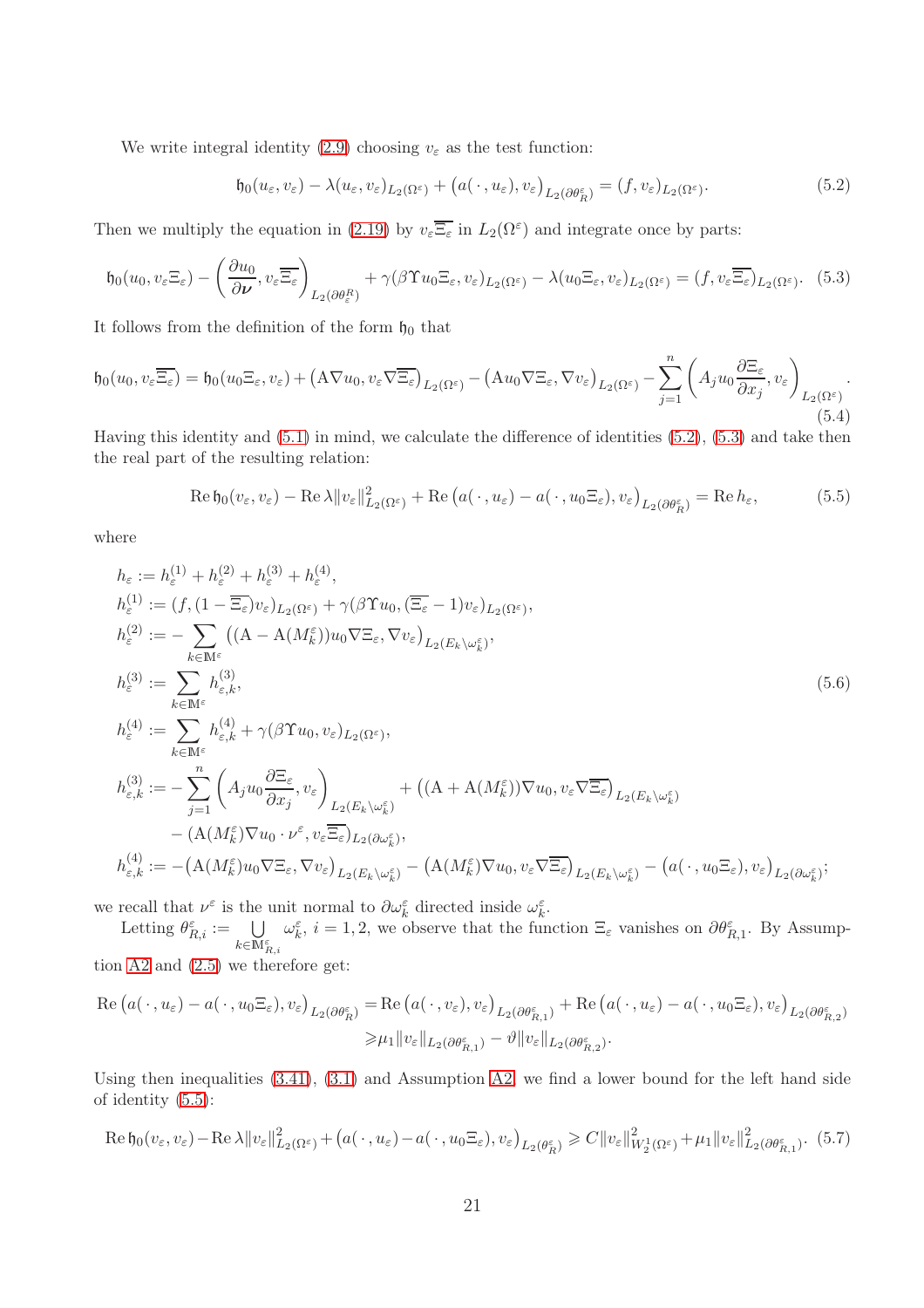Hereinafter in this section by C we denote various inessential constants independent of  $\varepsilon$ , x, k,  $u_{\varepsilon}$ ,  $u_0$ ,  $v_{\varepsilon}$ , f but, generally speaking, depending on  $\lambda$ . Our next important step is to estimate the right hand side of [\(5.5\)](#page-20-2) and to get in this way a bound for  $||v_{\varepsilon}||_{W_2^1(\Omega^{\varepsilon})}$ .

Inequality [\(3.24\)](#page-11-3) allows us to estimate the function  $h_{\varepsilon}^{(1)}$ :

<span id="page-21-3"></span>
$$
|h_{\varepsilon}^{(1)}| \leqslant \sum_{k \in \mathbb{M}^{\varepsilon}} \left| (f, (1 - \overline{\Xi_{\varepsilon}})v_{\varepsilon})_{L_{2}(E_{k} \setminus \omega_{k}^{\varepsilon})} \right| + \gamma \sum_{k \in \mathbb{M}^{\varepsilon}} \left| (\beta \Upsilon u_{0}, (1 - \overline{\Xi_{\varepsilon}})v_{\varepsilon})_{L_{2}(E_{k} \setminus \omega_{k}^{\varepsilon})} \right|
$$
  
\n
$$
\leqslant \sum_{k \in \mathbb{M}^{\varepsilon}} \|f\|_{L_{2}(E_{k} \setminus \omega_{k}^{\varepsilon})} \|(\Xi_{\varepsilon} - 1)v_{\varepsilon}\|_{L_{2}(E_{k} \setminus \omega_{k}^{\varepsilon})} + C \sum_{k \in \mathbb{M}^{\varepsilon}} \|u_{0}\|_{L_{2}(E_{k} \setminus \omega_{k}^{\varepsilon})} \|(\Xi_{\varepsilon} - 1)v_{\varepsilon}\|_{L_{2}(E_{k} \setminus \omega_{k}^{\varepsilon})} \tag{5.8}
$$
  
\n
$$
\leqslant C \varepsilon \sum_{k \in \mathbb{M}^{\varepsilon}} \left( \|f\|_{L_{2}(E_{k} \setminus \omega_{k}^{\varepsilon})} + \|u_{0}\|_{L_{2}(E_{k} \setminus \omega_{k}^{\varepsilon})} \right) \|v_{\varepsilon}\|_{W_{2}^{1}(B_{\varepsilon}R_{3}(M_{k}^{\varepsilon}) \setminus \omega_{k}^{\varepsilon})} \leqslant C \varepsilon \|f\|_{L_{2}(\Omega^{\varepsilon})} \|v_{\varepsilon}\|_{W_{2}^{1}(\Omega^{\varepsilon})}.
$$

The assumed smoothness of the functions  $A_{ij}$  implies the inequality

$$
|\mathcal{A}(x) - \mathcal{A}(M_k^{\varepsilon})| \leq C|x| \leq C\varepsilon \quad \text{a.e. in} \quad E_k,
$$

and this is why by  $(3.25)$ ,  $(2.18)$  we get:

<span id="page-21-4"></span>
$$
|h_{\varepsilon}^{(2)}| \leqslant C\varepsilon \left(\eta^{\frac{n}{2}-1}\varepsilon^{-1}\varkappa^{-\frac{1}{2}} + \varepsilon^{\frac{1}{2}}\eta^{\frac{1}{2}} + \varepsilon + \varrho^{\frac{1}{2}}\right) \|u_0\|_{W_2^2(\Omega)} \|\nabla v_{\varepsilon}\|_{L_2(\Omega^{\varepsilon})}.
$$
\n
$$
(5.9)
$$

In order to estimate  $h_{\varepsilon}^{(3)}$ , we first integrate by parts using the properties of the function  $\Xi_{\varepsilon}$ :

$$
h_{\varepsilon,k}^{(3)} = -\sum_{j=1}^{n} \left( A_j u_0 \frac{\partial (\Xi_{\varepsilon} - 1)}{\partial x_j}, v_{\varepsilon} \right)_{L_2(E_k \setminus \omega_k^{\varepsilon})} + \left( (A + A(M_k^{\varepsilon})) \nabla u_0, v_{\varepsilon} \nabla (\overline{\Xi_{\varepsilon}} - 1) \right)_{L_2(E_k \setminus \omega_k^{\varepsilon})} \tag{5.10}
$$
  
\n
$$
- \left( A(M_k^{\varepsilon}) \nabla u_0 \cdot \nu^{\varepsilon}, v_{\varepsilon} \Xi_{\varepsilon} \right)_{L_2(\partial \omega_k^{\varepsilon})} = h_{\varepsilon,k}^{(5)} + h_{\varepsilon,k}^{(6)},
$$
  
\n
$$
h_{\varepsilon,k}^{(5)} := -\sum_{j=1}^{n} \left( (\Xi_{\varepsilon} - 1) A_j \nu_j^{\varepsilon} u_0, v_{\varepsilon} \right)_{L_2(\partial \omega_k^{\varepsilon})} + \left( ((\Xi_{\varepsilon} - 1)A - A(M_k^{\varepsilon})) \nabla u_0 \cdot \nu^{\varepsilon}, v_{\varepsilon} \right)_{L_2(\partial \omega_k^{\varepsilon})},
$$
  
\n
$$
h_{\varepsilon,k}^{(6)} := \sum_{j=1}^{n} \left( A_j (\Xi_{\varepsilon} - 1) \frac{\partial u_0}{\partial x_j}, v_{\varepsilon} \right)_{L_2(E_k \setminus \omega_k^{\varepsilon})} + \sum_{j=1}^{n} \left( A_j (\Xi_{\varepsilon} - 1) u_0, \frac{\partial v_{\varepsilon}}{\partial x_j} \right)_{L_2(E_k \setminus \omega_k^{\varepsilon})} \right)_{L_2(E_k \setminus \omega_k^{\varepsilon})} - \left( (\Xi_{\varepsilon} - 1)(A + A(M_k^{\varepsilon})) \nabla u_0, \nabla v_{\varepsilon} \right)_{L_2(E_k \setminus \omega_k^{\varepsilon})},
$$
  
\n(5.10)

where  $\nu_j^{\varepsilon}$  are the components of the unit normal  $\nu^{\varepsilon}$ . Inequality [\(3.24\)](#page-11-3) applied with  $v = u_0$  and  $v = v_{\varepsilon}$ allows us to estimate  $h_{\varepsilon,k}^{(6)}$ :

<span id="page-21-0"></span>
$$
|h_{\varepsilon,k}^{(6)}| \leqslant C\varepsilon \|u_0\|_{W_2^2(B_{\varepsilon R_3}(M_k^{\varepsilon})\setminus\omega_k^{\varepsilon})} \|v_{\varepsilon}\|_{W_2^1(B_{\varepsilon R_3}(M_k^{\varepsilon})\setminus\omega_k^{\varepsilon})}.
$$
\n
$$
(5.11)
$$

Inequalities [\(3.1\)](#page-7-0) and [\(3.21\)](#page-11-0) give rise to a similar estimate for  $h_{\varepsilon,k}^{(5)}$ .

$$
|h_{\varepsilon,k}^{(5)}| \leqslant C\varepsilon\eta\varkappa \|u_0\|_{W_2^2(B_{\varepsilon R_3}(M_k^{\varepsilon})\setminus \omega_k^{\varepsilon})}\|v_{\varepsilon}\|_{W_2^1(B_{\varepsilon R_3}(M_k^{\varepsilon})\setminus \omega_k^{\varepsilon})}
$$

This estimate and  $(5.11)$ ,  $(5.10)$ ,  $(5.6)$  imply:

<span id="page-21-5"></span>
$$
|h_{\varepsilon}^{(3)}| \leqslant C\varepsilon \|u_0\|_{W_2^2(\Omega^{\varepsilon})} \|v_{\varepsilon}\|_{W_2^1(\Omega^{\varepsilon})}.
$$
\n
$$
(5.12)
$$

<span id="page-21-1"></span>.

We proceed to estimating the function  $h_{\varepsilon,k}^{(4)}$ , which is one of the most non-trivial steps in the proof. As above, we first integrate by parts in  $h_{\varepsilon,k}^{(4)}$  taking into consideration the definition of  $\Xi_{\varepsilon}$  and the equation for  $X_{k,\varepsilon}$ :

<span id="page-21-2"></span>
$$
h_{\varepsilon,k}^{(4)} = -(\mathcal{A}(M_k^{\varepsilon})u_0 \nabla \Xi_{\varepsilon} \cdot \nu, v_{\varepsilon})_{L_2(\partial E_k)} - (\mathcal{A}(M_k^{\varepsilon})u_0 \nabla \Xi_{\varepsilon} \cdot \nu^{\varepsilon}, v_{\varepsilon})_{L_2(\partial \omega_k^{\varepsilon})} - (a(\cdot, u_0 \Xi_{\varepsilon}), v_{\varepsilon})_{L_2(\partial \omega_k^{\varepsilon})}, (5.13)
$$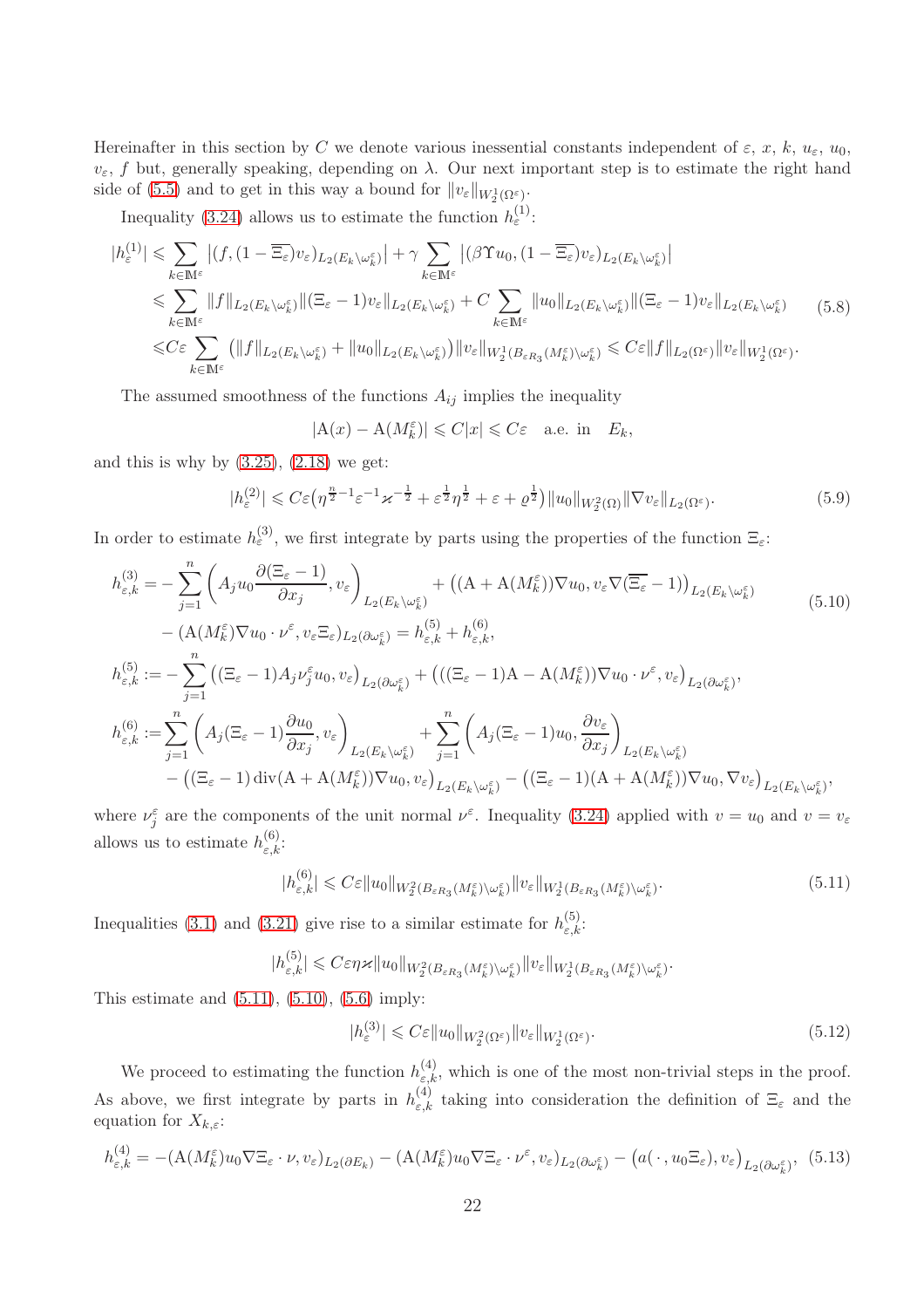where  $\nu$  denotes the unit outward normal to  $\partial E_k$ .

We fix  $k\in\mathbb{M}^{\varepsilon}_R$  and we represent the functions  $u_0$  and  $v_{\varepsilon}$  as

<span id="page-22-0"></span>
$$
u_0 = \langle u_0 \rangle + u_0^{\perp}, \qquad v_{\varepsilon} = \langle v_{\varepsilon} \rangle_k + v_{\varepsilon}^{\perp}, \tag{5.14}
$$

where the operations  $\langle \cdot \rangle$  and  $\cdot^{\perp}$  were defined in [\(3.27\)](#page-11-8). Then by Lemma [3.1](#page-7-4) with  $\partial \omega_k^{\varepsilon} = \partial E_k$  and  $\eta = 1$ and by Lemma [3.2](#page-7-1) the functions  $u_0, u_0^{\perp}, v_{\varepsilon}^{\perp}$  satisfy the estimates

<span id="page-22-1"></span>
$$
||u_0||_{L_2(\partial \omega_k^{\varepsilon})} \leq C\varepsilon^{-\frac{1}{2}}||u_0||_{W_2^1(B_{\varepsilon R_3}(M_k^{\varepsilon})\setminus \omega_k^{\varepsilon})}, \qquad ||u_0^{\perp}||_{L_2(\partial \omega_k^{\varepsilon})} \leq C\varepsilon^{\frac{1}{2}}||\nabla u_0||_{L_2(B_{\varepsilon R_3}(M_k^{\varepsilon})\setminus \omega_k^{\varepsilon})},
$$

$$
||v_{\varepsilon}^{\perp}||_{L_2(\partial \omega_k^{\varepsilon})} \leq C\varepsilon^{\frac{1}{2}}||\nabla v_{\varepsilon}||_{L_2(B_{\varepsilon R_3}(M_k^{\varepsilon})\setminus \omega_k^{\varepsilon})}.
$$
(5.15)

By identities [\(5.14\)](#page-22-0), we rewrite formula [\(5.13\)](#page-21-2) as

<span id="page-22-2"></span>
$$
(A(M_k^{\varepsilon})u_0 \nabla \Xi_{\varepsilon} \cdot \nu, v_{\varepsilon})_{L_2(\partial E_k)} = \langle u_0 \rangle \langle \overline{v_{\varepsilon}} \rangle \int_{\partial E_k} A(M_k^{\varepsilon}) \nabla \Xi_{\varepsilon} \cdot \nu \, ds + (A(M_k^{\varepsilon})u_0 \nabla \Xi_{\varepsilon} \cdot \nu, v_{\varepsilon}^{\perp})_{L_2(\partial E_k)} + \langle \overline{v_{\varepsilon}} \rangle \int_{\partial E_k} A(M_k^{\varepsilon}) u_0^{\perp} \Xi_{\varepsilon} \cdot \nu \, ds.
$$
\n(5.16)

The second and the third term in the right hand side of the above identity can be estimated by means of [\(3.22\)](#page-11-6), [\(3.23\)](#page-11-7), [\(5.15\)](#page-22-1), [\(2.18\)](#page-4-0):

<span id="page-22-3"></span>
$$
\left| (A(M_k^{\varepsilon})u_0 \nabla \Xi_{\varepsilon} \cdot \nu, v_{\varepsilon}^{\perp})_{L_2(\partial E_k)} \right| \leq C \varepsilon \|u_0\|_{W_2^1(B_{\varepsilon R_3}(M_k^{\varepsilon}) \setminus \omega_k^{\varepsilon})} \|\nabla v_{\varepsilon}\|_{L_2(B_{\varepsilon R_3}(M_k^{\varepsilon}) \setminus \omega_k^{\varepsilon})},
$$
  

$$
\left| \langle \overline{v_{\varepsilon}} \rangle \int_{\partial E_k} A(M_k^{\varepsilon}) u_0^{\perp} \Xi_{\varepsilon} \cdot \nu \, ds \right| \leq C \varepsilon^{\frac{n+2}{2}} \left| \langle \overline{v_{\varepsilon}} \rangle \right| \|\nabla u_0\|_{L_2(B_{\varepsilon R_3}(M_k^{\varepsilon}) \setminus \omega_k^{\varepsilon})} \right| \leq C \varepsilon \| \nabla u_0 \|_{L_2(B_{\varepsilon R_3}(M_k^{\varepsilon}) \setminus \omega_k^{\varepsilon})} \|v_{\varepsilon}\|_{L_2(B_{\varepsilon R_3}(M_k^{\varepsilon}) \setminus \omega_k^{\varepsilon})}.
$$
(5.17)

We calculate the integral in first term in the right hand side in  $(5.16)$  by using  $(3.22)$ ,  $(3.23)$ :

$$
\int_{\partial E_k} A(M_k^{\varepsilon}) \nabla \Xi_{\varepsilon} \cdot \nu \, ds = \frac{K_{k,\varepsilon}(2-n)}{R_5^n} \frac{\eta^{n-2}}{\varepsilon^2} \int_{\partial E_k} |A^{-1}(M_k^{\varepsilon})(x - M_k^{\varepsilon})| \, ds + O(\varepsilon^{n+2}) \quad \text{as} \quad n \geq 3,
$$
\n
$$
\int_{\partial E_k} A(M_k^{\varepsilon}) \nabla \Xi_{\varepsilon} \cdot \nu \, ds = -\frac{1}{R_5 \varepsilon^2 \ln \eta} \int_{\partial E_k} |A^{-1}(M_k^{\varepsilon})(x - M_k^{\varepsilon})| \, ds + O(\varepsilon^4) \quad \text{as} \quad n = 2,
$$

where the O-terms are uniform in  $k$ . In the integrals in the right hand sides of the above identities we make the change of variables  $y = \varepsilon^{-1} R_5^{-1} A^{-\frac{1}{2}} (M_k^{\varepsilon}) (x - M_k^{\varepsilon})$  and then we get:

$$
\frac{1}{R_5^n} \int\limits_{\partial E_k} |A^{-1}(M_k^{\varepsilon})(x - M_k^{\varepsilon})| ds = \varepsilon^n \Upsilon(M_k^{\varepsilon}) \quad \text{for all} \quad n \geqslant 2.
$$

Hence,

<span id="page-22-4"></span>
$$
\int_{\partial E_k} A(M_k^{\varepsilon}) \nabla \Xi_{\varepsilon} \cdot \nu \, ds = \varepsilon^n \gamma K_{k,\varepsilon} (2-n) \Upsilon(M_k^{\varepsilon}) + O(\varepsilon^n |\eta^{n-2} \varepsilon^{-2} - \gamma| + \varepsilon^{n+2}) \quad \text{as} \quad n \geqslant 3,
$$
\n
$$
\int_{\partial E_k} A(M_k^{\varepsilon}) \nabla \Xi_{\varepsilon} \cdot \nu \, ds = \varepsilon^2 \gamma \Upsilon(M_k^{\varepsilon}) + O(\varepsilon^2 |\varepsilon^{-2} \ln^{-1} \eta - \gamma| + \varepsilon^4) \qquad \text{as} \quad n = 2.
$$
\n(5.18)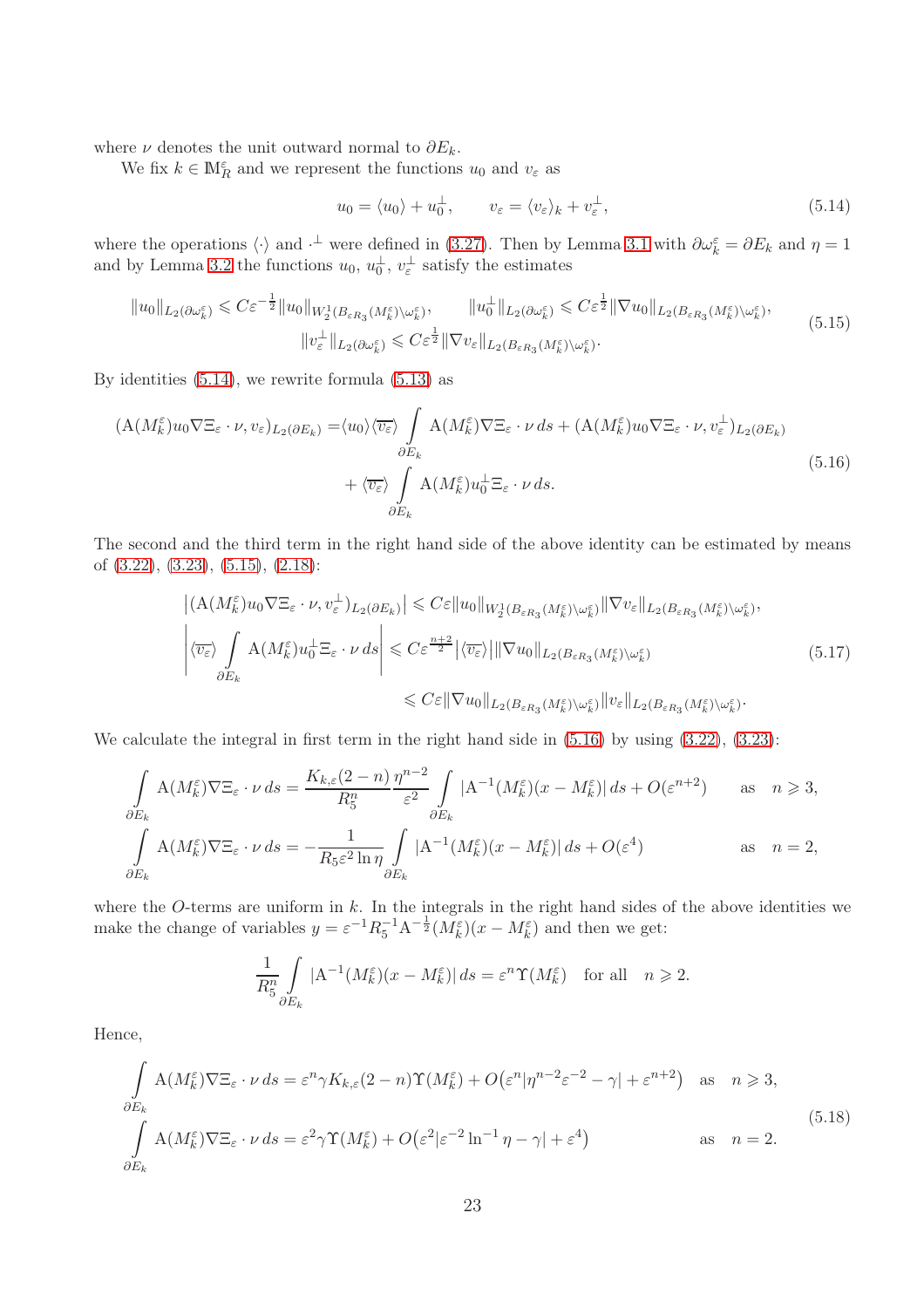It is clear that

$$
\begin{split} (\Upsilon u_0, v_{\varepsilon})_{L_2(B_{\varepsilon R_3}(M_k^{\varepsilon})\setminus \omega_k^{\varepsilon})} &= \langle u_0 \rangle \langle \overline{v_{\varepsilon}} \rangle \int_{B_{\varepsilon R_3}(M_k^{\varepsilon})\setminus \omega_k^{\varepsilon}} \Upsilon \, dx + \langle \overline{v_{\varepsilon}} \rangle \int_{B_{\varepsilon R_3}(M_k^{\varepsilon})\setminus \omega_k^{\varepsilon}} \Upsilon u_0^{\perp} \, dx \\ &+ (\Upsilon u_0, v_{\varepsilon}^{\perp})_{L_2(B_{\varepsilon R_3}(M_k^{\varepsilon})\setminus \omega_k^{\varepsilon})}, \\ \left| \int_{B_{\varepsilon R_3}(M_k^{\varepsilon})\setminus \omega_k^{\varepsilon}} \Upsilon \, dx - \Upsilon(M_k^{\varepsilon}) \operatorname{mes} B_{\varepsilon R_3}(M_k^{\varepsilon}) \right| &\leq C \varepsilon^{n+1}. \end{split}
$$

Then by Lemma [3.2](#page-7-1) the estimates

$$
\begin{split} \left| (\Upsilon u_0, v_\varepsilon^\perp)_{L_2(B_{\varepsilon R_3}(M_k^\varepsilon)\backslash \omega_k^\varepsilon)} \right| &\leqslant C \varepsilon \| u_0 \|_{L_2(B_{\varepsilon R_3}(M_k^\varepsilon)\backslash \omega_k^\varepsilon)} \|\nabla v_\varepsilon\|_{L_2(B_{\varepsilon R_3}(M_k^\varepsilon)\backslash \omega_k^\varepsilon)},\\ \left| \langle \overline{v_\varepsilon} \rangle \int\limits_{B_{\varepsilon R_3}(M_k^\varepsilon)\backslash \omega_k^\varepsilon} \Upsilon u_0^\perp dx \right| &\leqslant C \| u_{0,k} \|_{L_2(B_{\varepsilon R_3}(M_k^\varepsilon)\backslash \omega_k^\varepsilon)} \| v_\varepsilon \|_{L_2(B_{\varepsilon R_3}(M_k^\varepsilon)\backslash \omega_k^\varepsilon)}\\ &\leqslant C \varepsilon \|\nabla u_0 \|_{L_2(B_{\varepsilon R_3}(M_k^\varepsilon)\backslash \omega_k^\varepsilon)} \| v_\varepsilon \|_{L_2(B_{\varepsilon R_3}(M_k^\varepsilon)\backslash \omega_k^\varepsilon)}, \end{split}
$$

hold and therefore,

$$
\left| (\Upsilon u_0, v_{\varepsilon})_{L_2(B_{\varepsilon R_3}(M_k^{\varepsilon})\setminus \omega_k^{\varepsilon})} - \langle u_0 \rangle \langle \overline{v_{\varepsilon}} \rangle \Upsilon(M_k^{\varepsilon}) \operatorname{mes} B_{\varepsilon R_3}(M_k^{\varepsilon}) \right| \leqslant C \varepsilon \|u_0\|_{W_2^1(B_{\varepsilon R_3}(M_k^{\varepsilon})\setminus \omega_k^{\varepsilon})} \|v_{\varepsilon}\|_{W_2^1(B_{\varepsilon R_3}(M_k^{\varepsilon})\setminus \omega_k^{\varepsilon})}.
$$
  
The above estimate and (5.13). (5.16). (5.17). (5.18) implies

The above estimate and  $(5.13)$ ,  $(5.16)$ ,  $(5.17)$ ,  $(5.18)$  imply:

<span id="page-23-0"></span>
$$
\left(\mathbf{A}(M_k^{\varepsilon})u_0\nabla \Xi_{\varepsilon}\cdot\nu,v_{\varepsilon}\right)_{L_2(\partial E_k)} = h_{\varepsilon,k}^{(7)} + h_{\varepsilon,k}^{(8)},\tag{5.19}
$$

where

 $\overline{1}$ 

$$
h_{\varepsilon,k}^{(7)} := -\frac{K_{k,\varepsilon}(2-n)\gamma}{R_3^n \text{ mes } B_1(0)} (\Upsilon u_0, v_\varepsilon)_{L_2(B_{\varepsilon R_3}(M_k^{\varepsilon})\setminus \omega_k^{\varepsilon})} \quad \text{as} \quad n \geq 3,
$$
  

$$
h_{\varepsilon,k}^{(7)} := -\frac{\gamma}{R_3^2 \text{ mes } B_1(0)} (\Upsilon u_0, v_\varepsilon)_{L_2(B_{\varepsilon R_3}(M_k^{\varepsilon})\setminus \omega_k^{\varepsilon})} \quad \text{as} \quad n = 2,
$$

while the functions  $h_{\varepsilon,k}^{(8)}$  obey the estimates

<span id="page-23-2"></span>
$$
|h_{\varepsilon,k}^{(8)}| \leq C\varepsilon \|u_0\|_{W_2^1(B_{\varepsilon R_3}(M_k^{\varepsilon})\setminus\omega_k^{\varepsilon})} \|v_{\varepsilon}\|_{W_2^1(B_{\varepsilon R_3}(M_k^{\varepsilon})\setminus\omega_k^{\varepsilon})} + C\big|\eta^{n-2}\varepsilon^{-2}\varkappa^{-1}(\varepsilon) - \gamma \big|\|u_0\|_{L_2(B_{\varepsilon R_3}(M_k^{\varepsilon})\setminus\omega_k^{\varepsilon})} \|v_{\varepsilon}\|_{L_2(B_{\varepsilon R_3}(M_k^{\varepsilon})\setminus\omega_k^{\varepsilon})}.
$$
\n(5.20)

We observe that

<span id="page-23-1"></span>
$$
h_{\varepsilon,k}^{(7)} = -\gamma (\Upsilon \beta_{\varepsilon} u_0, v_{\varepsilon})_{L_2(B_{\varepsilon R_3}(M_k^{\varepsilon}) \setminus \omega_k^{\varepsilon})}.
$$
\n(5.21)

We proceed to estimating two other terms in the right hand side of [\(5.13\)](#page-21-2). We first of all observe that as  $k \in \mathbb{M}_{D}^{\varepsilon}$ , this term vanishes since  $v_{\varepsilon} = 0$  on  $\partial \omega_k^{\varepsilon}$  for such k. This is why we need to estimate it only for  $k \in \mathbb{M}_{R}^{\varepsilon}$ .

We first consider the case  $k \in \mathbb{M}_{R,1}^{\varepsilon}$ . The function  $\Xi_{\varepsilon}$  vanishes on  $\partial \omega_k^{\varepsilon}$  and hence, in view of [\(2.5\)](#page-2-6), the function  $a^{\varepsilon}(\cdot,\Xi_{\varepsilon}v_{\varepsilon})$  vanishes and the same is true for the third term in the right hand side of [\(5.13\)](#page-21-2). Since  $X_k^{\varepsilon} = 1$  on  $\partial \omega_k^{\varepsilon}$  and  $X_k^{\varepsilon} \in C^2(\overline{B_{\varepsilon R_3(M_k^{\varepsilon})} \setminus \omega_k^{\varepsilon}})$ , we have

$$
\frac{\partial X^{\varepsilon}_k}{\partial x_j} = \frac{\partial \tau}{\partial x_j} \frac{\partial X^{\varepsilon}_k}{\partial \tau} \quad \text{on} \quad \partial \omega^{\varepsilon}_k;
$$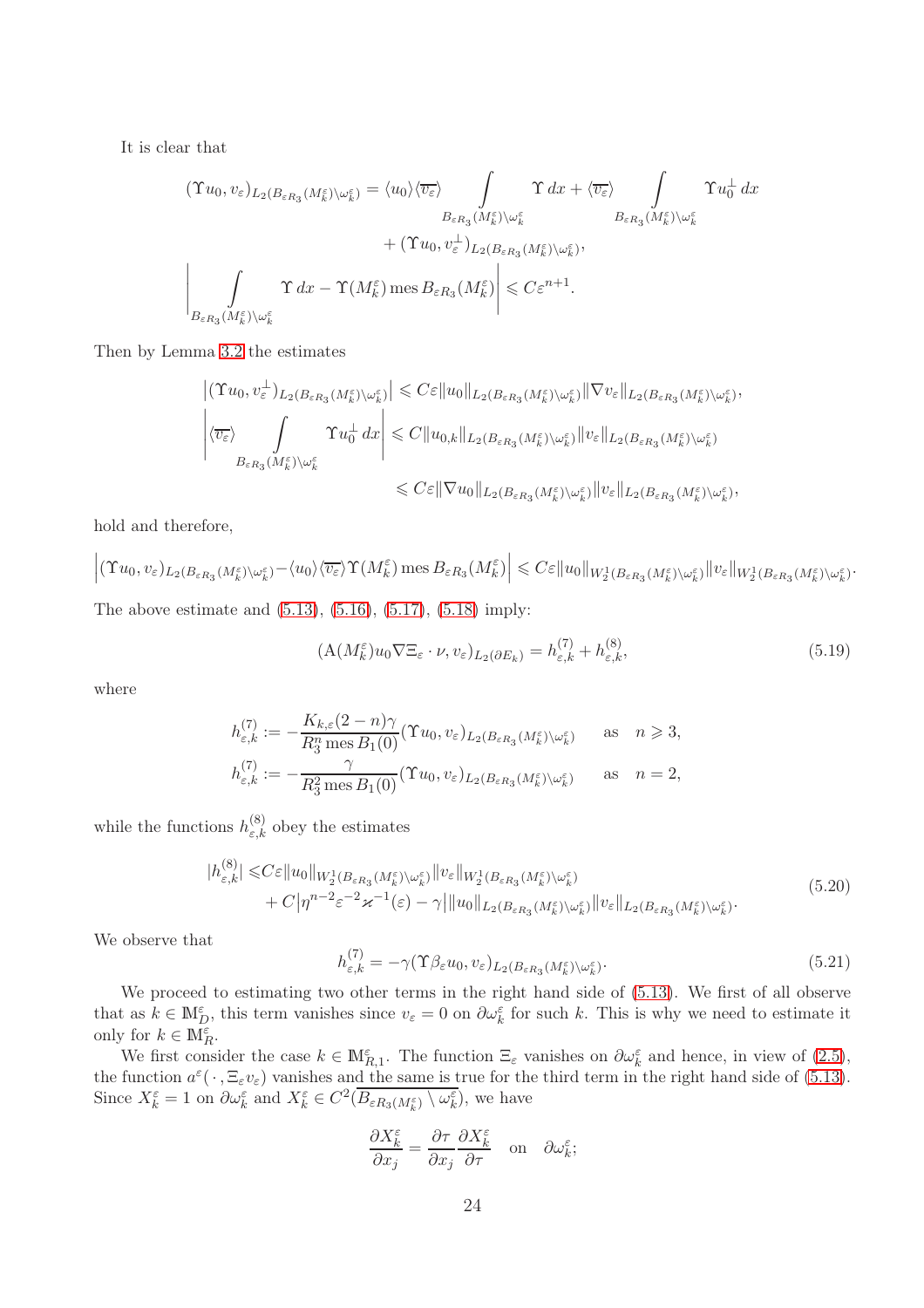where  $\tau$  is the distance measured along the unit normal to  $\partial \omega_k^{\varepsilon}$ , see Assumption [A1.](#page-2-4) According to this assumption, the derivatives are bounded uniformly in  $k, \varepsilon$  and the spatial variables. By Assumption [A3](#page-4-1) we then obtain:

$$
\left|\frac{\partial X_k^{\varepsilon}}{\partial x_j}\right| \leqslant C(\varepsilon \eta)^{-1} \quad \text{on} \quad \partial \omega_{k,\varepsilon}, \qquad k \in \mathbb{M}_R^{\varepsilon}.
$$

Hence, by [\(3.1\)](#page-7-0), [\(2.5\)](#page-2-6),

<span id="page-24-0"></span>
$$
\left| \left( \mathbf{A} (M_k^{\varepsilon}) u_0 \nabla \Xi_{\varepsilon} \cdot \nu, v_{\varepsilon} \right) L_2(\partial \omega_{\varepsilon}^{\varepsilon}) \right| \leqslant C(\varepsilon \eta \varkappa)^{-\frac{1}{2}} \| u_0 \|_{W_2^1(B_{\varepsilon R_3}(M_k^{\varepsilon}) \setminus \omega_{\varepsilon}^{\varepsilon})} \| v_{\varepsilon} \|_{L_2(\partial \omega_{\varepsilon}^{\varepsilon})},
$$
\n
$$
\left( a^{\varepsilon} (\cdot, u_0 \Xi_{\varepsilon}), v_{\varepsilon} \right)_{L_2(\partial \omega_{\varepsilon}^{\varepsilon})} = \left( a^{\varepsilon} (\cdot, 0), v_{\varepsilon} \right)_{L_2(\partial \omega_{\varepsilon}^{\varepsilon})} = 0,
$$
\n
$$
(5.22)
$$

as  $k \in M_{R,1}^{\varepsilon}$ .

As  $k \in M_{R,2}^{\varepsilon}$ , by boundary condition [\(2.15\)](#page-4-7) and the definition of  $\Xi_{\varepsilon}$  we see that

$$
\mathcal{A}(M_k^{\varepsilon})\nabla \Xi_{\varepsilon} \cdot \nu^{\varepsilon} = \varepsilon^{-1} \eta^{-1} b_k \Xi_{\varepsilon} \quad \text{on} \quad \partial \omega_k^{\varepsilon},
$$

and therefore, in view of [\(2.10\)](#page-3-1),

$$
-(\mathbf{A}(M_k^{\varepsilon})u_0\nabla \Xi_{\varepsilon}\cdot\nu^{\varepsilon},v_{\varepsilon})_{L_2(\partial \omega_k^{\varepsilon})}-\big(a^{\varepsilon}(\cdot,u_0\Xi_{\varepsilon}),v_{\varepsilon}\big)_{L_2(\partial \omega_k^{\varepsilon})}=-\big(\tilde{a}^{\varepsilon}(\cdot,u_0\Xi_{\varepsilon}),v_{\varepsilon}\big)_{L_2(\partial \omega_k^{\varepsilon})}.
$$

Using then the estimate for  $\tilde{a}^{\varepsilon}$  in [\(2.11\)](#page-3-2) as well as [\(3.1\)](#page-7-0), [\(3.21\)](#page-11-0), we get:

<span id="page-24-5"></span>
$$
\left| \left( \mathcal{A}(M_k^{\varepsilon}) u_0 \nabla \Xi_{\varepsilon} \cdot \nu^{\varepsilon}, v_{\varepsilon} \right)_{L_2(\partial \omega_k^{\varepsilon})} + \left( a(\cdot, u_0 \Xi_{\varepsilon}), v_{\varepsilon} \right)_{L_2(\partial \omega_k^{\varepsilon})} \right| \leq C \varepsilon \eta \varkappa \mu_2 \|u_0\|_{W_2^1(B_{\varepsilon R_3}(M_k^{\varepsilon}) \setminus \omega_{k,\varepsilon})} \cdot \|v_{\varepsilon}\|_{W_2^1(B_{\varepsilon R_3}(M_k^{\varepsilon}) \setminus \omega_{k,\varepsilon})} \tag{5.23}
$$

Summing up the above estimates over  $k \in \mathbb{M}_{R,2}^{\varepsilon}$ , relations [\(5.22\)](#page-24-0) over  $k \in \mathbb{M}_{R,1}^{\varepsilon}$  and identities [\(5.19\)](#page-23-0), [\(5.21\)](#page-23-1) and inequalities [\(5.20\)](#page-23-2) over  $k \in \mathbb{M}^{\varepsilon}$ , by [\(3.5\)](#page-8-1) we finally obtain:

$$
h_{\varepsilon}^{(4)} = \gamma((\beta - \beta_{\varepsilon})u_0, \Upsilon v_{\varepsilon})_{L_2(\Omega^{\varepsilon})} + h_{\varepsilon}^{(8)},
$$
\n(5.24)

$$
|h_{\varepsilon}^{(8)}| \leq C(\varepsilon + \varepsilon \eta \varkappa \mu_2) \|u_0\|_{W_2^1(\Omega^{\varepsilon})} \|v_{\varepsilon}\|_{W_2^1(\Omega^{\varepsilon})} + C(\varepsilon \eta \varkappa)^{-\frac{1}{2}} \|u_0\|_{W_2^1(\Omega^{\varepsilon})} \|v_{\varepsilon}\|_{L_2(\partial \theta_{R,1}^{\varepsilon})} + C\big|\eta^{n-2}\varepsilon^{-2}\varkappa^{-1} - \gamma \big| \|u_0\|_{L_2(\Omega^{\varepsilon})} \|v_{\varepsilon}\|_{L_2(\Omega^{\varepsilon})}.
$$
\n(5.25)

If  $\gamma \neq 0$ , then the first term in the left hand side of [\(5.24\)](#page-24-1) is generally speaking non-zero and we need Assumption [A4](#page-4-2) to estimate it. Under this assumption, we continue the function  $v_{\varepsilon}$  inside  $\omega_k^{\varepsilon}$  as follows. We first let

<span id="page-24-4"></span><span id="page-24-3"></span><span id="page-24-1"></span>
$$
v_{\varepsilon} := 0 \quad \text{in} \quad \omega_k^{\varepsilon} \quad \text{for} \quad k \in \mathbb{M}_D^{\varepsilon}.
$$

For  $k \in \mathbb{M}_R^{\varepsilon}$  we introduce the quantities  $\langle v_{\varepsilon} \rangle_k$  and the functions  $v_{\varepsilon,k}$  by formulae [\(3.8\)](#page-8-4). By Lemma [3.2](#page-7-1) with  $\varepsilon$  replaced by  $\varepsilon \eta$  we have

<span id="page-24-2"></span>
$$
\|v_{\varepsilon,k}\|_{L_2(B_{\varepsilon\eta R_2}(M_k^{\varepsilon})\setminus\omega_k^{\varepsilon})}^2 \leqslant C\varepsilon^2\eta^2 \|\nabla v_{\varepsilon}\|_{L_2(B_{\varepsilon\eta R_2}(M_k^{\varepsilon})\setminus\omega_k^{\varepsilon})}^2.
$$
\n
$$
(5.27)
$$

Let  $\chi_2 = \chi_2(\tau)$  be an infinitely differentiable function vanishing as  $|\tau| > \frac{2\tau_0}{3}$  $\frac{\tau_0}{3}$  and equalling to one as  $|\tau| < \frac{\tau_0}{3}$  $\frac{r_0}{3}$ . Then for  $k \in \mathbb{M}_R^{\varepsilon}$  we define the continuation of the function  $v_{\varepsilon}$  inside  $\omega_k^{\varepsilon}$  in terms of the local variables  $(\tau, s)$  as follows:

<span id="page-24-6"></span>
$$
v_{\varepsilon}(\tau,s) := \langle v_{\varepsilon} \rangle_k + v_{\varepsilon,k}(-\tau,s) \chi_2(\tau \varepsilon^{-1} \eta^{-1}) \quad \text{for} \quad x \in \omega_k^{\varepsilon}, \quad \text{dist}(x,\partial \omega_k^{\varepsilon}) \leq \varepsilon \eta \tau_0,
$$
  
\n
$$
v_{\varepsilon}(\tau,s) := \langle v_{\varepsilon} \rangle_k \qquad \text{for} \quad x \in \omega_k^{\varepsilon}, \quad \text{dist}(x,\partial \omega_k^{\varepsilon}) > \varepsilon \eta \tau_0.
$$
 (5.28)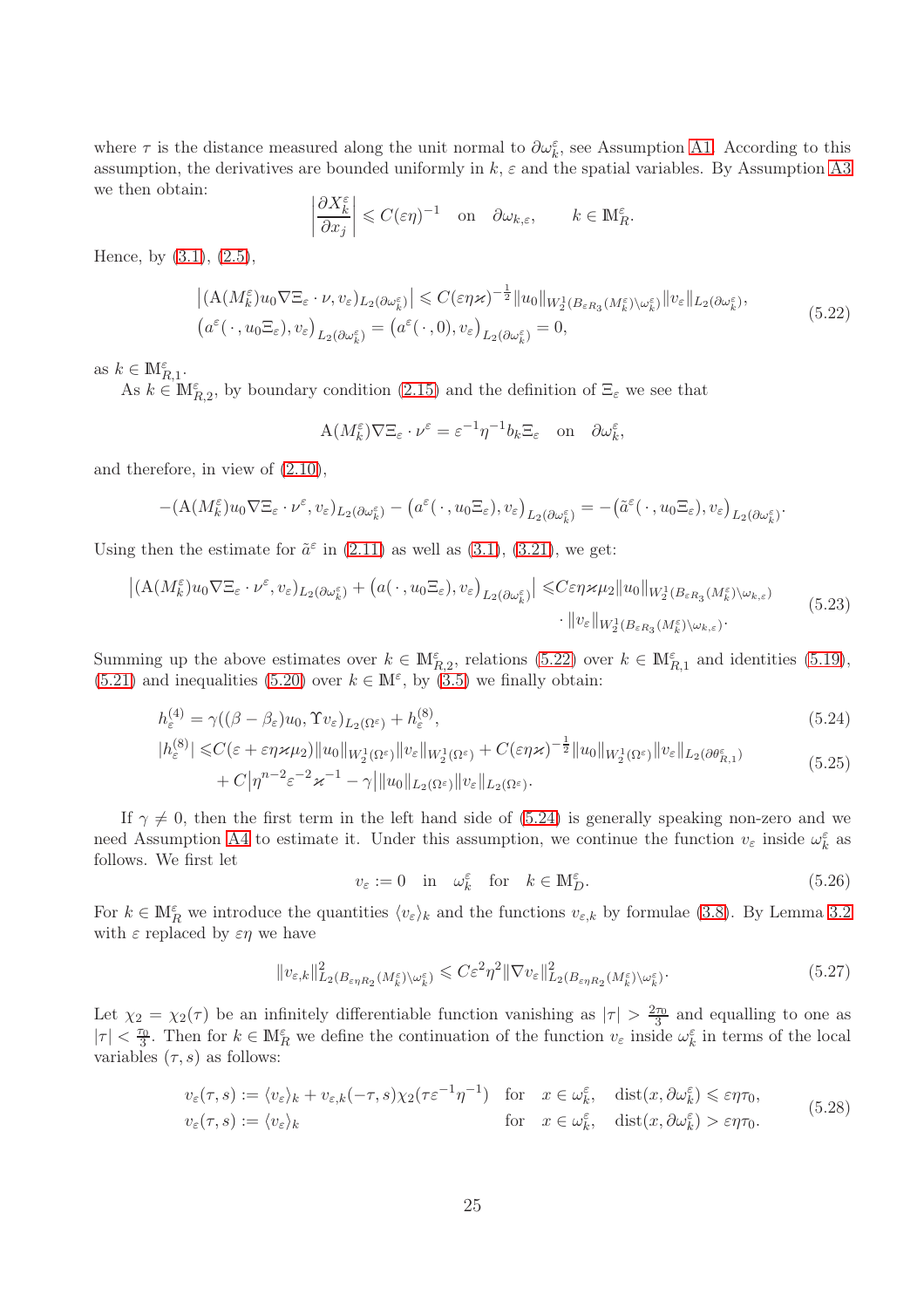It is obvious that this continuation gives a function in  $W_2^1(B_{\varepsilon R_3}(M_k^{\varepsilon}))$ , which in view of estimates [\(3.4\)](#page-8-5), [\(5.27\)](#page-24-2) satisfies the inequalities

$$
\|v_{\varepsilon}\|_{L_2(\omega_k^{\varepsilon})}^2 \leq C \left( |\langle v_{\varepsilon} \rangle_k|^2 + \|v_{\varepsilon,k}\|_{L_2(B_{\varepsilon \eta R_2}(M_k^{\varepsilon}) \setminus \omega_k^{\varepsilon})}^2 \right)
$$
  

$$
\leq C \|v_{\varepsilon}\|_{L_2(B_{\varepsilon \eta R_2}(M_k^{\varepsilon}) \setminus \omega_k^{\varepsilon})}^2 \leq C \varepsilon^2 \eta^2 \varkappa \|v_{\varepsilon}\|_{W_2^1(B_{\varepsilon R_3}(M_k^{\varepsilon}) \setminus \omega_k^{\varepsilon})}^2,
$$
(5.29)

$$
\|\nabla v_{\varepsilon}\|_{L_2(\omega_k^{\varepsilon})}^2 \leq C \Big( \|\nabla v_{\varepsilon}\|_{L_2(B_{\varepsilon\eta R_2}(M_k^{\varepsilon})\setminus\omega_k^{\varepsilon})}^2 + \varepsilon^{-2} \eta^{-2} \|v_{\varepsilon,k}\|_{L_2(B_{\varepsilon\eta R_2}(M_k^{\varepsilon})\setminus\omega_k^{\varepsilon})}^2 \Big)
$$
  

$$
\leq C \|\nabla v_{\varepsilon}\|_{W_2^1(B_{\varepsilon R_3}(M_k^{\varepsilon})\setminus\omega_k^{\varepsilon})}^2.
$$
 (5.30)

Due to these inequalities and identity [\(5.26\)](#page-24-3), the continued function  $v_{\varepsilon}$ , regarded as defined on entire domain  $\Omega$ , is an element of  $\mathring{W}^1_2(\Omega)$  and

<span id="page-25-1"></span>
$$
\|v_{\varepsilon}\|_{L_2(\theta^{\varepsilon})}^2 \leqslant C\varepsilon^2 \eta^2 \varkappa \|v_{\varepsilon}\|_{\Omega^{\varepsilon}}^2, \qquad \|\nabla v_{\varepsilon}\|_{L_2(\theta^{\varepsilon})}^2 \leqslant C \|\nabla v_{\varepsilon}\|_{L_2(\Omega^{\varepsilon})}^2.
$$
\n
$$
(5.31)
$$

These inequalities and  $(3.4)$  allow us to rewrite the scalar product in the right hand side of  $(5.24)$  as

<span id="page-25-7"></span><span id="page-25-6"></span><span id="page-25-0"></span>
$$
((\beta - \beta_{\varepsilon})u_0, \Upsilon v_{\varepsilon})_{L_2(\Omega^{\varepsilon})} = ((\beta - \beta_{\varepsilon})u_0, \Upsilon v_{\varepsilon})_{L_2(\Omega)} + h_{\varepsilon}^{(9)},
$$
\n(5.32)

where  $h_{\varepsilon}^{(9)}$  is a function satisfying the estimate

<span id="page-25-2"></span>
$$
|h_{\varepsilon}^{(9)}| \leq C \|u_0\|_{L_2(\theta^{\varepsilon})} \|v_{\varepsilon}\|_{L_2(\theta^{\varepsilon})} \leq C \varepsilon^2 \eta^2 \varkappa \|u_0\|_{W_2^1(\Omega)} \|v_{\varepsilon}\|_{W_2^1(\Omega^{\varepsilon})}.
$$
\n
$$
(5.33)
$$

In the scalar product in the right hand of [\(5.32\)](#page-25-0) the function  $\Upsilon v_{\varepsilon}$  is an element of  $\mathring{W}_2^1(\Omega)$  and then the function  $(\beta - \beta_{\varepsilon})u_0$  can be regarded as a functional from the space  $\mathring{W}_2^{-1}(\Omega)$ . Then by formula  $(2.12)$ , Assumption [A4](#page-4-2) and inequalities [\(5.31\)](#page-25-1) we can estimate this scalar product as follows:

<span id="page-25-4"></span>
$$
\left| \left( (\beta - \beta_{\varepsilon}) u_0, \Upsilon v_{\varepsilon} \right)_{L_2(\Omega)} \right| \leq C \| \beta_{\varepsilon} - \beta \| \mathfrak{M} \| u_0 \|_{W_2^2(\Omega)} \| v_{\varepsilon} \|_{W_2^1(\Omega)} \leq C \| \beta_{\varepsilon} - \beta \| \mathfrak{M} \| u_0 \|_{W_2^2(\Omega)}.
$$
 (5.34)

The above estimate and [\(5.8\)](#page-21-3), [\(5.9\)](#page-21-4), [\(5.12\)](#page-21-5), [\(5.24\)](#page-24-1), [\(5.25\)](#page-24-4), [\(5.32\)](#page-25-0), [\(5.33\)](#page-25-2), [\(3.37\)](#page-13-2) yield a final estimate for the right hand side in [\(5.5\)](#page-20-2):

<span id="page-25-5"></span>
$$
|\operatorname{Re} h_{\varepsilon}| \leqslant |h_{\varepsilon}| \leqslant C \|f\|_{L_2(\Omega)} \Big( (\varepsilon + \varepsilon \eta \varkappa \mu_2) \|v_{\varepsilon}\|_{W_2^1(\Omega^{\varepsilon})} + |\eta^{n-2} \varepsilon^{-2} \varkappa^{-1}(\varepsilon) - \gamma| \|v_{\varepsilon}\|_{L_2(\Omega^{\varepsilon})} + \gamma \|\beta_{\varepsilon} - \beta\|_{\mathfrak{M}} \|v_{\varepsilon}\|_{W_2^1(\Omega^{\varepsilon})} + (\varepsilon \eta \varkappa)^{-\frac{1}{2}} \|v_{\varepsilon}\|_{L_2(\partial \theta^{\varepsilon}_{R,1})} \Big) \leqslant \delta \big( \|v_{\varepsilon}\|_{W_2^1(\Omega^{\varepsilon})}^2 + \mu_1 \|v_{\varepsilon}\|_{L_2(\partial \theta^{\varepsilon}_{R,1})}^2 \big) + C(\delta) \big( \varepsilon^2 + (\varepsilon \eta \varkappa \mu_2)^2 + |\eta^{n-2} \varepsilon^{-2} \varkappa^{-1} - \gamma|^2 + (\varepsilon \eta \varkappa \mu_1)^{-1} + \gamma^2 \| \beta_{\varepsilon} - \beta \|_{\mathfrak{M}}^2 \big) \|f\|_{L_2(\Omega)}^2,
$$
\n
$$
(5.35)
$$

where  $\delta > 0$  is arbitrary but fixed, while  $C(\delta)$  is a constant independent of  $\varepsilon$ , f,  $u_0$  and  $v_{\varepsilon}$ . Substituting the above estimate with a sufficiently small  $\delta$  into the left hand side of [\(5.5\)](#page-20-2) and employing then [\(5.7\)](#page-20-4), we obtain:

<span id="page-25-8"></span>
$$
||v_{\varepsilon}||_{W_{2}^{1}(\Omega^{\varepsilon})}^{2} + \mu_{1}||v_{\varepsilon}||_{L_{2}(\partial\theta^{\varepsilon}_{R,1})}^{2} \leq C(\varepsilon^{2} + (\varepsilon\eta\varkappa\mu_{2})^{2} + |\eta^{n-2}\varepsilon^{-2}\varkappa^{-1} - \gamma|^{2} + (\varepsilon\eta\varkappa\mu_{1})^{-1} + \gamma^{2}||\beta_{\varepsilon} - \beta||_{\mathfrak{M}}^{2})||f||_{L_{2}(\Omega)}^{2}.
$$
\n(5.36)

This estimate implies [\(2.22\)](#page-5-2).

Assume now that  $\gamma = 0$  and only Assumption [A1](#page-2-4) holds. In this case, the function  $h_{\varepsilon}$  can be written as  $h_{\varepsilon} = g_{\varepsilon}[v_{\varepsilon}],$  where

<span id="page-25-3"></span>
$$
g_{\varepsilon}[v] := (f, (1 - \overline{\Xi_{\varepsilon}})v)_{L_2(\Omega^{\varepsilon})} - \sum_{k \in \mathbb{M}^{\varepsilon}} \left( \left( \mathbf{A}u_0 \nabla \Xi_{\varepsilon}, \nabla v \right)_{L_2(E_k \setminus \omega_k^{\varepsilon})} - \left( \mathbf{A} \nabla u_0, v \nabla \overline{\Xi_{\varepsilon}} \right)_{L_2(E_k \setminus \omega_k^{\varepsilon})} \right) - \sum_{k \in \mathbb{M}^{\varepsilon}} \left( \mathbf{A} \nabla u_0 \cdot \nu^{\varepsilon}, v_{\varepsilon} \overline{\Xi_{\varepsilon}} \right)_{L_2(\partial \omega_k^{\varepsilon})} - \sum_{k \in \mathbb{M}^{\varepsilon}} \sum_{j=1}^n \left( A_j u_0 \frac{\partial \Xi_{\varepsilon}}{\partial x_j}, v \right)_{L_2(E_k \setminus \omega_k^{\varepsilon})}.
$$
\n
$$
(5.37)
$$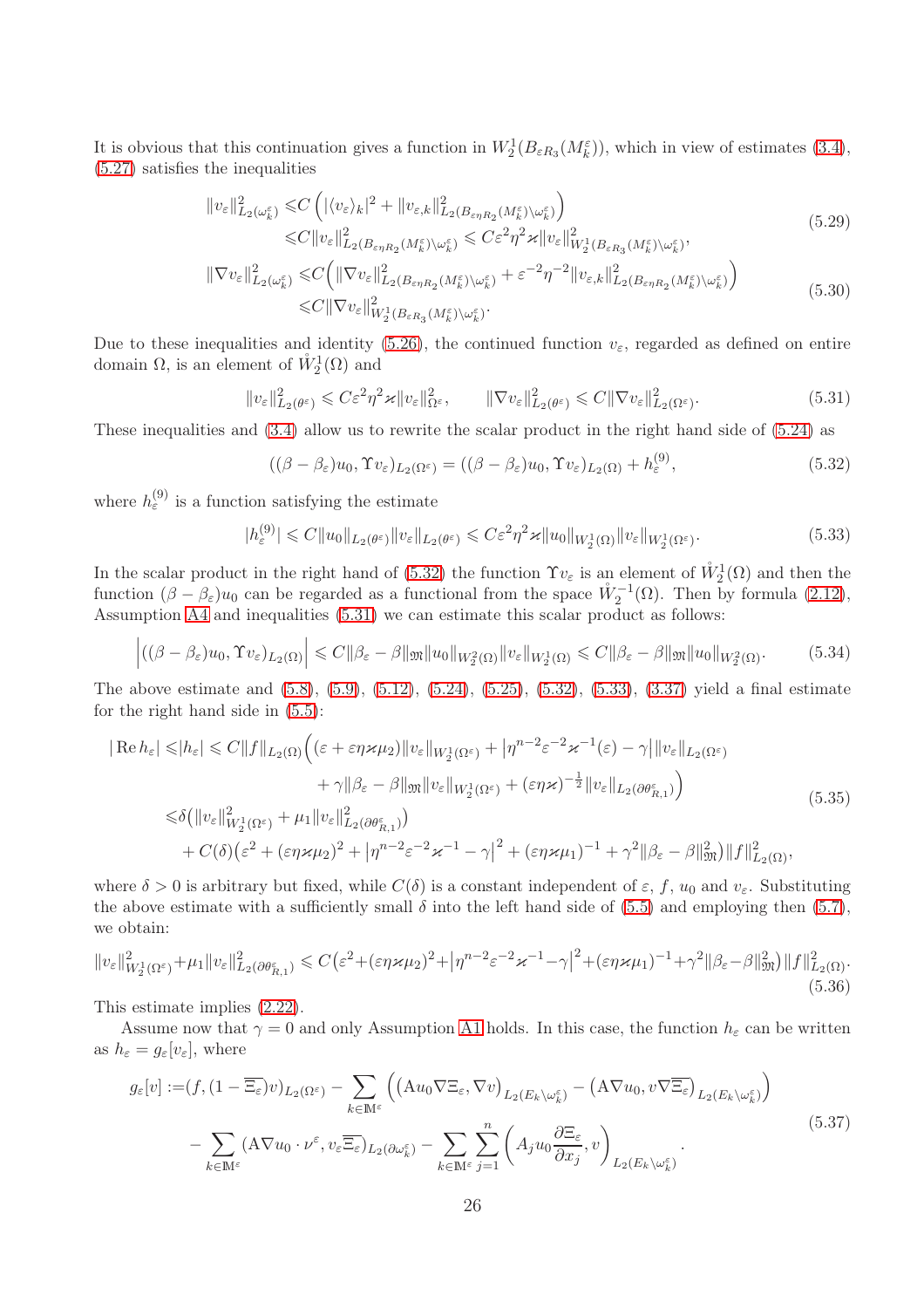We also integrate by parts as follows:

$$
\sum_{k \in \mathbb{M}^{\varepsilon}} \left( \mathbf{A} \nabla u_0, v \nabla \overline{\Xi_{\varepsilon}} \right)_{L_2(E_k \setminus \omega_k^{\varepsilon})} = - \sum_{k \in \mathbb{M}^{\varepsilon}} \int_{k \in \mathbb{M}^{\varepsilon}} (\Xi_{\varepsilon} - 1) \operatorname{div} \mathbf{A} \overline{v} \nabla u_0 \, dx + \sum_{k \in \mathbb{M}^{\varepsilon}} (\mathbf{A} \nabla u_0 \cdot v^{\varepsilon}, (\overline{\Xi_{\varepsilon}} - 1) v_{\varepsilon})_{L_2(\partial \omega_k^{\varepsilon})}
$$

and this allows us to rewrite [\(5.37\)](#page-25-3) as

$$
g_{\varepsilon}[v] := (f, (1 - \overline{\Xi_{\varepsilon}})v)_{L_2(\Omega^{\varepsilon})} - \sum_{k \in \mathbb{M}^{\varepsilon}} \sum_{j=1}^n \left( A_j u_0 \frac{\partial \Xi_{\varepsilon}}{\partial x_j}, v \right)_{L_2(E_k \setminus \omega_k^{\varepsilon})} - \sum_{k \in \mathbb{M}^{\varepsilon}} (A \nabla u_0 \cdot \nu^{\varepsilon}, v_{\varepsilon})_{L_2(\partial \omega_k^{\varepsilon})}
$$

$$
- \sum_{k \in \mathbb{M}^{\varepsilon}} \left( A u_0 \nabla \Xi_{\varepsilon}, \nabla v \right)_{L_2(E_k \setminus \omega_k^{\varepsilon})} - \sum_{k \in \mathbb{M}^{\varepsilon}} \int_{\Sigma \in \mathbb{M}^{\varepsilon}} (\Xi_{\varepsilon} - 1) \operatorname{div} A \overline{v} \nabla u_0 \, dx.
$$

Then the function  $h_{\varepsilon}$  can be directly estimated by means of Lemmata [3.1,](#page-7-4) [3.6](#page-11-9) and inequalities [\(3.37\)](#page-13-2), [\(3.21\)](#page-11-0):

$$
|h_{\varepsilon}| = |g_{\varepsilon}[v_{\varepsilon}]| \leqslant C \Big( \varepsilon \|f\|_{L_2(\Omega)} + \big( \eta^{\frac{n}{2}-1} \varepsilon^{-1} \varkappa^{-\frac{1}{2}} + \varepsilon^{\frac{1}{2}} \eta^{\frac{1}{2}} + \varepsilon + \varrho^{\frac{1}{2}} \big) \|u_0\|_{W_2^2(\Omega)} \Big) \|v_{\varepsilon}\|_{W_2^1(\Omega^{\varepsilon})}
$$
  

$$
\leq C \big( \eta^{\frac{n}{2}-1} \varepsilon^{-1} \varkappa^{-\frac{1}{2}} + \varepsilon^{\frac{1}{2}} \eta^{\frac{1}{2}} + \varepsilon + \varrho^{\frac{1}{2}} \big) \|f\|_{L_2(\Omega)} \|v_{\varepsilon}\|_{W_2^1(\Omega^{\varepsilon})}.
$$

Substituting this estimate into the right hand side of  $(5.5)$  and using  $(5.7)$ , we obtain

<span id="page-26-0"></span>
$$
||v_{\varepsilon}||_{W_2^1(\Omega^{\varepsilon})} \leqslant C \left( \eta^{\frac{n}{2}-1} \varepsilon^{-1} \varkappa^{-\frac{1}{2}} + \varepsilon^{\frac{1}{2}} \eta^{\frac{1}{2}} + \varepsilon + \varrho^{\frac{1}{2}} \right) ||f||_{L_2(\Omega)}.
$$
\n
$$
(5.38)
$$

By Lemma [3.6](#page-11-9) and inequality [\(3.37\)](#page-13-2) we also have:

$$
\begin{aligned} ||(\Xi_{\varepsilon}-1)u_0||_{L_2(\Omega^{\varepsilon})} &\leq C(\varepsilon^2+\varepsilon\eta+\varrho) ||u_0||_{W_2^1(\Omega^{\varepsilon})} \leqslant C\varepsilon||f||_{L_2(\Omega)},\\ ||\nabla(\Xi_{\varepsilon}-1)u_0||_{L_2(\Omega^{\varepsilon})} &\leqslant ||(\Xi_{\varepsilon}-1)\nabla u_0||_{L_2(\Omega^{\varepsilon})}+||u_0\nabla\Xi_{\varepsilon}||_{L_2(\Omega^{\varepsilon})}\\ &\leqslant C\left(\eta^{\frac{n}{2}-1}\varepsilon^{-1}\varkappa^{-\frac{1}{2}}+\varepsilon^{\frac{1}{2}}\eta^{\frac{1}{2}}+\varepsilon+\varrho^{\frac{1}{2}}\right) ||f||_{L_2(\Omega)}. \end{aligned}
$$

These estimates and [\(5.38\)](#page-26-0) and an obvious identity

<span id="page-26-1"></span>
$$
u_{\varepsilon} - u_0 = v_{\varepsilon} + (1 - \Xi_{\varepsilon})u_0 \tag{5.39}
$$

prove [\(2.24\)](#page-5-3).

If the set  $\mathbb{M}_R$  is empty, then the second term in [\(5.13\)](#page-21-2) is zero for  $k \in \mathbb{M}_R$  just because the function  $v_{\varepsilon}$  vanishes on  $\partial \omega_k^{\varepsilon}$ . Then estimates [\(5.22\)](#page-24-0), [\(5.23\)](#page-24-5) are no longer needed. Assumption [A3](#page-4-1) can be also omitted if  $\mathbb{M}_{R,1}^{\varepsilon} = \mathbb{M}_{R,2}^{\varepsilon} = \mathbb{M}_R^{\varepsilon} = \emptyset$ . Estimate [\(5.25\)](#page-24-4) also simplifies:

$$
|h_{\varepsilon}^{(8)}| \leqslant C\varepsilon \|u_0\|_{W_2^1(\Omega^{\varepsilon})} \|v_{\varepsilon}\|_{W_2^1(\Omega^{\varepsilon})} + C\big|\eta^{n-2}\varepsilon^{-2}\varkappa^{-1}(\varepsilon) - \gamma\big| \|u_0\|_{L_2(\Omega^{\varepsilon})} \|v_{\varepsilon}\|_{L_2(\Omega^{\varepsilon})}.
$$

We also do not need continuation  $(5.28)$  and, hence, Assumption [A2.](#page-3-0) Estimates  $(5.31)$  are also omitted in the considered case. Estimates [\(5.34\)](#page-25-4), [\(5.35\)](#page-25-5) then become

$$
\left| ((\beta - \beta_{\varepsilon})u_0, \Upsilon v_{\varepsilon})_{L_2(\Omega)} \right| \leq C \|\beta_{\varepsilon} - \beta\|_{\mathfrak{M}} \|u_0\|_{W_2^2(\Omega)} \|v_{\varepsilon}\|_{W_2^1(\Omega_{\varepsilon})},
$$
  
\n
$$
|\operatorname{Re} h_{\varepsilon}| \leq \delta \|v_{\varepsilon}\|_{W_2^1(\Omega_{\varepsilon})}^2 + C(\delta) \Big( \varepsilon^2 + \left| \eta^{n-2} \varepsilon^{-2} \varkappa^{-1} - \gamma \right|^2 + \|\beta_{\varepsilon} - \beta\|_{\mathfrak{M}}^2 \Big) \|f\|_{L_2(\Omega)}^2.
$$

All other above arguing remain the same and we arrive at estimates [\(2.22\)](#page-5-2), [\(2.23\)](#page-5-1).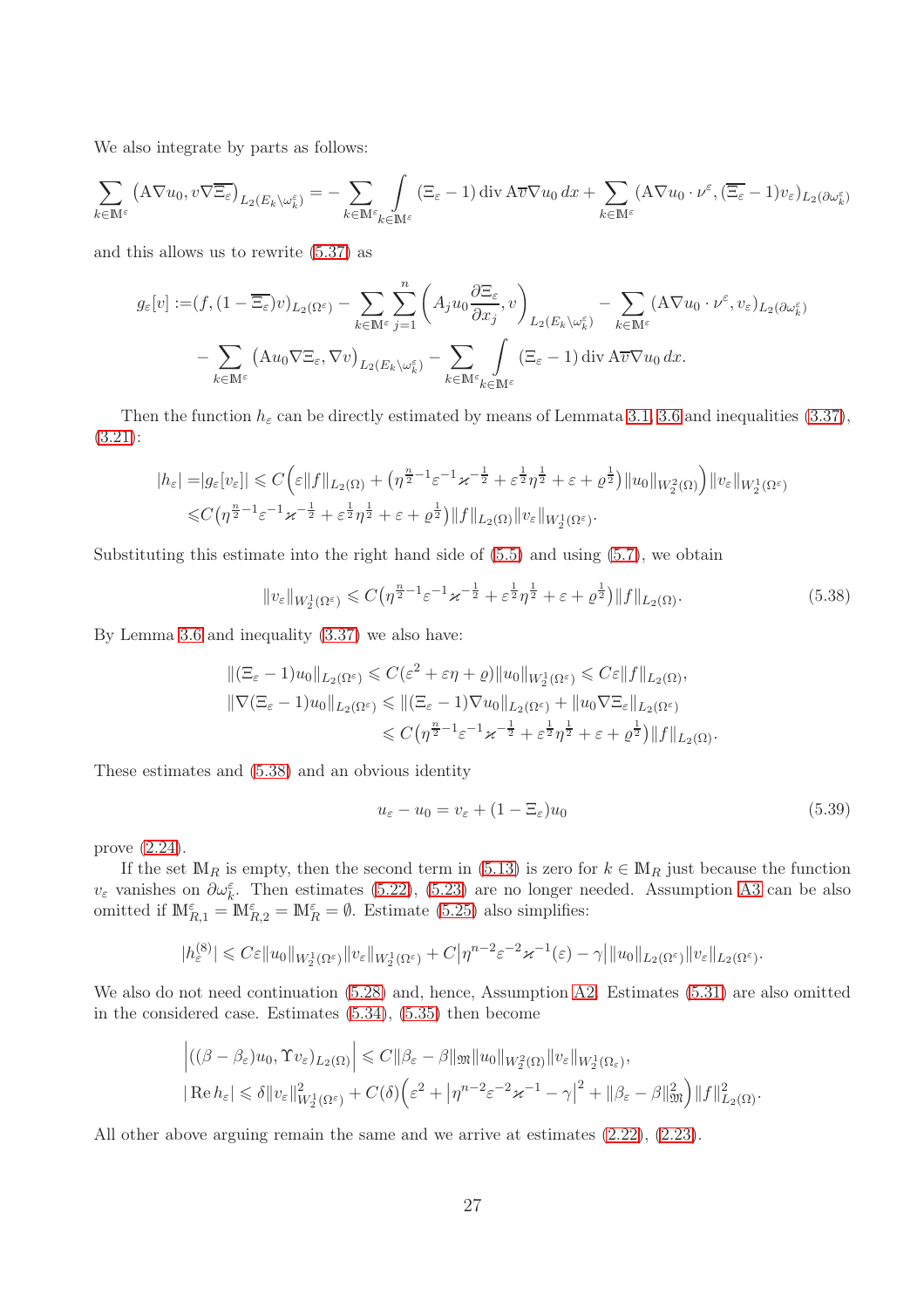#### 5.2  $L_2$ -estimates

Here we prove inequalities [\(2.23\)](#page-5-1) and [\(2.25\)](#page-5-4). The former is implied immediately by identity [\(5.39\)](#page-26-1) and estimates [\(3.24\)](#page-11-3), [\(3.37\)](#page-13-2).

In the proof of  $(2.25)$  we follow an approach proposed recently in [\[5\]](#page-36-12), which is a modification of the technique used in [\[20\]](#page-36-13), [\[21\]](#page-36-14), [\[17\]](#page-36-15), [\[18\]](#page-36-16), [\[19\]](#page-36-17). Namely, we first introduce a differential expression

$$
\mathcal{L}^* := -\sum_{i,j=1}^n \frac{\partial}{\partial x_i} A_{ij}^\varepsilon \frac{\partial}{\partial x_j} - \sum_{j=1}^n \frac{\partial}{\partial x_j} \overline{A_j} + \overline{A_0}
$$

and consider an auxiliary boundary value problem

<span id="page-27-0"></span>
$$
(\mathcal{L}^* - \overline{\lambda})w = f_{\varepsilon} \quad \text{in} \quad \Omega, \qquad w = 0 \quad \text{on} \quad \partial\Omega,
$$
 (5.40)

where  $f_{\varepsilon} = v_{\varepsilon}$  in  $\Omega^{\varepsilon}$  and  $f_{\varepsilon} = 0$  in  $\theta^{\varepsilon}$ . Since  $A_j \in W^1_{\infty}(\Omega)$ , this problem is of the same nature as  $(2.19)$ . This is why is solvable for  $\text{Re }\lambda \leq \lambda_0$  and its solution belongs to  $W_2^2(\Omega)$  and satisfies the estimate

<span id="page-27-1"></span>
$$
||w||_{W_2^2(\Omega)} \leqslant C||v_{\varepsilon}||_{L_2(\Omega^{\varepsilon})}.
$$
\n
$$
(5.41)
$$

Hereinafter by C we denote inessential constants independent of  $\varepsilon$ ,  $k$ ,  $v_{\varepsilon}$  and w.

In what follows we assume that the function  $v_{\varepsilon}$  is supposed to be continued inside  $\theta^{\varepsilon}$  in accordance with [\(5.26\)](#page-24-3), [\(5.28\)](#page-24-6) and thus is regarded as an element of  $W_2^1(\Omega)$ . We then write an integral identity associated with problem [\(5.40\)](#page-27-0) choosing  $v_{\varepsilon}$  as a test function:

<span id="page-27-4"></span>
$$
(v_{\varepsilon}, F_{\varepsilon})_{L_2(\Omega)} = ||v_{\varepsilon}||_{L_2(\Omega^{\varepsilon})}^2 = \mathfrak{h}_0(w, v_{\varepsilon}) - \lambda(w, v_{\varepsilon})_{L_2(\Omega^{\varepsilon})} + (\mathbf{A}\nabla w, \nabla v_{\varepsilon})_{L_2(\theta^{\varepsilon})} + \sum_{j=1}^n \left( A_j \frac{\partial w}{\partial x_j}, v_{\varepsilon} \right)_{L_2(\theta^{\varepsilon})} + (A_0 w, v_{\varepsilon})_{L_2(\theta^{\varepsilon})} - \lambda(w, v_{\varepsilon})_{L_2(\theta^{\varepsilon})}.
$$
\n(5.42)

By estimates  $(3.4)$ ,  $(5.41)$ ,  $(5.29)$ ,  $(5.30)$  we then immediately obtain:

<span id="page-27-5"></span>
$$
\left| \sum_{j=1}^{n} \left( A_j \frac{\partial w}{\partial x_j}, v_{\varepsilon} \right)_{L_2(\theta^{\varepsilon})} + (A_0 w, v_{\varepsilon})_{L_2(\theta^{\varepsilon})} - \lambda(w, v_{\varepsilon})_{L_2(\theta^{\varepsilon})} \right| \leqslant C \varepsilon \eta \varkappa^{\frac{1}{2}} \|w\|_{W_2^2(\Omega)} \|v_{\varepsilon}\|_{W_2^1(\Omega^{\varepsilon})}
$$
\n
$$
\leqslant C \varepsilon \eta \varkappa^{\frac{1}{2}} \left( \eta^{\frac{n}{2}-1} \varepsilon^{-1} \varkappa^{-\frac{1}{2}} + \varepsilon^{\frac{1}{2}} \eta^{\frac{1}{2}} + \varepsilon + \varrho \right) \|f\|_{L_2(\Omega)} \|v_{\varepsilon}\|_{L_2(\Omega^{\varepsilon})}.
$$
\n(5.43)

By  $\Pi_{\varepsilon}$  we denote a particular case of function  $\Xi_{\varepsilon}$  in the case when on the boundaries of all cavities the Dirichlet condition is imposed. In other words, only the functions  $X_{k,\varepsilon}$  satisfying Dirichlet condition [\(2.13\)](#page-4-5) are used in [\(2.20\)](#page-5-6) for all  $k \in \mathbb{M}^{\varepsilon}$  while defining  $\Pi_{\varepsilon}$ . The function  $\Pi_{\varepsilon}$  vanishes on  $\partial \theta^{\varepsilon}$  and is real.

We write identities [\(5.2\)](#page-20-0), [\(5.3\)](#page-20-1), [\(5.4\)](#page-20-5) replacing there  $v_{\varepsilon}$  by  $\Pi_{\varepsilon}w$  and then we take the difference of the obtained analogues of  $(5.2)$ ,  $(5.3)$ . This gives:

<span id="page-27-2"></span>
$$
\mathfrak{h}_0(v_\varepsilon, \Pi_\varepsilon w) - \lambda(v_\varepsilon, \Pi_\varepsilon w)_{L_2(\Omega^\varepsilon)} = (f, (1 - \overline{\Xi_\varepsilon}) \Pi_\varepsilon w)_{L_2(\Omega^\varepsilon)} + (\Lambda \nabla u_0, \Pi_\varepsilon w \nabla \overline{\Xi_\varepsilon})_{L_2(\Omega^\varepsilon)}
$$

$$
- (\Lambda u_0 \nabla \Xi_\varepsilon, \nabla (\Pi_\varepsilon w))_{L_2(\Omega^\varepsilon)} - \sum_{j=1}^n \left( A_j u_0 \frac{\partial \Xi_\varepsilon}{\partial x_j}, \Pi_\varepsilon w \right)_{L_2(\Omega^\varepsilon)}.
$$
(5.44)

Let us estimate the right hand side of this identity.

Since the function  $\Pi_{\varepsilon}$  is a particular case of  $\Xi_{\varepsilon}$ , it possesses the same properties, namely, relations  $(3.21), (3.22), (3.23)$  $(3.21), (3.22), (3.23)$  $(3.21), (3.22), (3.23)$  $(3.21), (3.22), (3.23)$  $(3.21), (3.22), (3.23)$  and Lemma [3.6](#page-11-9) hold true for  $\Pi_{\varepsilon}$ . Then by  $(3.24)$  we obtain:

<span id="page-27-3"></span>
$$
\left| \left( f, (1 - \overline{\Xi_{\varepsilon}}) \Pi_{\varepsilon} w \right)_{L_2(\Omega^{\varepsilon})} \right| \leq C \| f \|_{L_2(\Omega)} \| (1 - \Xi_{\varepsilon}) w \|_{L_2(\Omega_{\varepsilon})} \leq C \varepsilon \| f \|_{L_2(\Omega)} \| v_{\varepsilon} \|_{L_2(\Omega^{\varepsilon})}.
$$
 (5.45)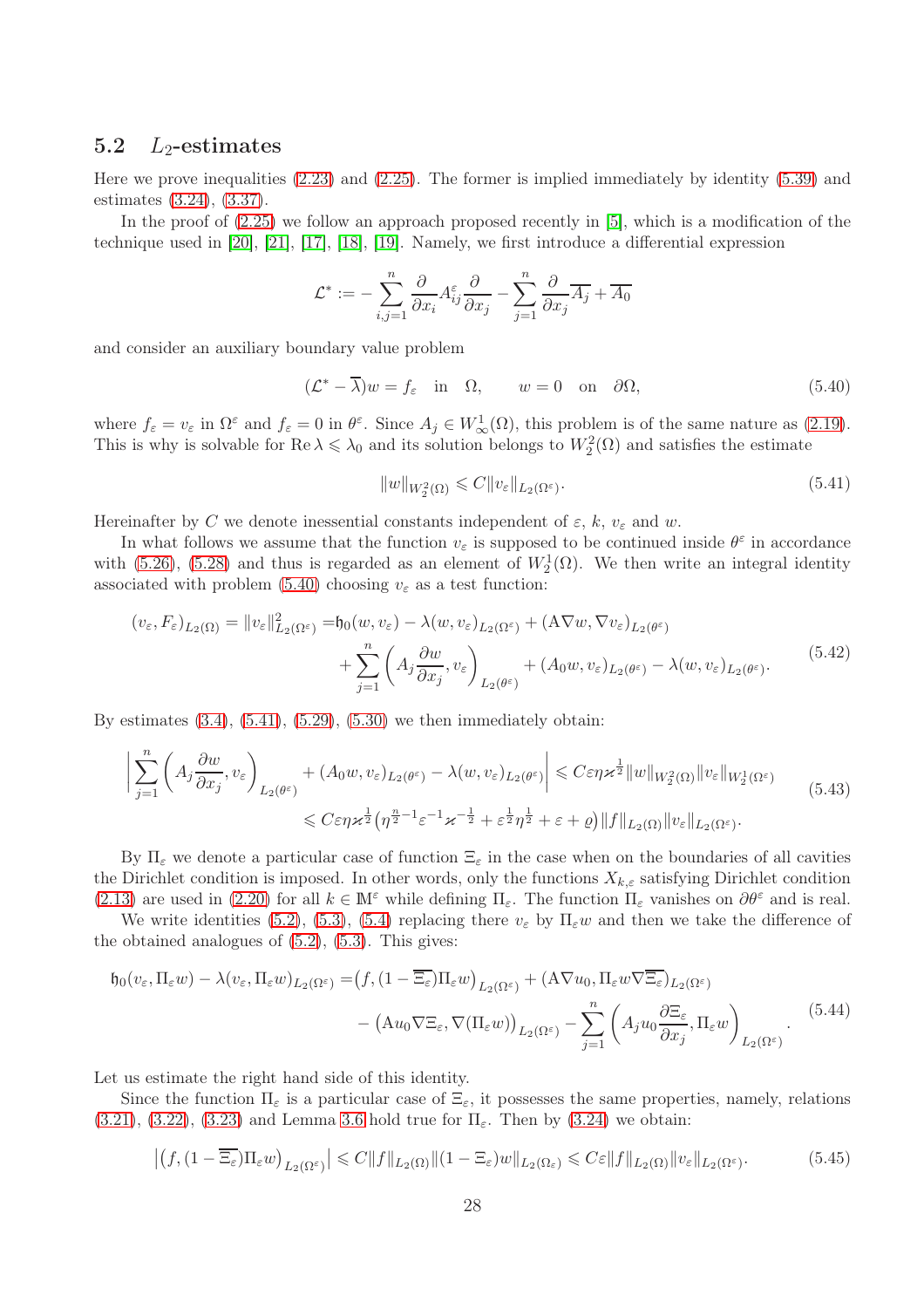Using the definition of the functions  $\Xi_{\varepsilon}$  and  $\Pi_{\varepsilon}$ , we integrate by parts as follows:

$$
\sum_{j=1}^n \left( A_j u_0 \frac{\partial \Xi_\varepsilon}{\partial x_j}, \Pi_\varepsilon w \right)_{L_2(\Omega^\varepsilon)} = \sum_{j=1}^n \left( A_j u_0 \frac{\partial (\Xi_\varepsilon - 1)}{\partial x_j}, \Pi_\varepsilon w \right)_{L_2(\Omega^\varepsilon)} = \sum_{j=1}^n \int_{\Omega^\varepsilon} (\Xi_\varepsilon - 1) \frac{\partial}{\partial x_j} A_j u_0 \Pi_\varepsilon \overline{w} \, dx.
$$

Hence, by estimates [\(3.21\)](#page-11-0), [\(3.25\)](#page-11-4), [\(3.24\)](#page-11-3) for the functions  $\Xi_{\varepsilon}$  and  $\Pi_{\varepsilon}$  and by estimates [\(3.37\)](#page-13-2), [\(5.41\)](#page-27-1) we obtain:

<span id="page-28-1"></span>
$$
\left| \sum_{j=1}^{n} \left( A_j u_0 \frac{\partial \Xi_{\varepsilon}}{\partial x_j}, \Pi_{\varepsilon} w \right)_{L_2(\Omega^{\varepsilon})} \right| \leq C \| (\Xi_{\varepsilon} - 1) u_0 \|_{L_2(\Omega^{\varepsilon})} \left( \|w\|_{W_2^1(\Omega^{\varepsilon})} + \|w \nabla \Pi_{\varepsilon}\|_{L_2(\Omega^{\varepsilon})} \right) + C \| (\Xi_{\varepsilon} - 1) w \|_{L_2(\Omega^{\varepsilon})} \|u_0\|_{W_2^1(\Omega)} \leq C (\varepsilon^2 + \varepsilon \eta + \varrho) \|u_0\|_{W_2^2(\Omega)} \|w\|_{W_2^2(\Omega)} \leq C (\varepsilon^2 + \varepsilon \eta + \varrho) \|f\|_{L_2(\Omega)} \|v_{\varepsilon}\|_{L_2(\Omega^{\varepsilon})}.
$$
\n(5.46)

We rewrite two remaining terms in the right hand side of [\(5.44\)](#page-27-2) as

<span id="page-28-0"></span>
$$
(A\nabla u_0, \Pi_{\varepsilon} w \nabla \overline{\Xi_{\varepsilon}})_{L_2(\Omega^{\varepsilon})} - (Au_0 \nabla \Xi_{\varepsilon}, \nabla (\Pi_{\varepsilon} w))_{L_2(\Omega^{\varepsilon})}
$$
  
\n
$$
= (A \nabla u_0, w \nabla \overline{\Xi_{\varepsilon}})_{L_2(\Omega^{\varepsilon})} - (Au_0 \nabla \Xi_{\varepsilon}, \nabla w)_{L_2(\Omega^{\varepsilon})}
$$
  
\n
$$
+ (A \nabla u_0, (\Pi_{\varepsilon} - 1) w \nabla \overline{\Xi_{\varepsilon}})_{L_2(\Omega^{\varepsilon})} - (Au_0 \nabla \Xi_{\varepsilon}, (\Pi_{\varepsilon} - 1) \nabla w)_{L_2(\Omega^{\varepsilon})}
$$
  
\n
$$
- (Au_0 \nabla \Xi_{\varepsilon}, w \nabla \Pi_{\varepsilon})_{L_2(\Omega^{\varepsilon})}.
$$
\n(5.47)

By Lemma [3.6](#page-11-9) and estimates  $(3.37)$ ,  $(5.41)$  we see that

<span id="page-28-2"></span>
$$
\begin{split}\n\left| (\mathbf{A} \nabla u_0, (\Pi_{\varepsilon} - 1) w \nabla \overline{\Xi_{\varepsilon}})_{L_2(\Omega^{\varepsilon})} - (\mathbf{A} u_0 \nabla \Xi_{\varepsilon}, (\Pi_{\varepsilon} - 1) \nabla w)_{L_2(\Omega^{\varepsilon})} - (\mathbf{A} u_0 \nabla \Xi_{\varepsilon}, w \nabla \Pi_{\varepsilon})_{L_2(\Omega^{\varepsilon})} \right| \\
&\leq C \Big( \| (\Pi_{\varepsilon} - 1) \nabla u_0 \|_{L_2(\Omega^{\varepsilon})} \| w \nabla \Xi_{\varepsilon} \|_{L_2(\Omega^{\varepsilon})} \\
&\quad + \| (\Pi_{\varepsilon} - 1) \nabla w \|_{L_2(\Omega^{\varepsilon})} \| u_0 \nabla \Xi_{\varepsilon} \|_{L_2(\Omega^{\varepsilon})} + \| u_0 \nabla \Xi_{\varepsilon} \|_{L_2(\Omega^{\varepsilon})} \| w \nabla \Pi_{\varepsilon} \|_{L_2(\Omega^{\varepsilon})} \Big)\n\end{split} \tag{5.48}
$$

In the other two terms in the right hand side of [\(5.47\)](#page-28-0) we integrate by parts using the definition of the functions  $\Xi_\varepsilon$  and  $\Pi_\varepsilon\text{:}$ 

$$
\begin{split} (\mathbf{A}\nabla u_0, w\nabla \overline{\Xi_{\varepsilon}})_{L_2(\Omega^{\varepsilon})} - \left(\mathbf{A}u_0\nabla \Xi_{\varepsilon}, \nabla w\right)_{L_2(\Omega^{\varepsilon})} &= (\mathbf{A}\nabla u_0, w\nabla \overline{\Xi_{\varepsilon}})_{L_2(\Omega)} - \left(\mathbf{A}u_0\nabla \Xi_{\varepsilon}, \nabla w\right)_{L_2(\Omega)} \\ &= \int_{\Omega} (\Xi_{\varepsilon} - 1) \left(\operatorname{div} \mathbf{A}u_0\nabla \overline{w} - \operatorname{div} \mathbf{A} \overline{w} \nabla u_0\right) dx \\ &= \int_{\Omega} (\Xi_{\varepsilon} - 1) \left(u_0 \operatorname{div} \mathbf{A} \nabla \overline{w} - \overline{w} \operatorname{div} \mathbf{A} \nabla u_0\right) dx. \end{split}
$$

By estimates [\(3.24\)](#page-11-3), [\(3.37\)](#page-13-2), [\(5.41\)](#page-27-1), [\(3.21\)](#page-11-0), [\(3.4\)](#page-8-5) we then obtain:

$$
\left| (\mathbf{A} \nabla u_0, w \nabla \overline{\Xi_{\varepsilon}})_{L_2(\Omega^{\varepsilon})} - (\mathbf{A} u_0 \nabla \Xi_{\varepsilon}, \nabla w)_{L_2(\Omega^{\varepsilon})} \right|
$$
  
\n
$$
\leq C \| (\Xi_{\varepsilon} - 1) u_0 \|_{L_2(\Omega)} \|w\|_{W_2^2(\Omega)} + C \| (\Xi_{\varepsilon} - 1) w \|_{L_2(\Omega)} \|u_0\|_{W_2^2(\Omega)}
$$
  
\n
$$
\leq C \Big( \| (\Xi_{\varepsilon} - 1) u_0 \|_{L_2(\Omega^{\varepsilon})} + \|u_0 \|_{L_2(\theta^{\varepsilon})} \Big) \|w\|_{W_2^2(\Omega)}
$$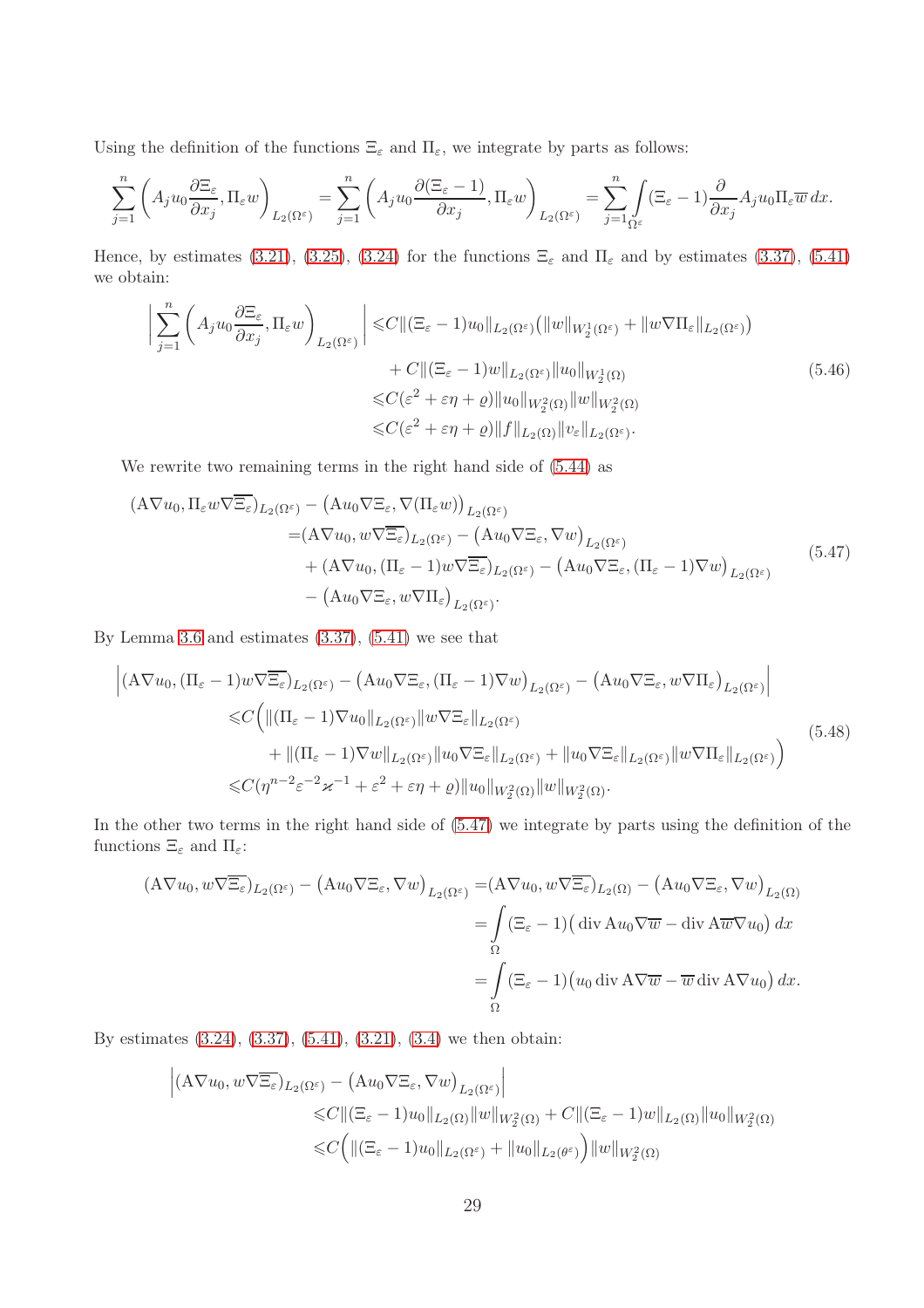$$
+ C \Big( \| (\Xi_{\varepsilon} - 1) w \|_{L_2(\Omega^{\varepsilon})} + \| (\Xi_{\varepsilon} - 1) w \|_{L_2(\theta^{\varepsilon})} \Big) \| u_0 \|_{W_2^2(\Omega)}
$$
  

$$
\leq C (\varepsilon^2 + \varepsilon \eta + \varrho) \| u_0 \|_{W_2^2(\Omega)} \| w \|_{W_2^2(\Omega)}
$$
  

$$
\leq C (\varepsilon^2 + \varepsilon \eta + \varrho) \| f \|_{L_2(\Omega)} \| v_{\varepsilon} \|_{L_2(\Omega^{\varepsilon})}.
$$

These estimates and [\(5.44\)](#page-27-2), [\(5.45\)](#page-27-3), [\(5.46\)](#page-28-1), [\(5.47\)](#page-28-0), [\(5.48\)](#page-28-2) yield

<span id="page-29-0"></span>
$$
\left|\mathfrak{h}_0(v_\varepsilon,\Pi_\varepsilon w)-\lambda(v_\varepsilon,\Pi_\varepsilon w)_{L_2(\Omega^\varepsilon)}\right|\leqslant C\left(\eta^{n-2}\varepsilon^{-2}\varkappa^{-1}+\varepsilon^2+\varepsilon\eta+\varrho\right)\|f\|_{L_2(\Omega)}\|v_\varepsilon\|_{L_2(\Omega^\varepsilon)}.\tag{5.49}
$$

It also follows from Lemma [3.6](#page-11-9) and estimate [\(3.21\)](#page-11-0) for the function  $\Pi_{\varepsilon}$  and from [\(5.38\)](#page-26-0) that

$$
\begin{split} \left| \mathfrak{h}_0(v_{\varepsilon}, (1-\Pi_{\varepsilon})w) - \lambda(v_{\varepsilon}, (1-\Pi_{\varepsilon})w)_{L_2(\Omega^{\varepsilon})} \right| &\leqslant C \|v_{\varepsilon}\|_{W_2^1(\Omega^{\varepsilon})} \big( \| (1-\Pi_{\varepsilon})\nabla w \|_{L_2(\Omega^{\varepsilon})} + \| w \nabla \Pi_{\varepsilon} \|_{L_2(\Omega^{\varepsilon})} \big) \\ &\leqslant C \big( \eta^{n-2} \varepsilon^{-2} \varkappa^{-1} + \varepsilon^2 + \varepsilon \eta + \varrho \big) \| f \|_{L_2(\Omega)} \| w \|_{W_2^2(\Omega)} \\ &\leqslant C \big( \eta^{n-2} \varepsilon^{-2} \varkappa^{-1} + \varepsilon^2 + \varepsilon \eta + \varrho \big) \| f \|_{L_2(\Omega)} \| v_{\varepsilon} \|_{L_2(\Omega^{\varepsilon})} . \end{split}
$$

These inequalities and  $(5.49)$ ,  $(5.42)$ ,  $(5.43)$  allow us to estimate the left hand side in  $(5.42)$ :

$$
||v_{\varepsilon}||_{L_2(\Omega^{\varepsilon})}^2 \leq C(\eta^{n-2}\varepsilon^{-2}\varkappa^{-1} + \varepsilon^2 + \varepsilon\eta + \varrho) ||f||_{L_2(\Omega)} ||v_{\varepsilon}||_{L_2(\Omega^{\varepsilon})}
$$

and hence,

$$
||v_{\varepsilon}||_{L_2(\Omega^{\varepsilon})} \leqslant C(\eta^{n-2}\varepsilon^{-2}\varkappa^{-1}+\varepsilon^2+\varepsilon\eta+\varrho)||f||_{L_2(\Omega)}.
$$

Employing now estimate [\(3.24\)](#page-11-3) with  $u = u_0$  and identity [\(5.39\)](#page-26-1), we arrive at [\(2.25\)](#page-5-4).

#### 5.3 Sharpness of estimates

In this subsection we prove that inequalities  $(2.22)$ ,  $(2.23)$ ,  $(2.24)$ ,  $(2.25)$  are order sharp. First let us show that the term  $\|\beta_{\varepsilon} - \beta\|_{\mathfrak{M}}$  in [\(2.22\)](#page-5-2), [\(2.23\)](#page-5-1) is order sharp.

We choose  $\mathcal{L} := -\Delta$  and we impose only the Dirichlet condition on the boundaries of the cavities, that is,  $\mathbb{M}_R^{\varepsilon} = \emptyset$ . In this case, the function  $\beta_{\varepsilon}$  is non-negative. For  $n = 2$  this fact is implied by definition  $(2.17)$ , while for  $n \geq 3$  it follows from a simple integration by parts:

$$
0 = \lim_{R \to +\infty} \int_{\{\xi : |A(M_k^{\varepsilon})\xi| < R, \xi \notin \omega_{k,\varepsilon}\}} X_{k,\varepsilon} \operatorname{div}_{\xi} A(M_k^{\varepsilon}) \nabla_{\xi} X_{k,\varepsilon} d\xi
$$
\n
$$
= \lim_{R \to +\infty} \int_{\{\xi : |A(M_k^{\varepsilon})\xi| = R\}} X_{k,\varepsilon} A(M_k^{\varepsilon}) \nabla_{\xi} X_{k,\varepsilon} \cdot \nu \, ds - \int_{R^n \setminus \omega_{k,\varepsilon}} A(M_k^{\varepsilon}) \nabla_{\xi} X_{k,\varepsilon} \cdot \nabla_{\xi} X_{k,\varepsilon} d\xi
$$
\n
$$
= (2 - n) K_{k,\varepsilon} \operatorname{mes} \partial B_1(0) \det^{\frac{1}{2}} A(M_k^{\varepsilon}) - \int_{R^n \setminus \omega_{k,\varepsilon}} A(M_k^{\varepsilon}) \nabla_{\xi} X_{k,\varepsilon} \cdot \nabla_{\xi} X_{k,\varepsilon} d\xi.
$$

We also assume that  $\eta$  is so that  $\eta^{n-2} \varepsilon^{-2} \varkappa^{-1} = 1$  for all  $\varepsilon$  and that the choice  $\lambda = \lambda_0 = 0$  ensures the solvability of both perturbed and limiting problems [\(2.7\)](#page-2-0), [\(2.19\)](#page-5-0) as well as of the following auxiliary boundary problem:

<span id="page-29-1"></span>
$$
(-\Delta + \gamma \beta_{\varepsilon})\tilde{u}_0 = f \quad \text{in} \quad \Omega, \qquad \tilde{u}_0 = 0 \quad \text{on} \quad \partial\Omega. \tag{5.50}
$$

Since the function  $\beta_{\varepsilon}$  is piece-wise constant, non-negative and is uniformly bounded due its definition and [\(3.11\)](#page-9-1), the above problem is solvable in  $W_2^2(\Omega)$  and its solution also satisfies estimate [\(3.37\)](#page-13-2). Then we can replace the function  $u_0$  and problem [\(2.19\)](#page-5-0) by  $\tilde{u}_0$  and problem [\(5.50\)](#page-29-1) and reproduce all calculations in Section [5.1](#page-19-1) up to [\(5.24\)](#page-24-1), [\(5.25\)](#page-24-4). In the right hand side of identity [\(5.24\)](#page-24-1) then the first term vanishes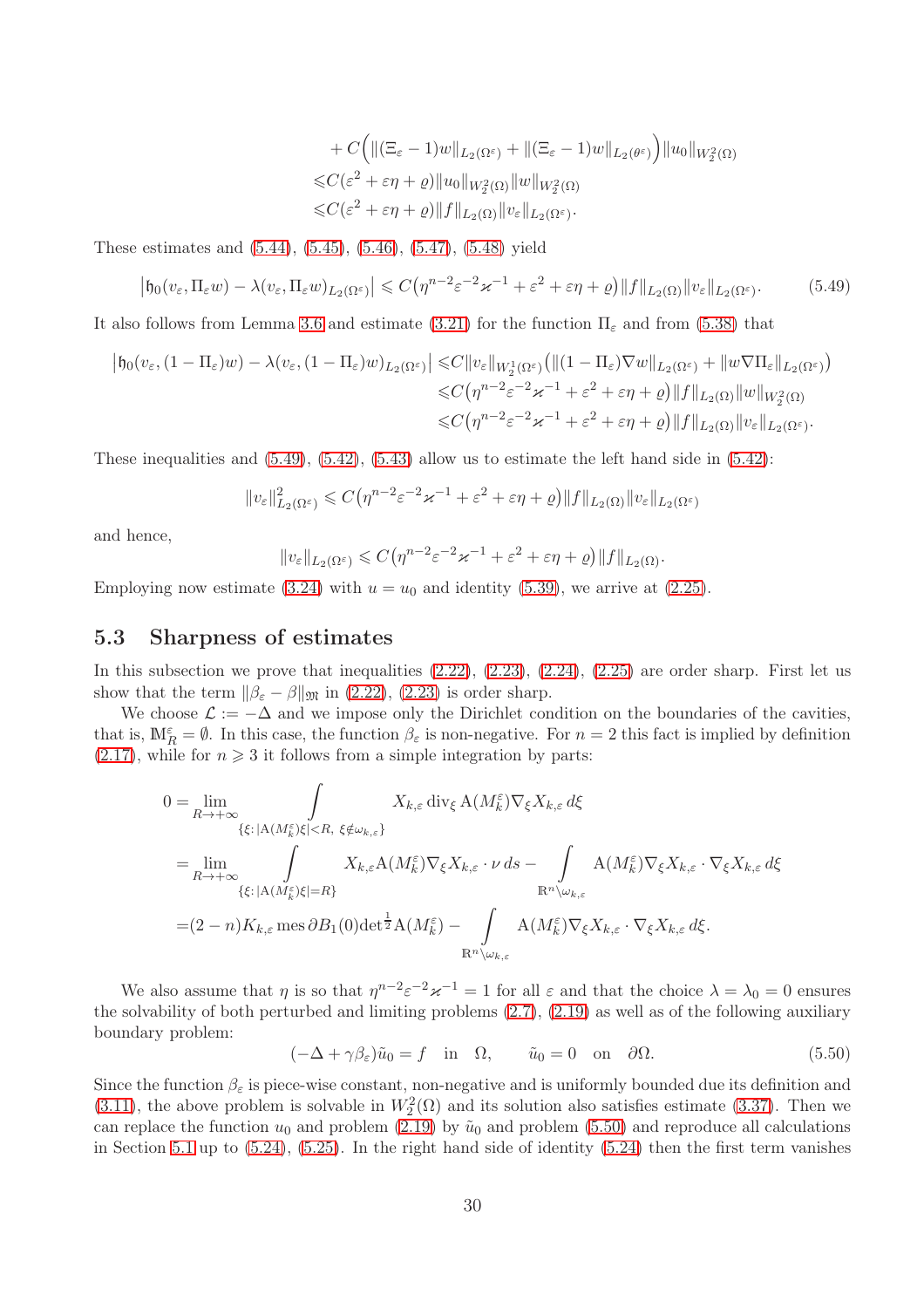and this removes the term  $\|\beta_{\varepsilon} - \beta\|_{\mathfrak{M}}$  from [\(5.35\)](#page-25-5), [\(5.36\)](#page-25-8). In this way we get a modification of estimate [\(2.22\)](#page-5-2):

$$
||u_{\varepsilon}-\Xi_{\varepsilon}\tilde{u}_0||_{W_2^1(\Omega^{\varepsilon})}\leqslant C\big(\varepsilon+(\varepsilon\eta\varkappa\mu_1)^{-1}+\varepsilon\eta\varkappa\mu_2\big)||f||_{L_2(\Omega)}.
$$

Therefore, it is sufficient to prove that

<span id="page-30-2"></span>
$$
\|\tilde{u}_0 - u_0\|_{W_2^1(\Omega^\varepsilon)} \geqslant C \|\beta_\varepsilon - \beta\|_{\mathfrak{M}} \|f\|_{L_2(\Omega)} \tag{5.51}
$$

for some f to show the sharpness of the term  $\|\beta_{\varepsilon} - \beta\|_{\mathfrak{M}}$  in [\(2.22\)](#page-5-2). If  $\|\beta_{\varepsilon} - \beta\|_{\mathfrak{M}} = 0$ , then the above inequality is obvious.

Assume that  $\|\beta_{\varepsilon} - \beta\|_{\mathfrak{M}} \neq 0$  but  $\beta = 0$ . Then it follows from definition [\(2.12\)](#page-3-3) of the norm  $\|\cdot\|_{\mathfrak{M}}$ that there exist two non-zero functions  $u^{\varepsilon} \in W_2^2(\Omega) \cap W_2^1(\Omega)$  and  $\phi^{\varepsilon} \in W_2^1(\Omega)$  such that

<span id="page-30-0"></span>
$$
\left| \left( \beta_{\varepsilon} u^{\varepsilon}, \phi^{\varepsilon} \right)_{L_2(\Omega)} \right| \geq \frac{1}{2} \| \beta_{\varepsilon} \|_{\mathfrak{M}} \| u^{\varepsilon} \|_{W_2^2(\Omega)}, \qquad \| \phi^{\varepsilon} \|_{W_2^1(\Omega)} = 1.
$$
 (5.52)

The space  $W_2^2(\Omega) \cap \mathring{W}_2^1(\Omega)$  is dense in  $\mathring{W}_2^1(\Omega)$  and without loss of generality we can suppose that  $\phi^{\varepsilon}$ belongs also to  $W_2^2(\Omega)$ . Since the function  $\phi^{\varepsilon}$  vanishes on  $\partial\Omega$ , it satisfies the estimate

 $\|\nabla \phi^{\varepsilon}\|_{L_2(\Omega)} \geqslant c_3 \|\phi_{\varepsilon}\|_{L_2(\Omega)}$ 

with some absolute positive constant  $c_3$  depending on the domain  $\Omega$  only. Hence, in view of the above normalization of the function  $\phi^{\varepsilon}$ ,

<span id="page-30-1"></span>
$$
1 = \|\phi_{\varepsilon}\|_{W_2^1(\Omega)} \leq (1 + c_3^{-1}) \|\nabla \phi^{\varepsilon}\|_{L_2(\Omega)}.
$$
\n(5.53)

We choose  $f := (-\Delta + \gamma \beta_{\varepsilon}) u^{\varepsilon}$  and we see that  $\tilde{u}_0 = u^{\varepsilon}$  solves problem [\(5.50\)](#page-29-1). Using the corresponding solution  $u_0$  to problem [\(2.19\)](#page-5-0) with  $\beta = 0$ , we define  $v^{\varepsilon} := \tilde{u}_0 - u_0$ . Then we write the integral identities associated with problems [\(5.50\)](#page-29-1), [\(2.19\)](#page-5-0) with  $\phi^{\epsilon}$  as the test function and calculate their difference. This gives the identity:

$$
\left(\beta_{\varepsilon}u^{\varepsilon},\phi^{\varepsilon}\right)_{L_{2}(\Omega)} = -(\nabla v^{\varepsilon},\nabla\phi^{\varepsilon})_{L_{2}(\Omega)}.
$$

Hence, by [\(5.52\)](#page-30-0),

<span id="page-30-3"></span>
$$
|(\nabla v^{\varepsilon}, \nabla \phi^{\varepsilon})_{L_2(\Omega)}| \geq \frac{1}{2} ||\beta_{\varepsilon}||_{\mathfrak{M}} ||u_{\varepsilon}||_{W_2^2(\Omega)}.
$$
\n(5.54)

We can equip the space  $\mathring{W}^1_2(\Omega)$  by an equivalent scalar product  $(\nabla \cdot, \nabla \cdot)_{L_2(\Omega)}$  and then the above inequality and [\(5.53\)](#page-30-1) yield:

<span id="page-30-4"></span>
$$
\|\nabla v_{\varepsilon}\|_{L_2(\Omega)} \geqslant |(\nabla v_{\varepsilon}, \nabla \phi_{\varepsilon})_{L_2(\Omega)}| \|\nabla \phi_{\varepsilon}\|_{L_2(\Omega)} \geqslant \frac{c_3}{2(1+c_3)} \|\beta_{\varepsilon}\|_{\mathfrak{M}} \|u_{\varepsilon}\|_{W_2^2(\Omega)} \|\nabla \phi_{\varepsilon}\|_{L_2(\Omega)}
$$
\n
$$
\geqslant \frac{c_3}{2(1+C\gamma)(1+c_3)} \|\beta_{\varepsilon}\|_{\mathfrak{M}} \|f\|_{L_2(\Omega)},
$$
\n(5.55)

where C comes from  $(3.11)$ . The obtained inequality proves  $(5.51)$ . Since

$$
(\nabla v^{\varepsilon}, \nabla \phi^{\varepsilon})_{L_2(\Omega)} = -(v^{\varepsilon}, \Delta \phi^{\varepsilon})_{L_2(\Omega)},
$$

it also follows from [\(5.54\)](#page-30-3) that

$$
|(v^{\varepsilon},\Delta\phi^{\varepsilon})_{L_2(\Omega)}|\geqslant \frac{1}{2}\|\beta_{\varepsilon}\|_{\mathfrak{M}}\|u_{\varepsilon}\|_{W^2_2(\Omega)}.
$$

Taking then into consideration an obvious inequality

$$
\|\nabla \phi^{\varepsilon}\|_{L_2(\Omega)} \leqslant c_4 \|\Delta \phi^{\varepsilon}\|_{L_2(\Omega)}
$$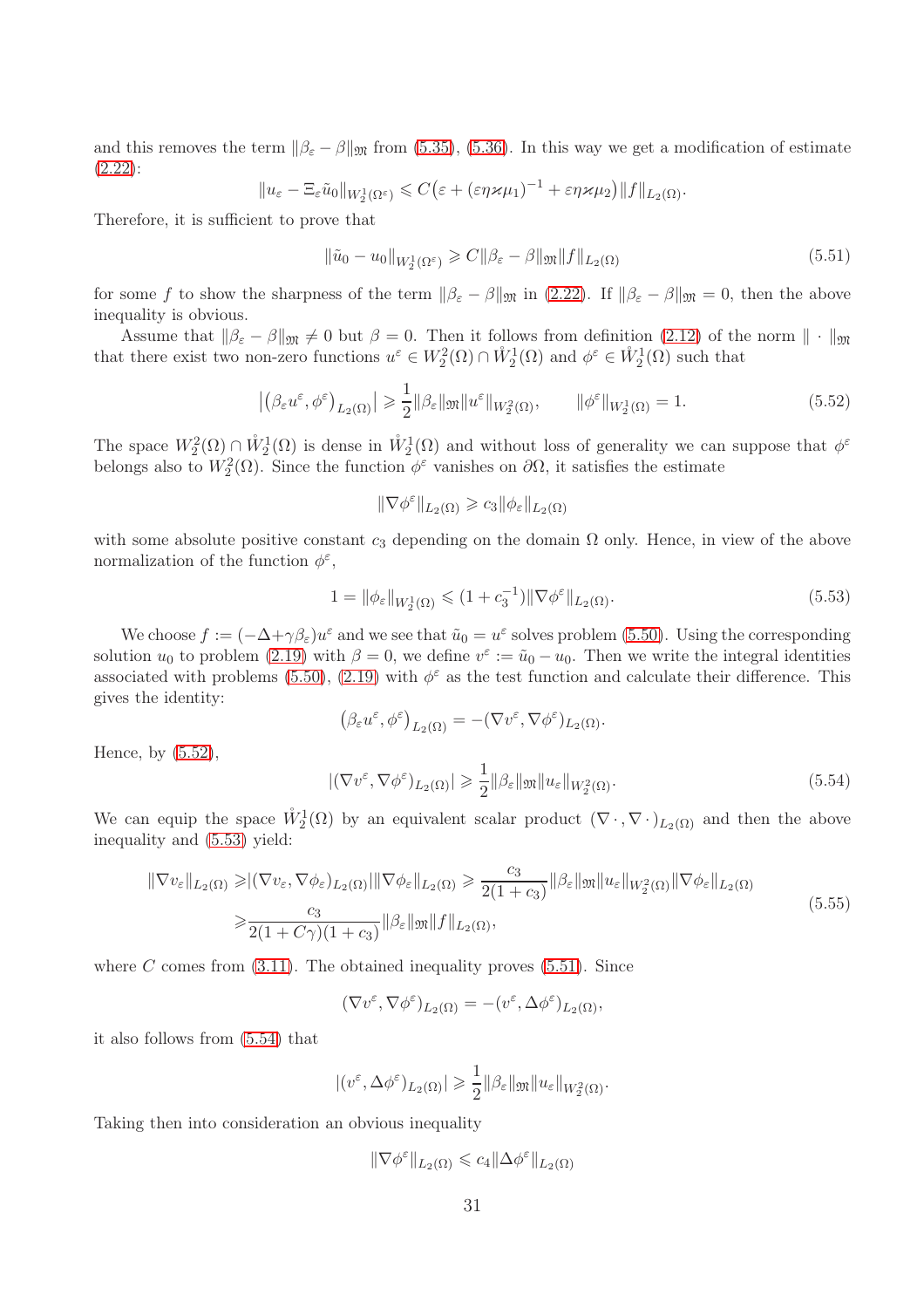with some absolute constant  $c_4$  depending only on the domain  $\Omega$  and proceeding as in [\(5.55\)](#page-30-4), we obtain:

$$
||v_{\varepsilon}||_{L_2(\Omega)} \geqslant C||\beta_{\varepsilon}||\mathfrak{M}||f||_{L_2(\Omega)}
$$

with some constant C independent of f and  $\varepsilon$ . This proves the sharpness of the term  $\|\beta_{\varepsilon} - \beta\|_{\mathfrak{M}}$  in estimate [\(2.23\)](#page-5-1).

In order to prove the sharpness of the term  $|\eta^{n-2} \varepsilon^{-2} \varkappa^{-1} - \gamma|$  in estimates [\(2.22\)](#page-5-2), [\(2.23\)](#page-5-1), we proceed in a similar way. Namely, assuming that  $\eta^{n-2} \varepsilon^{-2} \varkappa^{-1}$  does not coincide with its limit  $\gamma$ , now we define  $\tilde{u}_0$  as a solution to the problem

<span id="page-31-0"></span>
$$
(-\Delta + \alpha \beta_0)\tilde{u}_0 = f \quad \text{in} \quad \Omega, \qquad \tilde{u}_0 = 0 \quad \text{on} \quad \partial \Omega \tag{5.56}
$$

with  $\alpha := \eta^{n-2} \varepsilon^{-2} \varkappa^{-1}$ . Then we can again reproduce the calculations from Section [5.1](#page-19-1) skipping just identities [\(5.18\)](#page-22-4) and replacing  $\gamma$  by  $\eta^{n-2} \varepsilon^{-2} \varkappa^{-1}$  in all relations after (5.18). This gives the estimates

$$
||u_{\varepsilon}-\Xi_{\varepsilon}\tilde{u}_0||_{W_2^1(\Omega^{\varepsilon})}\leqslant C\big(\varepsilon+\|\beta_{\varepsilon}-\beta\|_{\mathfrak{M}}+(\varepsilon\eta\varkappa\mu_1)^{-1}+\varepsilon\eta\varkappa\mu_2\big)\|f\|_{L_2(\Omega)},
$$
  

$$
||u_{\varepsilon}-\tilde{u}_0||_{W_2^1(\Omega^{\varepsilon})}\leqslant C\big(\varepsilon+\|\beta_{\varepsilon}-\beta\|_{\mathfrak{M}}+(\varepsilon\eta\varkappa\mu_1)^{-1}+\varepsilon\eta\varkappa\mu_2\big)\|f\|_{L_2(\Omega)}.
$$

At the same time, it is easy to see that the solution of problem [\(5.56\)](#page-31-0) is analytic in  $\alpha$  and for  $\alpha = \gamma$ , this solution coincides with the solution  $u_0$  to homogenized problem [\(2.19\)](#page-5-0). Hence, in the general situation, the next-to-leading term in the Taylor expansion of  $\tilde{u}_0$  in  $\alpha - \gamma$  is non-zero and the estimates

$$
||u_0 - \tilde{u_0}||_{L_2(\Omega)} \leq C|\alpha - \gamma| ||f||_{L_2(\Omega)}, \qquad ||u_0 - \tilde{u_0}||_{W_2^1(\Omega)} \leq C|\alpha - \gamma| ||f||_{L_2(\Omega)},
$$

are order sharp. In particular, we can calculate the norms in their left hand sides over the set  $\{x \in \Omega :$  $\Xi_{\varepsilon}(x) = 1$  and this proves that the term  $\left|\eta^{n-2}\varepsilon^{-2}\varkappa^{-1} - \gamma\right|$  in estimates [\(2.22\)](#page-5-2), [\(2.23\)](#page-5-1) is order sharp.

We proceed to checking the sharpness of other terms in  $(2.22)$  and  $(2.24)$ . We are going to do this by adducing an appropriate example. We let  $\square := \left[-\frac{1}{2}\right]$  $\frac{1}{2}, \frac{1}{2}$  $(\frac{1}{2})^n$ ,  $\omega := B_1(0)$  and  $\Omega = \mathbb{R}^n$ . Here it is convenient to count the points  $M_k^{\varepsilon}$  by a multi-index  $k \in \mathbb{Z}^n$  and the set  $\mathbb{M}^{\varepsilon}$  and points  $M_k^{\varepsilon}$  are introduced as

$$
\mathbb{M}^\varepsilon:=\big\{k\in\mathbb{Z}^n:\ \varepsilon k+\varepsilon\square\subset\Omega\big\},\qquad M^\varepsilon_k:=\varepsilon k.
$$

In this case, we deal with a periodic perforation in  $\Omega$ . Each cavity is ball of the radius *εη* centered at a point  $\epsilon k, k \in \mathbb{Z}^n$ , and hence,

<span id="page-31-2"></span>
$$
\theta^{\varepsilon} = \bigcup_{k \in \mathbb{Z}^n} B_{\varepsilon \eta}(k), \qquad \Omega^{\varepsilon} = \mathbb{R}^n \setminus \theta^{\varepsilon}.
$$
 (5.57)

The differential expression is chosen to be the negative Laplacian,  $\mathcal{L} := -\Delta$ . We first consider the case of only Dirichlet conditions on the boundaries of the cavities, that is,  $\mathbb{M}_{R}^{\varepsilon} = \emptyset$  and  $\mathbb{M}_{D}^{\varepsilon} = \mathbb{M}^{\varepsilon}$ . It is clear that we can take  $\lambda_0 = -1$ . We choose  $R_2 := 2$ ,  $R_3 := \frac{1}{5}$ ,  $R_4 := \frac{1}{3}$ ,  $R_5 := \frac{3}{8}$ .

The functions  $X_{k,\varepsilon}$  for the considered model can be found explicitly

<span id="page-31-1"></span>
$$
X_{k,\varepsilon}(\xi) = \begin{cases} 1 - |\xi|^{-n+2}, & n \ge 3, \\ \ln |\xi|, & n = 2, \end{cases}
$$
 (5.58)

The corresponding function  $\beta_{\varepsilon}$  given by [\(2.17\)](#page-4-3) then is  $\varepsilon\Box$ -periodic and reads as  $\beta_{\varepsilon}(x) = \beta_0(x\varepsilon^{-1})$ , where

<span id="page-31-3"></span>
$$
\beta_0(\zeta) := \frac{(n-2)}{R_3^n \operatorname{mes} B_1(0)} \quad \text{on} \quad B_{R_3}(k), \quad k \in \mathbb{Z}^n, \quad n \ge 3,
$$
  
\n
$$
\beta_0(\zeta) := \frac{1}{R_3^2 \operatorname{mes} B_1(0)} \quad \text{on} \quad B_{R_3}(k), \quad k \in \mathbb{Z}^n, \quad n = 2,
$$
  
\n
$$
\beta_0(\zeta) := 0 \quad \text{on} \quad \mathbb{R}^n \setminus \bigcup_{k \in \mathbb{Z}^n} B_{R_3}(k).
$$
\n(5.59)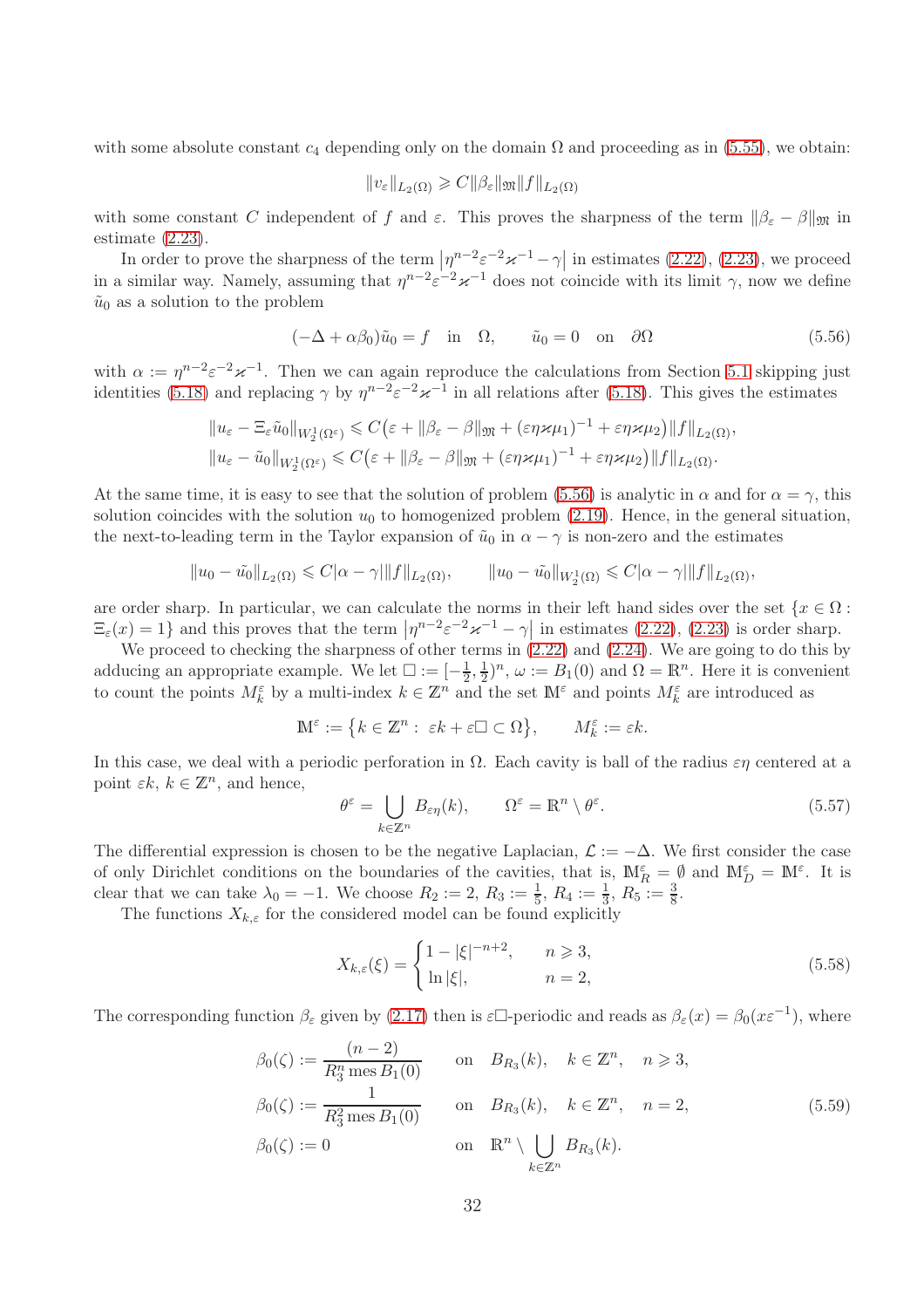By  $Y_0 = Y_0(\zeta)$  we denote the  $\Box$ -periodic solution to the following boundary value problem

<span id="page-32-0"></span>
$$
-\Delta_{\zeta} Y_0 = \beta_0 \quad \text{in} \quad \mathbb{R}^n \setminus \mathbb{Z}^n,
$$
  
\n
$$
Y_0(\zeta) = -\frac{1}{|\zeta - k|^{n-2}} + O(|\zeta - k|), \qquad \zeta \to k, \quad n \ge 3,
$$
  
\n
$$
Y_0(\zeta) = \ln |\zeta - k| + O(|\zeta - k|), \qquad \zeta \to k, \quad n = 2.
$$
  
\n(5.60)

It is easy to see that this problem satisfies the standard solvability condition; the uniqueness of the solution is ensured by the order of the error terms in the prescribed asymptotics.

Given an arbitrary infinitely differentiable function  $\tilde{u}_0 = \tilde{u}_0(x)$ , we denote

<span id="page-32-1"></span>
$$
f := (-\Delta + \eta^{n-2} \varepsilon^{-2} \varkappa^{-1} \beta_{\varepsilon} - \lambda) \tilde{u}_0 \in C_0^{\infty}(\mathbb{R}^d),
$$
  

$$
U_{\varepsilon}(x) := \left(1 + \eta^{n-2}(\varepsilon) \varkappa^{-1}(\varepsilon) Y_0\left(\frac{x}{\varepsilon}\right)\right) \tilde{u}_0(x).
$$

It follows from [\(5.60\)](#page-32-0) that the function  $U_{\varepsilon}$  solves the boundary value problem

$$
(-\Delta - \lambda)U_{\varepsilon} = f + f_{\varepsilon} \quad \text{in} \quad \mathbb{R}^n \setminus \theta^{\varepsilon}, \qquad U_{\varepsilon} = \eta^{n-2} \varepsilon^{-1} \varphi_D^{\varepsilon} \quad \text{on} \quad \theta^{\varepsilon},
$$
\n
$$
f_{\varepsilon}(x) := \eta^{n-2}(\varepsilon) \varepsilon^{-1}(\varepsilon) (-\Delta - \lambda) \tilde{u}_0 - 2\eta^{n-2}(\varepsilon) \varepsilon^{-1}(\varepsilon) \nabla Y_0 \left(\frac{x}{\varepsilon}\right) \cdot \nabla \tilde{u}_0(x),
$$
\n
$$
\varphi_D^{\varepsilon}(x) := \left(Y_0 \left(\frac{x}{\varepsilon}\right) + \eta^{-n+2}(\varepsilon) \varepsilon(\varepsilon)\right) \tilde{u}_0(x).
$$
\n(5.61)

By straightforward calculations we confirm that

$$
f_{\varepsilon}(x) = \eta^{n-2}(\varepsilon) \varkappa^{-1}(\varepsilon) f_{\varepsilon,0}(x) - 2\eta^{n-2}(\varepsilon) \varkappa^{-1}(\varepsilon) \sum_{j=1}^{n} \frac{\partial f_{\varepsilon,j}}{\partial x_j}(x),
$$
  

$$
f_{\varepsilon,0}(x) := Y_0\left(\frac{x}{\varepsilon}\right) (\Delta - \lambda) \tilde{u}_0(x), \qquad f_{\varepsilon,j}(x) := Y_0\left(\frac{x}{\varepsilon}\right) \frac{\partial \tilde{u}_0}{\partial x_j}(x).
$$

By  $\chi_3 = \chi_3(\zeta, \eta)$  we denote an infinitely differentiable  $\Box$ -periodic cut-off function equalling to one as  $|\zeta - k| \leq 2\eta$  and vanishing as  $|\zeta - k| \geq 3\eta$  for  $k \in \mathbb{Z}^n$  and obeying the uniform estimate  $|\nabla_\zeta \chi_3(\zeta, \eta)| \leqslant C\eta^{-1}$  with a constant C independent of  $\zeta$  and  $\eta$ . The function

$$
\tilde{\varphi}_D^{\varepsilon}(x) := \varphi_D^{\varepsilon}(x) \chi_3\left(\frac{x}{\varepsilon}\right)
$$

multiplied by  $\eta^{n-2} \varkappa^{-1}$  satisfies the boundary condition in [\(5.61\)](#page-32-1). Then we consider the solution  $u_{\varepsilon}$  to problem  $(2.7)$  with the introduced function f and in a standard way we get the estimate:

<span id="page-32-3"></span>
$$
||U_{\varepsilon} - u_{\varepsilon}||_{W_2^1(\mathbb{R}^n \setminus \theta^{\varepsilon})} \leq C \bigg(\eta^{n-2} \varkappa^{-1} ||\tilde{\varphi}_D^{\varepsilon}||_{W_2^1(\mathbb{R}^n \setminus \theta^{\varepsilon})} + \eta^{n-2} \varkappa^{-1} ||f_{\varepsilon,0}||_{L_2(\mathbb{R}^n \setminus \theta^{\varepsilon})} + \eta^{n-2} \varkappa^{-1} \varepsilon \sum_{j=1}^n ||f_{\varepsilon,j}||_{L_2(\mathbb{R}^n \setminus \theta^{\varepsilon})} \bigg),
$$
\n(5.62)

where C is a fixed constant independent of  $\varepsilon$ ,  $\eta$ ,  $f_{\varepsilon}$ ,  $\tilde{\varphi}_D^{\varepsilon}$ .

In view of the asymptotics for  $Y_0$  in [\(5.60\)](#page-32-0) and the smoothness of this function, it is easy to see that

<span id="page-32-2"></span>
$$
\eta^{n-2} \varkappa^{-1} \| \tilde{\varphi}_D^{\varepsilon} \|_{W_2^1(\mathbb{R}^n \setminus \theta^{\varepsilon})} \leqslant C \big( \eta^{n-2} \varkappa^{-1} + \varrho \big), \tag{5.63}
$$

where C is some constant independent of  $\varepsilon$  and  $\eta$  but depending on the choice of the function  $\tilde{u}_0$ . In the same way we find that

$$
\sum_{j=0}^n \|f_{\varepsilon,j}\|_{L_2(\mathbb{R}^n \setminus \theta^{\varepsilon})} \leqslant C(\eta^{n-2} \varkappa^{-1} + \varrho),
$$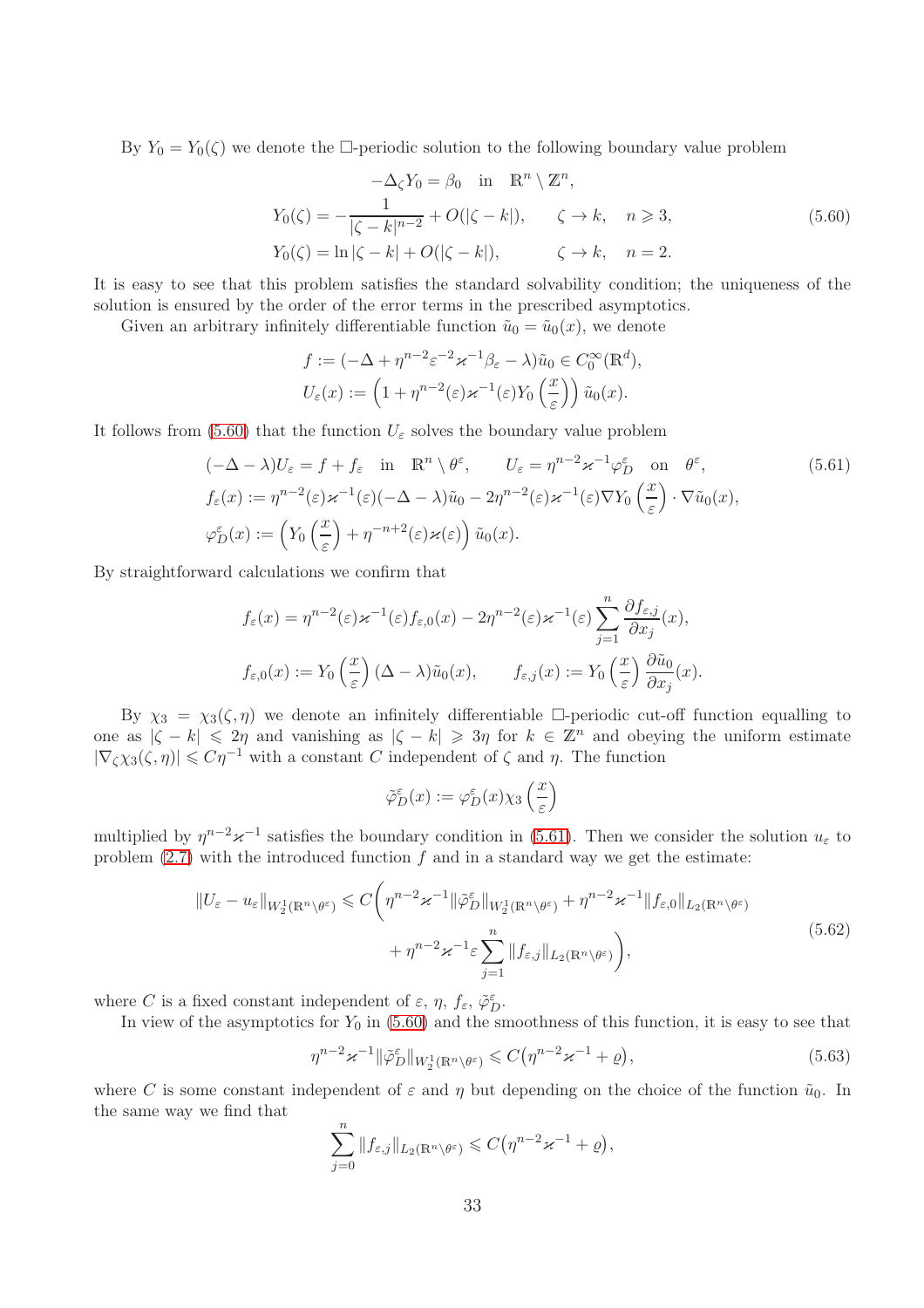where C is a constant independent of  $\varepsilon$  but depending on the choice of the function  $\tilde{u}_0$ . Substituting these estimates and  $(5.63)$  into  $(5.62)$ , we obtain:

<span id="page-33-0"></span>
$$
||U_{\varepsilon} - u_{\varepsilon}||_{W_2^1(\mathbb{R}^n \setminus \theta^{\varepsilon})} \leqslant C(\eta^{n-2} \varepsilon^{-1} + \varrho), \tag{5.64}
$$

<span id="page-33-2"></span><span id="page-33-1"></span>,

where C is some constant independent of  $\varepsilon$  but depending on  $\tilde{u}_0$ .

The function  $\Xi_{\varepsilon}$  defined by [\(2.20\)](#page-5-6) with the functions  $X_{k,\varepsilon}$  from [\(5.58\)](#page-31-1) reads as

$$
\Xi_{\varepsilon}(x) := \begin{cases} \frac{1 - \left|\frac{x}{\varepsilon} - k\right|^{-n+2} \eta^{n-2}}{1 - \left(\frac{8\eta}{3}\right)^{n-2}} & \text{in} \quad B_{\frac{3}{8}\varepsilon}(\varepsilon k) \setminus B_{\varepsilon\eta}(\varepsilon k), \quad k \in \mathbb{Z}^n \\ 1 & \text{in} \quad \mathbb{R}^n \setminus \bigcup_{k \in \mathbb{M}^{\varepsilon}} B_{\frac{3}{8}\varepsilon}(\varepsilon k), \end{cases}
$$

as  $n \geqslant 3$ , and

$$
\Xi_{\varepsilon}(x) := \begin{cases} \frac{\ln\left|\frac{x}{\varepsilon} - k\right| - \ln \eta}{\ln\frac{3}{8}\eta} & \text{in} \quad B_{\frac{3}{8}\varepsilon}(\varepsilon k) \setminus B_{\varepsilon\eta}(\varepsilon k), \quad k \in \mathbb{Z}^n, \\ 1 & \text{in} \quad \mathbb{R}^n \setminus \bigcup_{k \in \mathbb{M}^{\varepsilon}} B_{\frac{3}{8}\varepsilon}(\varepsilon k), \end{cases}
$$

as  $n = 2$ . As above, by straightforward calculations we easily confirm that

$$
\|\nabla (U_{\varepsilon} - \Xi_{\varepsilon} \tilde{u}_0)\|_{L_2(\mathbb{R}^n \setminus \theta^{\varepsilon})} \geqslant C\eta^{n-2} \varepsilon^{-1} \varkappa^{-1},\tag{5.65}
$$

$$
\|\nabla (U_{\varepsilon} - \tilde{u}_0)\|_{L_2(\mathbb{R}^n \setminus \theta^{\varepsilon})} \geqslant C\eta^{\frac{n}{2}-1} \varepsilon^{-1} \varkappa^{-\frac{1}{2}},\tag{5.66}
$$

provided  $|u_0|$  is uniformly separated from zero on some fixed ball.

It is clear that the function  $\tilde{u}_0$  solves the equation

$$
(-\Delta + \eta^{n-2} \varepsilon^{-2} \varkappa^{-1} \beta_{\varepsilon} - \lambda) \tilde{u}_0 = f \quad \text{in} \quad \mathbb{R}^d
$$

and hence, as in the first part of section, by reproducing the arguing from Section [5.1,](#page-19-1) the solution  $u_{\varepsilon}$ to the corresponding equation in  $(2.7)$  satisfies the modified versions of estimates  $(2.22)$ ,  $(2.23)$ :

$$
||u_{\varepsilon}-\tilde{u}_0\Xi_{\varepsilon}||_{W_2^1(\mathbb{R}^n\setminus\theta^{\varepsilon})}\leqslant C{\varepsilon}||f||_{L_2(\Omega)},
$$

where C is some constant independent of  $\varepsilon$  and f. If  $\eta^{n-2} \varepsilon^{-2} \varkappa^{-1} \equiv \gamma$ , then by this estimate, inequalities [\(5.64\)](#page-33-0), [\(5.65\)](#page-33-1), definition [\(2.21\)](#page-5-7) of  $\varrho$  and condition [\(2.18\)](#page-4-0) we see that the term  $\varepsilon$  in the right hand side of [\(2.22\)](#page-5-2) is order sharp. As  $\gamma = 0$ , the solution  $u_0$  to the equation

$$
(-\Delta - \lambda)u_0 = f \quad \text{in} \quad \mathbb{R}^d
$$

obviously satisfies the estimate

$$
\|\tilde{u}_0 - u_0\|_{W_2^1(\mathbb{R}^d)} \leqslant C\eta^{n-2}\varepsilon^{-2}\varkappa^{-1}
$$

and in view of  $(5.64)$ ,  $(5.66)$ ,  $(2.21)$ ,  $(2.18)$  we also see that the term  $\eta^{\frac{n}{2}-1} \varepsilon^{-1} \varkappa^{-\frac{1}{2}}$  in the right hand side of [\(2.24\)](#page-5-3) is order sharp.

Let us show that the term  $\varepsilon \eta \varkappa \mu_2$  in [\(2.22\)](#page-5-2) is order sharp. Here we again consider the example of negative Laplacian in  $\mathbb{R}^n \setminus \theta^{\varepsilon}$  with the perforation defined by [\(5.57\)](#page-31-2), but on the boundaries of the cavities we impose the Robin condition

$$
\frac{\partial u_{\varepsilon}}{\partial \nu} + (\varepsilon^{-1} \eta^{-1} + \mu_2) u_{\varepsilon} = 0 \quad \text{on} \quad \partial \theta^{\varepsilon}, \qquad a^{\varepsilon}(x, u) = (\varepsilon^{-1} \eta^{-1} + \mu_2) u, \qquad b_k = 1.
$$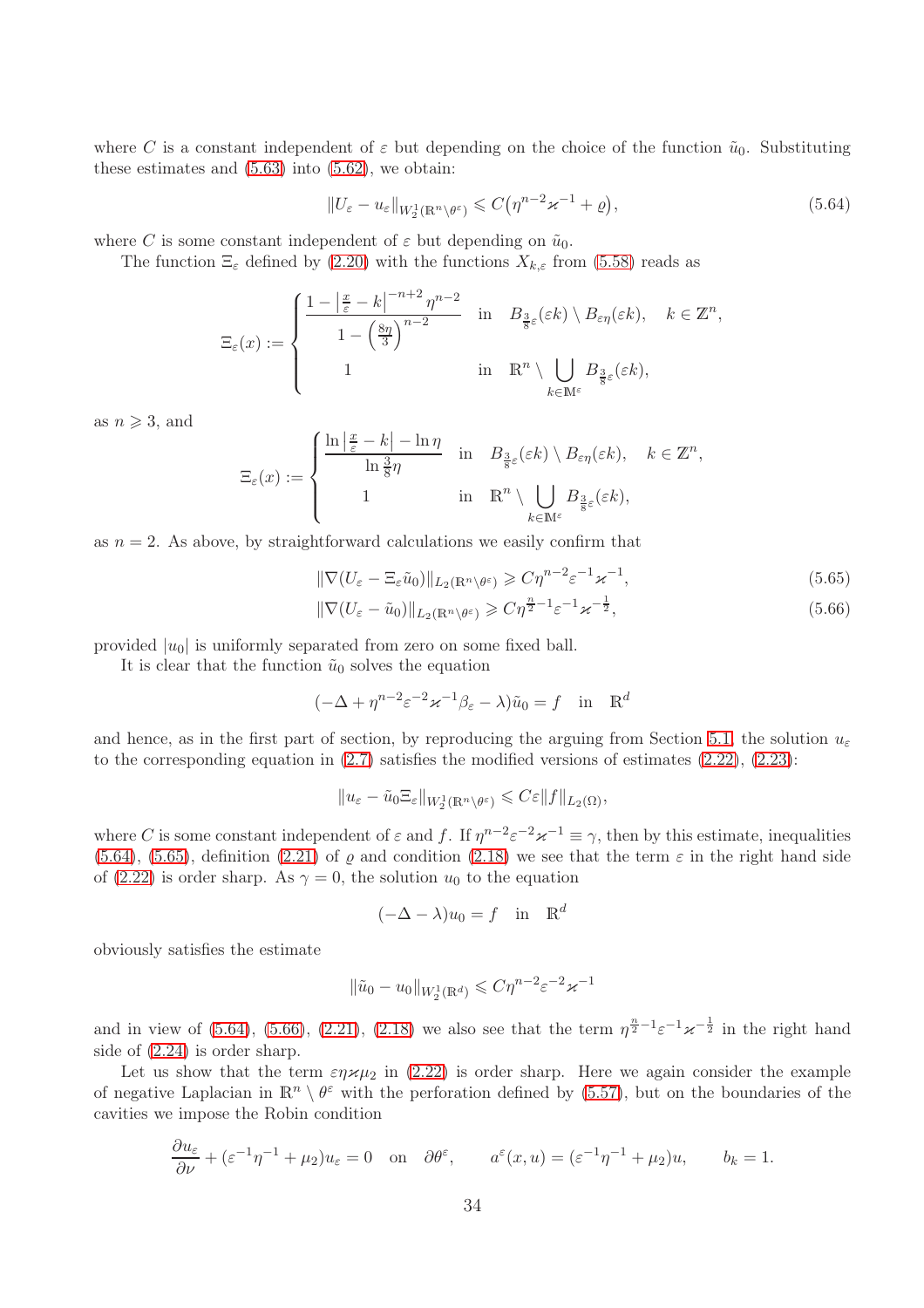The functions  $X_{k,\varepsilon}$  can be again found explicitly

$$
X_{k,\varepsilon}(\xi) = \begin{cases} 1 - \frac{|\xi|^{-n+2}}{n-1}, & n \ge 3, \\ \ln |\xi| + 1, & n = 2. \end{cases}
$$

The corresponding function  $\beta_{\varepsilon}$  then again reads as  $\beta_{\varepsilon}(x) = \beta_0(x \varepsilon^{-1})$ , where the function  $\beta_0$  is defined by the formula

$$
\beta_0(\zeta) := \frac{(n-2)}{(n-1)R_3^n \text{ mes } B_1(0)}
$$
 on  $B_{R_3}(k)$ ,  $k \in \mathbb{Z}^n$ ,  $n \ge 3$ ,

and by the second and third formulae in [\(5.59\)](#page-31-3). We suppose that  $\eta^{n-2} \varepsilon^{-2} \varkappa^{-1} \equiv 1$  for all  $\varepsilon$ .

By  $u_{\varepsilon}$  we define the solution to problem [\(2.7\)](#page-2-0) for an arbitrary  $\mu_2$ , while  $u_{\varepsilon}^{(0)}$  is the solution to the same problem for  $\mu_2 = 0$ . Both these solutions converge to the same solution  $u_0$  of the homogenized problem [\(2.19\)](#page-5-0). The function  $u_{\varepsilon}$  satisfies estimate [\(2.22\)](#page-5-2), while the function  $u_{\varepsilon}^{(0)}$  satisfies the same estimate with  $\mu_2 = 0$ . This is why, in order to prove that the term  $\varepsilon \eta \varkappa \mu_2$  is order sharp in estimate  $(2.22)$ , it is sufficient to find an example of the function f such that

<span id="page-34-2"></span><span id="page-34-1"></span>
$$
||u_{\varepsilon} - u_{\varepsilon}^{(0)}||_{L_2(\mathbb{R}^d \setminus \theta^{\varepsilon})} \geqslant C \varepsilon \eta \mu_2 ||f||_{L_2(\mathbb{R}^d)}.
$$
\n
$$
(5.67)
$$

We choose an arbitrary infinitely differentiable compactly supported in  $\mathbb{R}^n$  function  $u_0 = u_0(x)$  and we choose the aforementioned function f as  $f := (-\Delta + \beta - \lambda)u_0$ . Then we define:

$$
U_{\varepsilon}(x) := u_{\varepsilon}^{(0)}(x) + \varepsilon \eta^{n-1}(\varepsilon) \mu_2(\varepsilon) Y_1\left(\frac{x}{\varepsilon}\right) u_0(x),
$$
  
\n
$$
Y_1 := \frac{1}{n-1} Y_0, \quad n \ge 3, \qquad Y_1 := Y_0 - \ln \eta, \quad n = 2.
$$
\n(5.68)

This function solves the following boundary value problem:

$$
(-\Delta - \lambda)U_{\varepsilon} = f + f_{\varepsilon} \quad \text{in} \quad \mathbb{R}^n \setminus \theta^{\varepsilon},
$$
  
\n
$$
\frac{\partial U_{\varepsilon}}{\partial \nu} + (\varepsilon^{-1} \eta^{-1} + \mu_2)U_{\varepsilon} = \varphi_R^{\varepsilon} \quad \text{on} \quad \partial \theta^{\varepsilon},
$$

where

$$
f_{\varepsilon}(x) = f_{\varepsilon,0}(x) - 2 \sum_{j=1}^{n} \frac{\partial f_{\varepsilon,j}}{\partial x_j}(x),
$$
  
\n
$$
f_{\varepsilon,0}(x) := \varepsilon \eta^{n-1} \mu_2 Y_1\left(\frac{x}{\varepsilon}\right) (\Delta - \lambda) u_0(x), \qquad f_{\varepsilon,j}(x) := \varepsilon \eta^{n-1} \mu_2 Y_1\left(\frac{x}{\varepsilon}\right) \frac{\partial u_0}{\partial x_j}(x),
$$
  
\n
$$
\varphi_R^{\varepsilon}(x) := \varepsilon \eta^{n-1} Y_1\left(\frac{x}{\varepsilon}\right) \left(\frac{\partial}{\partial \nu} + \mu_2(\varepsilon)\right) u_0(x) + \varepsilon \eta^{n-1} u_0(x) \left(\frac{\partial}{\partial \nu} + \varepsilon^{-1} \eta^{-1}\right) Y_2\left(\frac{x}{\varepsilon}\right)
$$
  
\n
$$
+ \mu_2(\varepsilon) (u_{\varepsilon}^{(0)}(x) - u_0(x)),
$$
  
\n
$$
Y_2(\zeta) := \frac{1}{n-1} \big(Y_0(\zeta) + \eta^{-n+2}\big), \quad n \ge 3, \qquad Y_2(\zeta) := Y_1(\zeta), \quad n = 2.
$$

Writing then a problem for  $U_{\varepsilon} - u_0$  and an associated integral identity with  $U_{\varepsilon} - u_0$  as the test function and using  $(3.1)$ , we obtain an analogue of inequality  $(5.62)$ :

<span id="page-34-0"></span>
$$
||U_{\varepsilon} - u_{\varepsilon}||_{W_2^1(\mathbb{R}^n \setminus \theta^{\varepsilon})} \leq C \bigg( \varepsilon^{\frac{1}{2}} \eta^{\frac{1}{2}} \varkappa^{\frac{1}{2}} ||\varphi_R^{\varepsilon}||_{L_2(\partial \theta^{\varepsilon})} + \sum_{j=0}^n ||f_{\varepsilon,j}||_{L_2(\mathbb{R}^n \setminus \theta^{\varepsilon})} \bigg),
$$
(5.69)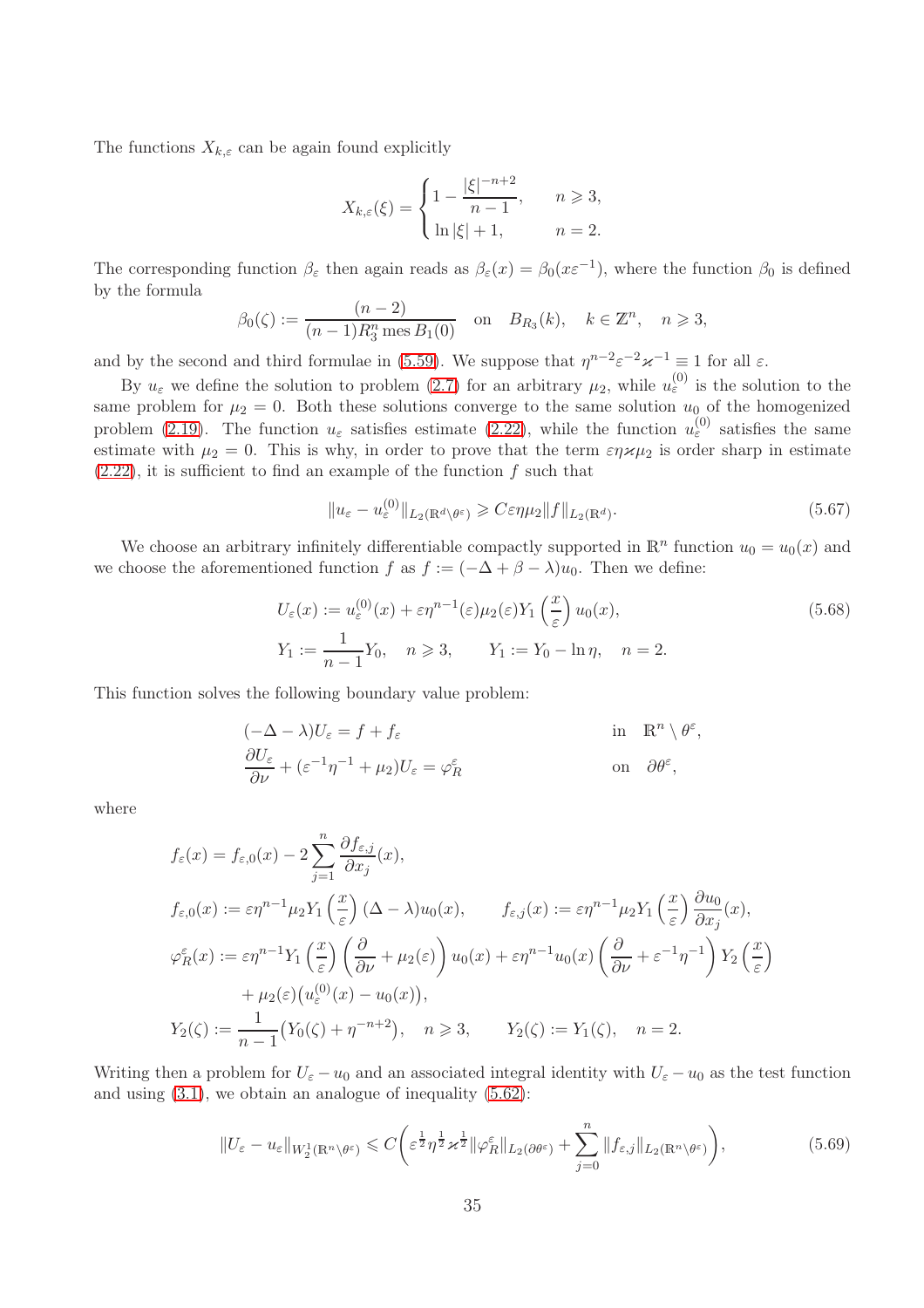where C is some constant independent of  $\varepsilon$ ,  $\varphi_R^{\varepsilon}$  and  $f_{\varepsilon,j}$ ,  $j=0,\ldots,n$ . Using [\(3.1\)](#page-7-0), [\(3.37\)](#page-13-2), the asymptotics for  $Y_0$  in [\(5.60\)](#page-32-0) and the definition of the function  $Y_2$ , we find:

<span id="page-35-3"></span>
$$
\|\varphi_R^{\varepsilon}\|_{L_2(\partial\theta^{\varepsilon})} \leq C \big( (\varepsilon\eta\varkappa\mu_2 + \eta^{n-1})\|u_0\|_{L_2(\partial\theta^{\varepsilon})} + \varepsilon\eta\varkappa \|\nabla u_0\|_{L_2(\partial\theta^{\varepsilon})} + \mu_2\|u_{\varepsilon}^{(0)} - u_0\|_{L_2(\partial\theta^{\varepsilon})} \big) \leq C(\varepsilon\eta\varkappa)^{\frac{1}{2}} \big( (\varepsilon\eta\varkappa\mu_2 + \varepsilon\eta\varkappa)\|f\|_{L_2(\mathbb{R}^n)} + \mu_2\|u_{\varepsilon}^{(0)} - u_0\|_{W_2^1(\mathbb{R}^d\setminus\theta^{\varepsilon})} \big),
$$
\n(5.70)

where C is some constant independent of  $\varepsilon$ ,  $u_0$ ,  $u_{\varepsilon}^{(0)}$ . The functions  $f_{\varepsilon,j}$  can be estimated as follows:

$$
||f_{\varepsilon,j}||_{L_2(\mathbb{R}^n \setminus \theta^{\varepsilon})} \leqslant C \varepsilon \eta \mu_2(\eta^{n-2} + \varrho) ||u_0||_{C^2(\text{supp } u_0)}, \quad j = 0, \ldots, n,
$$

where C is some constant independent of  $\varepsilon$  and  $u_0$ . This estimate and [\(5.70\)](#page-35-3), [\(5.69\)](#page-34-0) yield:

<span id="page-35-4"></span>
$$
||U_{\varepsilon}-u_{\varepsilon}||_{W_2^1(\mathbb{R}^n\setminus\theta^{\varepsilon})}\leqslant C\big(\big(\varepsilon\eta\varkappa\mu_2(\varepsilon\eta\varkappa+\eta^{n-2}+\varrho)+\varepsilon^2\eta^2\varkappa^2\big)\|u_0\|_{C^2(\text{supp}\,u_0)}+\varepsilon\eta\varkappa\mu_2||u_{\varepsilon}^{(0)}-u_0||_{W_2^1(\mathbb{R}^d\setminus\theta^{\varepsilon})}\big),\tag{5.71}
$$

where C is some constant independent of  $\varepsilon$ ,  $u_0$ ,  $u_{\varepsilon}^{(0)}$ . At the same time, it follows from definition [\(5.68\)](#page-34-1) of  $U_{\varepsilon}$  that provided  $|u_0|$  is uniformly separated from zero on some fixed ball, the estimate

$$
||U_{\varepsilon}-u_{\varepsilon}^{(0)}||_{W_2^1(\mathbb{R}^d\setminus\theta^{\varepsilon})}\geqslant C\eta^{\frac{n}{2}}\varkappa^{\frac{1}{2}}\mu_2=C\varepsilon\eta\varkappa\mu_2
$$

holds with some fixed constant C independent of  $\varepsilon$ , where we have also assumed that  $\eta^{\frac{n}{2}-1}\varepsilon^{-1} \varkappa^{-\frac{1}{2}}=1$ . This estimate, [\(5.71\)](#page-35-4) and [\(2.22\)](#page-5-2) for  $||u_{\varepsilon}^{(0)} - u_0||_{W_2^1(\mathbb{R}^d \setminus \theta^{\varepsilon})}$  prove [\(5.67\)](#page-34-2) and hence, the term  $\varepsilon \eta \varkappa \mu_2$  is order sharp in [\(2.22\)](#page-5-2).

## Funding

The work is supported by the Czech Science Foundation within the project 22-18739S.

## Conflict of interest

The authors declare that they have no conflicts of interest.

## Data availability

Not applicable in the manuscript as no datasets were generated or analysed during the current study.

## <span id="page-35-0"></span>References

- [1] Ann´e, C., Post, O.: Wildly perturbed manifolds: norm resolvent and spectral convergence. J. Spectr. Theory 11:1, 229–279 (2021).
- <span id="page-35-2"></span>[2] Borisov, D.I., Kříž, J.: Operator estimates for non-periodically perforated domains with Dirichlet and nonlinear Robin conditions: vanishing limit. Preprint: arXiv 2204.04829 (2022).
- <span id="page-35-1"></span>[3] Borisov, D.I., Mukhametrakhimova, A.I.: Uniform convergence and asymptotics for problems in domains finely perforated along a prescribed manifold in the case of the homogenized Dirichlet condition. Sb. Math. 212:8, 1068–1121 (2021).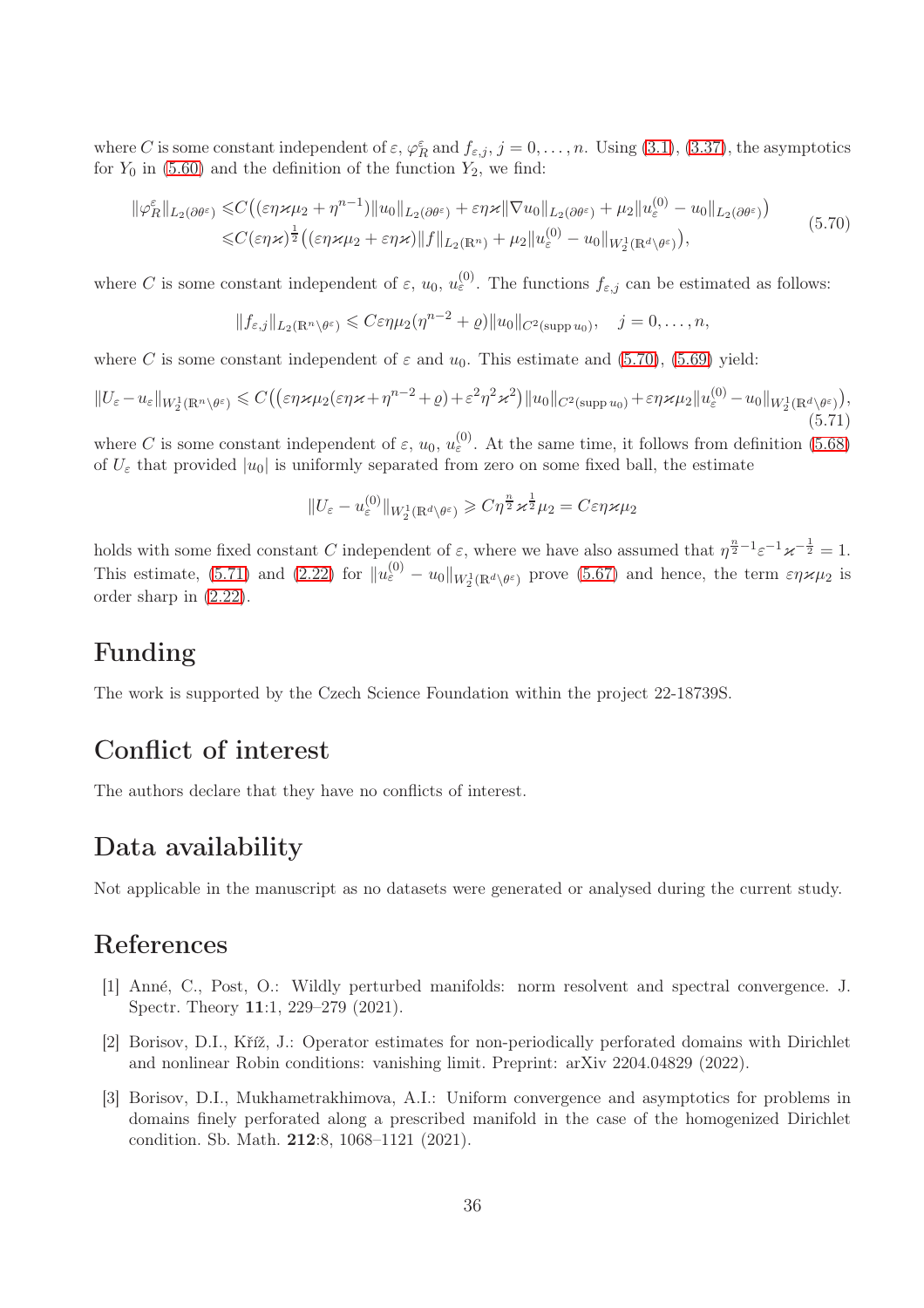- <span id="page-36-9"></span>[4] Borisov, D.I., Mukhametrakhimova, A.I.: Norm convergence for problems with perforation along a given manifold with nonlinear Robin condition on boundaries of cavities. Preprint: [arXiv:2202.10767](http://arxiv.org/abs/2202.10767) (2022).
- <span id="page-36-12"></span><span id="page-36-10"></span>[5] Borisov, D.I.: On operator estimates for planar domains with non-regular curving of boundary: Dirichlet and Neumann condition. J. Math. Sci. (2022), to appear
- [6] Borisov, D., Cardone, G., Durante, T.: Homogenization and uniform resolvent convergence for elliptic operators in a strip perforated along a curve. Proc. Roy. Soc. Edinburgh. Sec. A. Math. 146:6, 1115–1158 (2016).
- <span id="page-36-3"></span>[7] Díaz, J. I., Gómez-Castro, D., Shaposhnikova, T. A.: Nonlinear reaction-diffusion processes for nanocomposites: anomalous improved homogenization. De Gruyter, Berlin, 2021.
- <span id="page-36-4"></span>[8] Dubinskii, Yu.A.: Nonlinear elliptic and parabolic equations. J. Math. Sci., 12:5, 475–554 (1979).
- <span id="page-36-7"></span>[9] Jikov, V.V., Kozlov, S.M., Oleinik, O.A.: Homogenization of differential operators. Fiziko-Matematicheskaya Literatura, Moscow (1993). (in Russian).
- <span id="page-36-8"></span>[10] Khrabustovskyi, A., Plum, M.: Operator estimates for homogenization of the Robin Laplacian in a perforated domain. Preprint: [arXiv:2106.10216](http://arxiv.org/abs/2106.10216) (2021).
- [11] Khrabustovskyi, A., Post. O.: Operator estimates for the crushed ice problem. Asymp. Anal. 110(3-4), 137–161 (2018).
- <span id="page-36-0"></span>[12] Marchenko, V.A., Khruslov, E.Ya.: Boundary value problems in domains with a fine-grained boundary, Naukova Dumka, Kiev, (1974). (in Russian).
- <span id="page-36-11"></span><span id="page-36-1"></span>[13] Marchenko, V.A., Khruslov, E.Ya.: Homogenization of partial differential equations. Birkhäuser, Boston (2006).
- <span id="page-36-2"></span>[14] Mikhailov V.P.: Partial differential equations. Mir Publ., Moscow (1978).
- [15] Oleinik, O.A., Iosifyan, G.A., Shamaev, A.S.: Mathematical problems in elasticity and homogenization. North- Holland, Amsterdam (1992).
- <span id="page-36-6"></span>[16] Pastukhova, S.E.: Resolvent approximations in  $L_2$ -norm for elliptic operators acting in a perforated space. Contem. Math. Fund. Direct. 66:2, 314–334 (2020). (in Russian).
- <span id="page-36-15"></span>[17] Pastukhova S.E.: Homogenization estimates for singularly perturbed operators. J. Math. Sci. 251:5, 724–747 (2020).
- <span id="page-36-16"></span>[18] Pastukhova S.E: L2-approximation of resolvents in homogenization of higher order elliptic operators. J. Math. Sci. 251:6, 902–925 (2020).
- <span id="page-36-17"></span>[19] Pastukhova S.E.: L2-approximation of resolvents in homogenization of fourth-order elliptic operators. Sb. Math. 212:1, 111–134 (2020).
- <span id="page-36-13"></span>[20] Senik N.N.: Homogenization for non-self-adjoint periodic elliptic operators on an infinite cylinder. SIAM J. Math. Anal. 49:2, 874–898 (2017).
- <span id="page-36-14"></span>[21] Senik N.N.: Homogenization for locally periodic elliptic operators. J. Math. Anal. Appl. 505:2, id 125581 (2021).
- <span id="page-36-5"></span>[22] Suslina, T.A.: Spectral approach to homogenization of elliptic operators in a perforated space. Rev. Math. Phys. 30:08, 1840016 (2018).